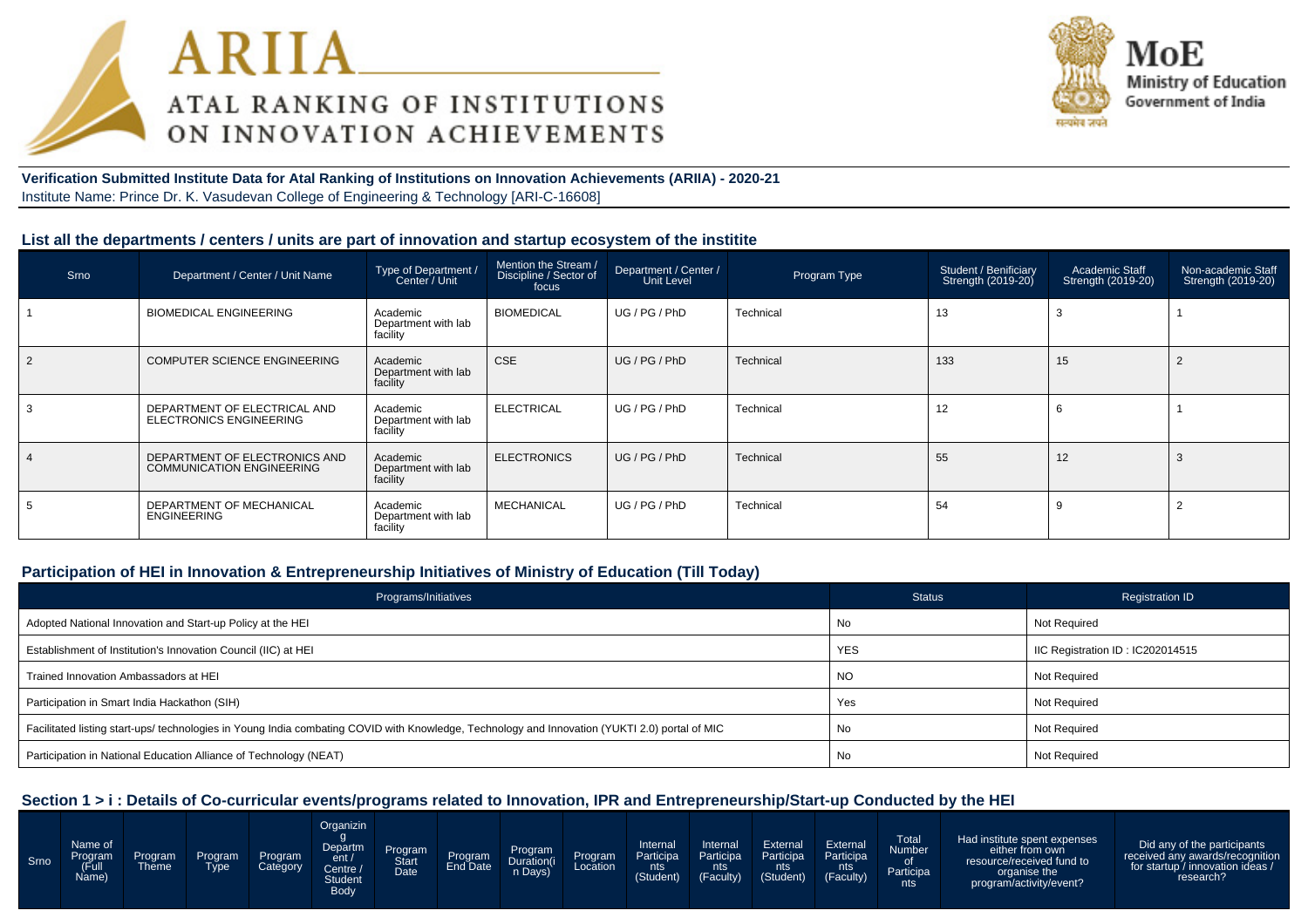| Section 1 > i : Details of Co-curricular events/programs related to Innovation, IPR and Entrepreneurship/Start-up Conducted by the HEI |  |  |
|----------------------------------------------------------------------------------------------------------------------------------------|--|--|
|                                                                                                                                        |  |  |

|                |                                                             |                |                   |                               | Name       |                            |                            |                |                   |    |                 |                 |                |     |                                                                                                                 |    |
|----------------|-------------------------------------------------------------|----------------|-------------------|-------------------------------|------------|----------------------------|----------------------------|----------------|-------------------|----|-----------------|-----------------|----------------|-----|-----------------------------------------------------------------------------------------------------------------|----|
| $\mathbf{1}$   | Arduino<br>program<br>ming<br>workshop                      | Innovatio<br>n | Worksho<br>p      | Institute<br>Lead<br>Activity | ECE        | 07-10-20<br>19<br>00:00:00 | 08-10-20<br>19<br>00:00:00 | $\overline{2}$ | Within<br>Campus  | 30 | $\overline{2}$  | 30              | $\overline{2}$ | 64  | 2500<br><b>Total Expense</b><br>Amount<br>Incurred by<br>Institute to<br>Organise the<br>Program (In<br>Rupees) | No |
| $\overline{2}$ | Agile<br>supply<br>chain                                    | Innovatio<br>n | Seminar           | Institute<br>Lead<br>Activity | <b>CSE</b> | 14-02-20<br>20<br>00:00:00 | 14-02-20<br>20<br>00:00:00 | $\mathbf{1}$   | Within<br>Campus  | 47 | $\overline{2}$  | $\mathbf 0$     | $\overline{0}$ | 49  | Total Expense<br>Amount<br>Incurred by<br>1500<br>Institute to<br>Organise the<br>Program (In<br>Rupees)        | No |
| 3              | Training<br>on R<br>program<br>ming                         | Innovatio<br>n | Training          | Institute<br>Lead<br>Activity | CSE        | 29-11-20<br>19<br>00:00:00 | 29-11-20<br>19<br>00:00:00 | $\mathbf{1}$   | Within<br>Campus  | 43 | 3               | 10 <sup>1</sup> | 3              | 59  | 2000<br><b>Total Expense</b><br>Amount<br>Incurred by<br>Institute to<br>Organise the<br>Program (In<br>Rupees) | No |
| $\overline{4}$ | Worksho<br>p on<br>Ethical<br>hacking                       | Innovatio<br>n | Worksho<br>p      | Institute<br>Lead<br>Activity | <b>CSE</b> | 19-12-20<br>19<br>00:00:00 | 19-12-20<br>19<br>00:00:00 | $\mathbf{1}$   | Within<br>Campus  | 50 | 2               | 20              | $\overline{4}$ | 76  | 1500<br><b>Total Expense</b><br>Amount<br>Incurred by<br>Institute to<br>Organise the<br>Program (In<br>Rupees) | No |
| 5              | PCB<br>Design<br>and<br>Simulatio<br>n with<br><b>KiCAD</b> | Innovatio<br>n | Seminar           | Institute<br>Lead<br>Activity | ECE        | 11-02-20<br>20<br>00:00:00 | 11-02-20<br>20<br>00:00:00 | $\mathbf{1}$   | Within<br>Campus  | 26 | 3               | $\mathbf 0$     | $\mathbf 0$    | 29  | Total Expense<br>Amount<br>1500<br>Incurred by<br>Institute to<br>Organise the<br>Program (In<br>Rupees)        | No |
| 6              | Industrial<br>visit                                         | Innovatio<br>n | Exposure<br>visit | Institute<br>Lead<br>Activity | <b>CSE</b> | 21-03-20<br>20<br>00:00:00 | 21-03-20<br>20<br>00:00:00 | $\mathbf{1}$   | Outside<br>Campus | 65 | 2               | $\mathbf 0$     | $\mathbf{0}$   | 67  | 2000<br><b>Total Expense</b><br>Amount<br>Incurred by<br>Institute to<br>Organise the<br>Program (In<br>Rupees) | No |
| $\overline{7}$ | Hands on<br>training<br>on linux<br>operating<br>system     | Innovatio<br>n | Training          | Institute<br>Lead<br>Activity | <b>CSE</b> | 02-03-20<br>20<br>00:00:00 | 02-03-20<br>20<br>00:00:00 | $\mathbf{1}$   | Within<br>Campus  | 40 | $5\phantom{.0}$ | 50              | 10             | 105 | <b>Total Expense</b><br>4000<br>Amount<br>Incurred by<br>Institute to<br>Organise the<br>Program (In<br>Rupees) | No |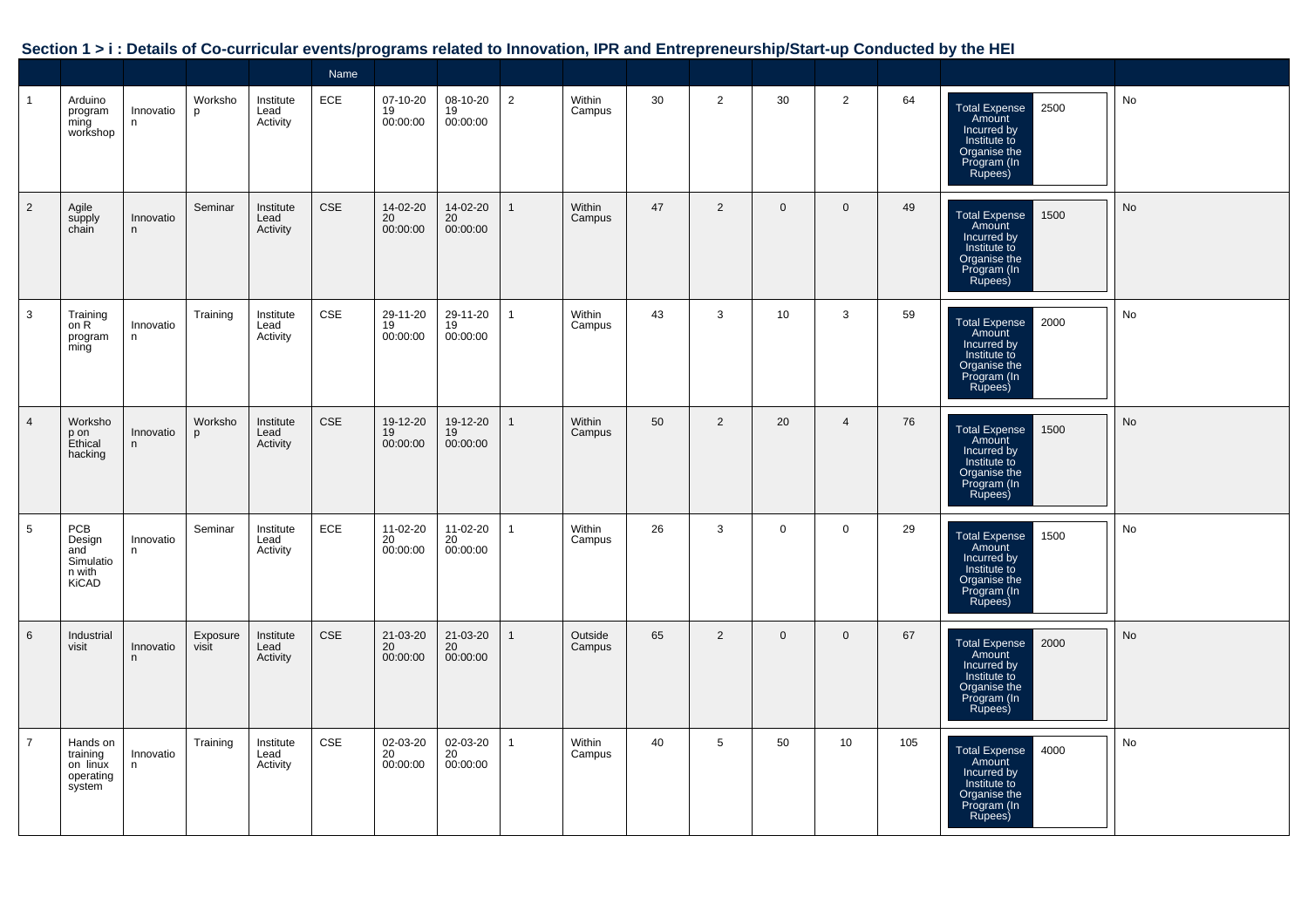|  | Section 1 > i : Details of Co-curricular events/programs related to Innovation, IPR and Entrepreneurship/Start-up Conducted by the HEI |  |
|--|----------------------------------------------------------------------------------------------------------------------------------------|--|
|  |                                                                                                                                        |  |

| 8               | Recent<br>Trends in<br>Network<br>Security<br>Firewall<br>Secutity<br>Tools<br>and<br>Blockchai<br>n<br>Technolo<br>gy | Innovatio<br>n | Seminar                | Institute<br>Lead<br>Activity | <b>CSE</b>  | 23-07-20<br>19<br>00:00:00 | 23-07-20<br>19<br>00:00:00       | $\mathbf{1}$ | Within<br>Campus | 45 | $\overline{2}$  | $\mathbf 0$  | $\mathbf 0$    | 47  | 2000<br><b>Total Expense</b><br>Amount<br>Incurred by<br>Institute to<br>Organise the<br>Program (In<br>Rupees) | No |
|-----------------|------------------------------------------------------------------------------------------------------------------------|----------------|------------------------|-------------------------------|-------------|----------------------------|----------------------------------|--------------|------------------|----|-----------------|--------------|----------------|-----|-----------------------------------------------------------------------------------------------------------------|----|
| 9               | Design<br>and<br>Manufact<br>uring of<br>MEČHIN<br>ES                                                                  | Innovatio<br>n | Seminar                | Institute<br>Lead<br>Activity | <b>MECH</b> | 17-07-20<br>19<br>00:00:00 | 17-07-20<br>19<br>00:00:00       | $\mathbf{1}$ | Within<br>Campus | 34 | $\overline{2}$  | $\mathbf 0$  | $\mathbf 0$    | 36  | 1500<br><b>Total Expense</b><br>Amount<br>Incurred by<br>Institute to<br>Organise the<br>Program (In<br>Rupees) | No |
| 10 <sup>1</sup> | Netwokin<br>g with<br>CISCO                                                                                            | Innovatio<br>n | Seminar                | Institute<br>Lead<br>Activity | ECE         | 19-10-20<br>19<br>00:00:00 | 19-10-20<br>19<br>00:00:00       | $\mathbf{1}$ | Within<br>Campus | 65 | $\mathbf{3}$    | $\mathbf 0$  | $\mathbf 0$    | 68  | 3000<br><b>Total Expense</b><br>Amount<br>Incurred by<br>Institute to<br>Organise the<br>Program (In<br>Rupees) | No |
| 11              | Robotics<br>and<br>Automati<br>on                                                                                      | Innovatio<br>n | Training               | Institute<br>Lead<br>Activity | CSE         | 16-09-20<br>19<br>00:00:00 | 18-09-20<br>19<br>00:00:00       | 3            | Within<br>Campus | 15 | $\overline{2}$  | 17           | $\overline{2}$ | 36  | 2500<br><b>Total Expense</b><br>Amount<br>Incurred by<br>Institute to<br>Organise the<br>Program (In<br>Rupees) | No |
| 12              | Industry<br>4.0                                                                                                        | Innovatio<br>n | Seminar                | Institute<br>Lead<br>Activity | <b>MECH</b> | 19-09-20<br>19<br>00:00:00 | 19-09-20<br>19<br>00:00:00       | $\mathbf{1}$ | Within<br>Campus | 36 | $\overline{2}$  | $\mathbf{0}$ | $\mathbf{0}$   | 38  | Total Expense<br>2000<br>Amount<br>Incurred by<br>Institute to<br>Organise the<br>Program (In<br>Rupees)        | No |
| 13              | smart<br>india<br>hackatho<br>n                                                                                        | Innovatio<br>n | Ideation               | Institute<br>Lead<br>Activity | <b>CSE</b>  | 10-01-20<br>20<br>00:00:00 | 10-01-20<br>20<br>00:00:00       | $\mathbf{1}$ | Within<br>Campus | 30 | $5\overline{5}$ | $\mathbf 0$  | $\mathsf{O}$   | 35  | 1250<br>Total Expense<br>Amount<br>Incurred by<br>Institute to<br>Organise the<br>Program (In<br>Rupees)        | No |
| 14              | <b>LEXICO</b><br>N                                                                                                     | Innovatio<br>n | Innovatio<br>n Contest | Institute<br>Lead<br>Activity | <b>CSE</b>  | 01-02-20<br>20<br>00:00:00 | $01 - 02 - 20$<br>20<br>00:00:00 | $\mathbf{1}$ | Within<br>Campus | 75 | 10              | 80           | $\mathbf{0}$   | 165 | Total Expense<br>Amount<br>2500<br>Incurred by<br>Institute to<br>Organise the<br>Program (In<br>Rupees)        | No |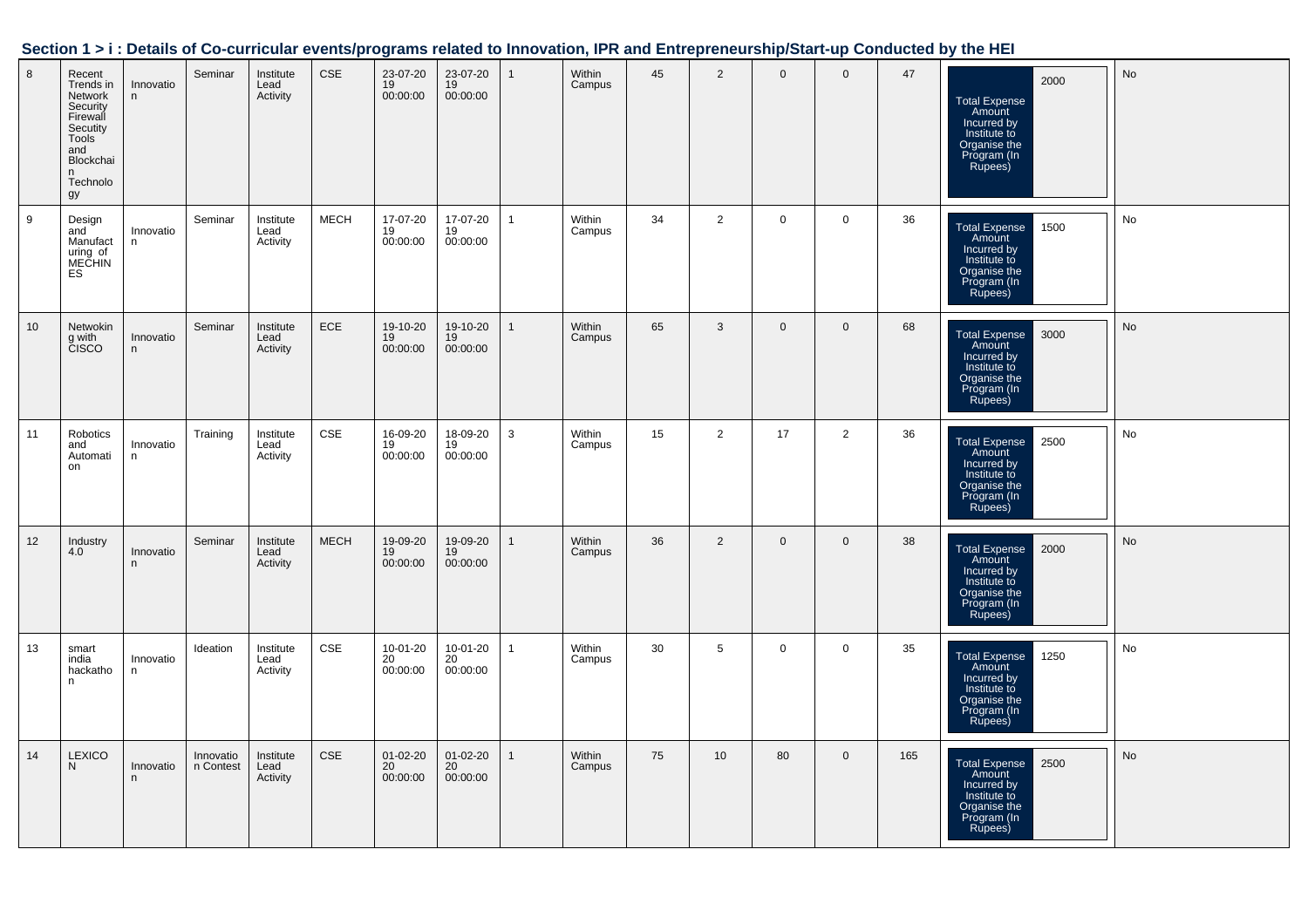| Section 1 > i : Details of Co-curricular events/programs related to Innovation, IPR and Entrepreneurship/Start-up Conducted by the HEI |  |  |
|----------------------------------------------------------------------------------------------------------------------------------------|--|--|
|                                                                                                                                        |  |  |

| 15 | Worksho<br>p on<br>intellectu<br>al<br>Property<br>Rights                                                                             | <b>IPR</b> | Worksho<br>р | Institute<br>Lead<br>Activity | Electroni<br>cs and<br>communi<br>cation<br>Engineeri<br>ng                    | 21-06-20<br>19<br>00:00:00 | 21-06-20<br>19<br>00:00:00 | Outside<br>Campus | 40 | $\overline{2}$ | $\Omega$ | 42 | Total Expense 5000<br>Amount<br>Incurred by<br>Institute to<br>Organise the<br>Program (In<br>Rupees)           | No |
|----|---------------------------------------------------------------------------------------------------------------------------------------|------------|--------------|-------------------------------|--------------------------------------------------------------------------------|----------------------------|----------------------------|-------------------|----|----------------|----------|----|-----------------------------------------------------------------------------------------------------------------|----|
| 16 | SEMINA<br>R ON<br><b>INTROD</b><br><b>UCTION</b><br>TO<br>PATENT<br><b>COPYRI</b><br>GHTS<br>AND ITS<br><b>EMERGI</b><br>NG<br>TRENDS | <b>IPR</b> | Seminar      | Institute<br>Lead<br>Activity | <b>COMPUT</b><br>ER<br><b>SCIENC</b><br>E AND<br><b>ENGINE</b><br><b>ERING</b> | 27-11-20<br>19<br>00:00:00 | 27-11-20<br>19<br>00:00:00 | Within<br>Campus  | 35 | 2              | $\Omega$ | 37 | 2000<br><b>Total Expense</b><br>Amount<br>Incurred by<br>Institute to<br>Organise the<br>Program (In<br>Rupees) | No |

# Section 1 > ii : Details of Students, Faculties/Staff Participation/Representation in Co-curricular events/programs related to Innovation, IPR and Entrepreneurship/Start-up<br>at the State, National and (or) International Lev

| Srno | Name of<br>Program<br>(Full<br>Name)                                                                        | Program<br>Theme | Program<br><b>Type</b> | Organizin<br>g Agency<br>Name                                                             | Organizin<br>g Agency<br>Type | Program<br>Start<br>Date         | Program<br>End Date        | Program<br>Duration(i<br>n Days) | Participa<br>nts<br>(Students) | Participa<br>nts<br>(Faculty) | Total<br>Number<br>of<br>Participa<br>nts | Awards/R<br>ecognitio<br>ns/Achiev<br>ements | Award /<br>Position /<br>Recogniti<br>on<br>Secured | Title of<br>Innovatio<br>n / Start-<br><b>up</b><br>Secured<br>the<br>Award /<br>Recogniti<br>on | Had institute spent expenses<br>either from own resource/<br>received fund towards sending<br>delegation to participate /<br>represent the activity / event? | Did any of the participants<br>received any awards/recognition<br>for startup / innovation ideas /<br>research                                                                                                                                                 |
|------|-------------------------------------------------------------------------------------------------------------|------------------|------------------------|-------------------------------------------------------------------------------------------|-------------------------------|----------------------------------|----------------------------|----------------------------------|--------------------------------|-------------------------------|-------------------------------------------|----------------------------------------------|-----------------------------------------------------|--------------------------------------------------------------------------------------------------|--------------------------------------------------------------------------------------------------------------------------------------------------------------|----------------------------------------------------------------------------------------------------------------------------------------------------------------------------------------------------------------------------------------------------------------|
|      | <b>TRIPLEX</b><br>$-2020$                                                                                   | Innovatio<br>n.  | Innovatio<br>n Contest | <b>PRINCE</b><br>Shri<br>Venkates<br>wara<br>Padmava<br>thy<br>Engineeri<br>ng<br>College | Educatio<br>nal<br>Institute  | 12-03-20<br>20<br>00:00:00       | 12-03-20<br>20<br>00:00:00 |                                  | 10                             | $\Omega$                      | 10                                        | Yes                                          | second<br>position                                  | winner                                                                                           | 2000<br><b>TotalTotal</b><br>Expense<br>Amount<br>Incurred by<br>Institute? (In<br>Rupees)                                                                   | Award /<br>second<br>position<br>Position /<br>Recognition<br>Secured<br>Title of<br>winner<br>Innovation /<br>Start-up<br>Secured the<br>Award /<br>Recognition<br>Award/Recog<br>Idea/Innova<br>nition/Achieve<br>tion/Prototy<br>pe<br>ment<br>Received for |
| 2    | Worksho<br>p on<br>Basics of<br>Arduino<br>board<br>and<br>Proteus<br>Design<br>suite for<br>Beginner<br>s. | Innovatio<br>n.  | Worksho<br>D           | <b>RAJALA</b><br><b>KSHMI</b><br><b>INSTITU</b><br>TE OF<br><b>TECHNO</b><br>LOGY         | Educatio<br>nal<br>Institute  | $01 - 03 - 20$<br>20<br>00:00:00 | 01-03-20<br>20<br>00:00:00 |                                  | 35                             |                               | 36                                        | <b>No</b>                                    | $\qquad \qquad -$                                   | $\hspace{0.05cm} \ldots$                                                                         | 5400<br>TotalTotal<br>Expense<br>Amount<br>Incurred by<br>Institute? (In<br>Rupees)                                                                          | No                                                                                                                                                                                                                                                             |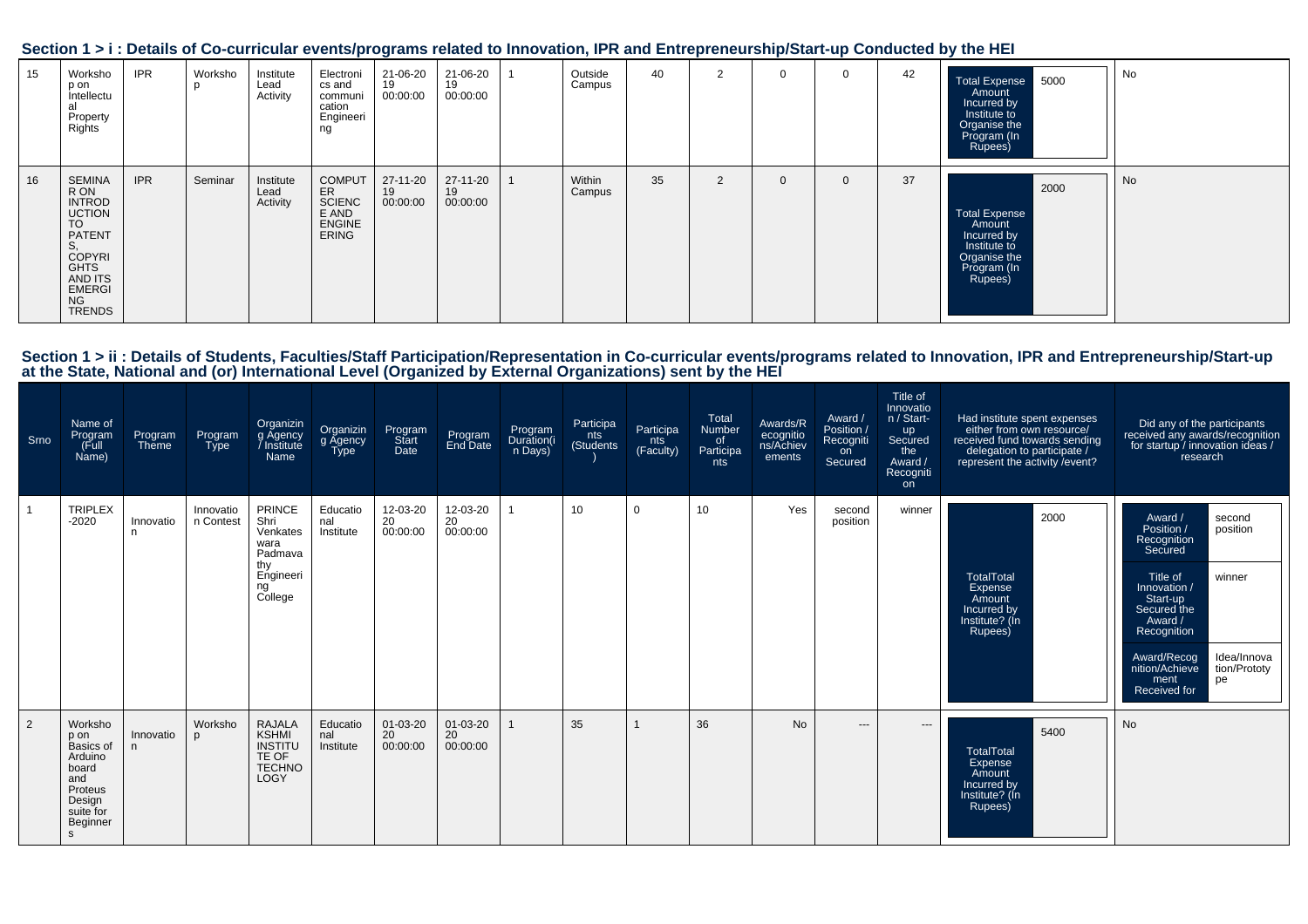Section 1 > ii : Details of Students, Faculties/Staff Participation/Representation in Co-curricular events/programs related to Innovation, IPR and Entrepreneurship/Start-up<br>at the State, National and (or) International Lev

| 3              | <b>NOTICE</b><br>D-20                                                                   | Innovatio<br>n  | Innovatio<br>n Contest | Prince<br>Shree<br>venkates<br>wara<br>padmava<br>thy<br>engineeri<br>ng<br>college     | Educatio<br>nal<br>Institute | 17-05-20<br>19<br>00:00:00 | 17-05-20<br>19<br>00:00:00 |              | 20 | $\mathbf 0$    | 20 | Yes       | First                    | <b>NOTICE</b><br>$D-20$       | 4000<br>TotalTotal<br>Expense<br>Amount<br>Incurred by<br>Institute? (In<br>Rupees)        | First<br>Award /<br>Position /<br>Recognition<br>Secured<br>NOTICED-<br>20<br>Title of<br>Innovation /<br>Start-up<br>Secured the<br>Award /<br>Recognition<br>Idea/Innova<br>Award/Recog<br>nition/Achieve<br>tion/Prototy<br>pe<br>ment<br>Received for |
|----------------|-----------------------------------------------------------------------------------------|-----------------|------------------------|-----------------------------------------------------------------------------------------|------------------------------|----------------------------|----------------------------|--------------|----|----------------|----|-----------|--------------------------|-------------------------------|--------------------------------------------------------------------------------------------|-----------------------------------------------------------------------------------------------------------------------------------------------------------------------------------------------------------------------------------------------------------|
| 4              | Worksho<br>p on 5G<br><b>Wireless</b><br>system                                         | Innovatio<br>n  | Worksho<br>p           | sairam<br>Engineeri<br>ng<br>College                                                    | Educatio<br>nal<br>Institute | 09-04-20<br>19<br>00:00:00 | 09-04-20<br>19<br>00:00:00 | $\mathbf 1$  | 9  | $\mathbf{1}$   | 10 | No        | $---$                    | $\hspace{1.5cm} \textbf{---}$ | <b>TotalTotal</b><br>2000<br>Expense<br>Amount<br>Incurred by<br>Institute? (In<br>Rupees) | No                                                                                                                                                                                                                                                        |
| 5              | workshop<br>on Deep<br>Learning                                                         | Innovatio<br>n  | Worksho<br>p           | <b>RAJALA</b><br><b>KSHMI</b><br>INSTITU<br>TE OF<br><b>TECHNO</b><br>LOGY              | Educatio<br>nal<br>Institute | 07-08-20<br>19<br>00:00:00 | 07-08-20<br>19<br>00:00:00 | 1            | 6  | $\mathbf 0$    | 6  | No        | $---$                    | $\hspace{0.05cm} \cdots$      | TotalTotal<br>1500<br>Expense<br>Amount<br>Incurred by<br>Institute? (In<br>Rupees)        | No                                                                                                                                                                                                                                                        |
| 6              | Awarene<br>ss on<br>Intellectu<br>al<br>Property<br>Rights                              | <b>IPR</b>      | Awarene<br>SS          | MRL<br>Technolo<br>gies                                                                 | Non-<br>Govt.<br>Agencies    | 20-01-20<br>20<br>00:00:00 | 20-01-20<br>20<br>00:00:00 | $\mathbf{1}$ | 45 | $\overline{2}$ | 47 | <b>No</b> | $---$                    | $\hspace{0.05cm} \cdots$      | TotalTotal<br>4700<br>Expense<br>Amount<br>Incurred by<br>Institute? (In<br>Rupees)        | No                                                                                                                                                                                                                                                        |
| $\overline{7}$ | workshop<br>on<br>android<br>app                                                        | Innovatio<br>n  | Worksho<br>p           | New<br>prince<br>shri<br>bhavani<br>college of<br>engineeri<br>ng and<br>technolog<br>у | Educatio<br>nal<br>Institute | 26-06-20<br>19<br>00:00:00 | 26-06-20<br>19<br>00:00:00 | 1            | 30 | $\overline{2}$ | 32 | No        | $\sim$ $\sim$            | $\cdots$                      | 3200<br>TotalTotal<br>Expense<br>Amount<br>Incurred by<br>Institute? (In<br>Rupees)        | No                                                                                                                                                                                                                                                        |
| 8              | Internet<br>of things<br>using<br>Raspberr<br>y Pi                                      | Innovatio<br>n  | Training               | sairam<br>institute<br>of<br>technolog<br>у                                             | Educatio<br>nal<br>Institute | 20-06-20<br>19<br>00:00:00 | 20-06-20<br>19<br>00:00:00 | $\mathbf{1}$ | 26 | 3              | 29 | No        | $\hspace{0.05cm} \cdots$ | $\hspace{0.05cm} \cdots$      | TotalTotal<br>2900<br>Expense<br>Amount<br>Incurred by<br>Institute? (In<br>Rupees)        | No                                                                                                                                                                                                                                                        |
| 9              | one day<br>seminar<br>on Brake<br>System<br>Design<br>and<br>Latest<br>Advance<br>ments | Innovatio<br>n. | Seminar                | Sairam<br>institute<br>of<br>technolog<br>y                                             | Educatio<br>nal<br>Institute | 11-01-20<br>20<br>00:00:00 | 11-01-20<br>20<br>00:00:00 | 1            | 20 | $\mathbf{3}$   | 23 | No        | $\hspace{0.05cm} \ldots$ | $\cdots$                      | 2300<br>TotalTotal<br>Expense<br>Amount<br>Incurred by<br>Institute? (In<br>Rupees)        | No                                                                                                                                                                                                                                                        |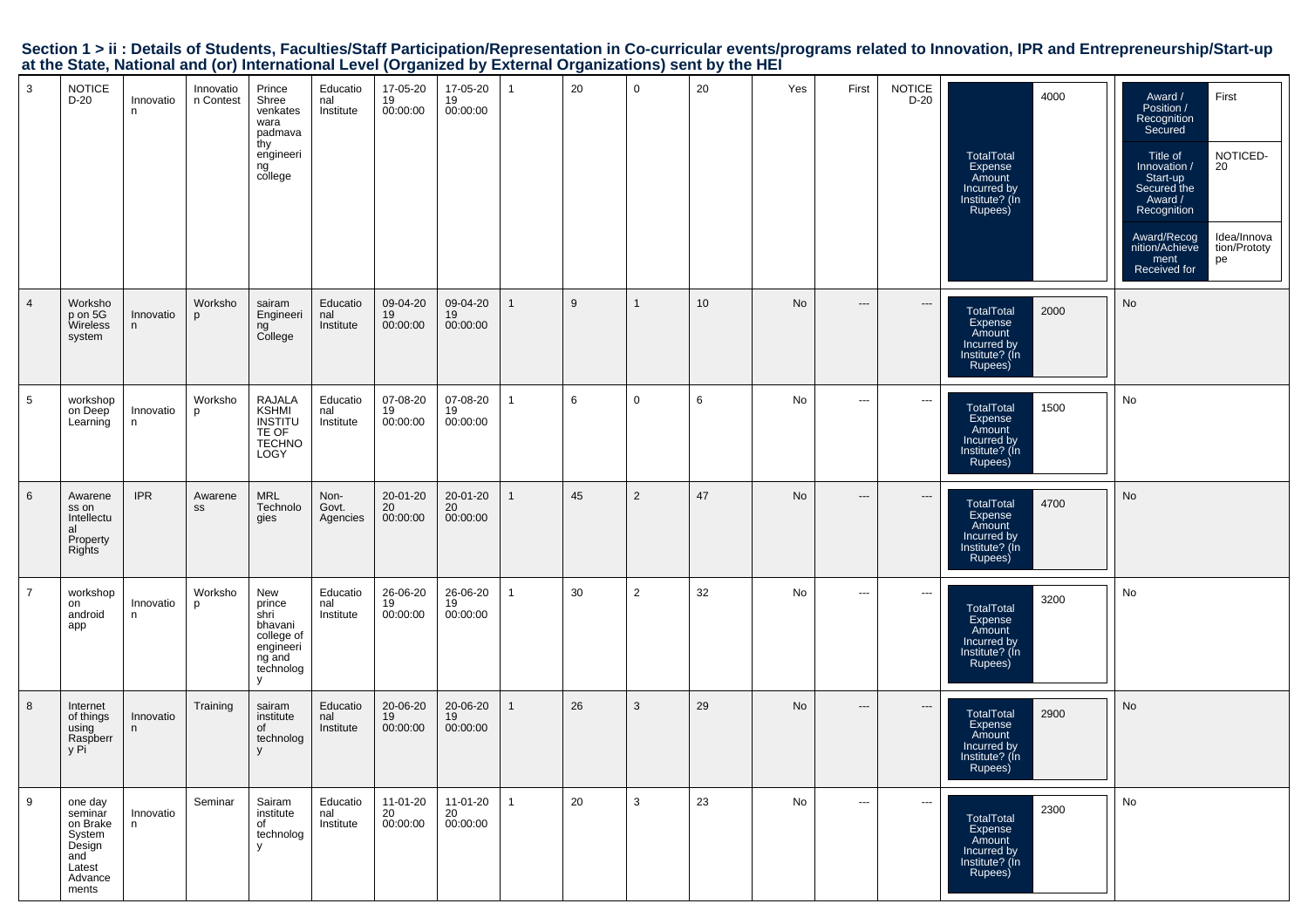|  | Section 1 > ii : Details of Students, Faculties/Staff Participation/Representation in Co-curricular events/programs related to Innovation, IPR and Entrepreneurship/Start-up |  |  |  |
|--|------------------------------------------------------------------------------------------------------------------------------------------------------------------------------|--|--|--|
|  | at the State, National and (or) International Level (Organized by External Organizations) sent by the HEI                                                                    |  |  |  |

| 10 | Worksho<br>p on<br>Compute<br>r Vission                                                          | Innovatio<br>n  | Worksho<br><b>p</b> | R.M.K.<br>Engineeri<br>ng<br>College | Educatio<br>nal<br>Institute                  | 19-02-20<br>20<br>00:00:00 | 19-02-20<br>20<br>00:00:00 |                | 15 | 2              | 17 | No        | $\hspace{0.05cm} \ldots$ | $\hspace{1.5cm} \textbf{---}$ | 1700<br><b>TotalTotal</b><br>Expense<br>Amount<br>Incurred by<br>Institute? (In<br>Rupees) | No        |
|----|--------------------------------------------------------------------------------------------------|-----------------|---------------------|--------------------------------------|-----------------------------------------------|----------------------------|----------------------------|----------------|----|----------------|----|-----------|--------------------------|-------------------------------|--------------------------------------------------------------------------------------------|-----------|
| 11 | Seminar<br>on<br>Advance<br>d<br>Antenna<br>Configura<br>tions for<br>future<br>Technolo<br>gies | Innovatio<br>n  | Training            | Codebind<br>Technolo<br>qies         | Corporat<br>e/<br>Industry<br>Associáti<br>on | 02-12-20<br>19<br>00:00:00 | 02-12-20<br>19<br>00:00:00 |                | 12 | 3              | 15 | No        | $\sim$ $\sim$            | $\cdots$                      | 1500<br><b>TotalTotal</b><br>Expense<br>Amount<br>Incurred by<br>Institute? (In<br>Rupees) | No        |
| 12 | Data<br>Science<br>using<br>PYTHON                                                               | Innovatio<br>n  | Training            | Finland<br>Labs                      | Corporat<br>e/<br>Industry<br>Associati<br>on | 09-10-20<br>19<br>00:00:00 | 09-10-20<br>19<br>00:00:00 | $\mathbf{1}$   | 15 | $\overline{2}$ | 17 | <b>No</b> | $---$                    | $\cdots$                      | <b>TotalTotal</b><br>1700<br>Expense<br>Amount<br>Incurred by<br>Institute? (In<br>Rupees) | <b>No</b> |
| 13 | seminar<br>on High<br>efficiency<br>solar<br>cells                                               | Innovatio<br>n. | Seminar             | AVERZ<br>Technolo<br>qies            | Educatio<br>nal<br>Institute                  | 18-11-20<br>19<br>00:00:00 | 18-11-20<br>19<br>00:00:00 | $\overline{1}$ | 29 | $\overline{1}$ | 30 | <b>No</b> | $\sim$ $\sim$            | $\cdots$                      | <b>TotalTotal</b><br>3000<br>Expense<br>Amount<br>Incurred by<br>Institute? (In<br>Rupees) | No        |
| 14 | Signals<br>and<br>systems                                                                        | Innovatio<br>n  | Seminar             | Finland<br>labs                      | Educatio<br>nal<br>Institute                  | 22-10-20<br>19<br>00:00:00 | 22-10-20<br>19<br>00:00:00 | $\mathbf{1}$   | 14 | 2              | 16 | No        | $\hspace{0.05cm} \ldots$ | $\hspace{0.05cm} \ldots$      | 1600<br><b>TotalTotal</b><br>Expense<br>Amount<br>Incurred by<br>Institute? (In<br>Rupees) | No        |

### **Section 2 > i : List the Academic Programs on Innovation, IPR and Entrepreneurship Development Offered During the Academic Period (2019-20)**

| <b>Srno</b>    | <b>Title of Course/Subject</b><br>Offered                                               | Program Theme | <b>Type of Course</b> | Course Offering<br>Department/Centr<br>e/Unit Name | Level of<br>Course | Program<br>Start Date | Program End<br>Date | Program<br>Duration(in Days) | Mode of Delivery | <b>Total Numbers of</b><br>Participants | <b>Total Numbers of</b><br>Contact Hours of Course<br>Minimum 30 Contact<br>hours) |
|----------------|-----------------------------------------------------------------------------------------|---------------|-----------------------|----------------------------------------------------|--------------------|-----------------------|---------------------|------------------------------|------------------|-----------------------------------------|------------------------------------------------------------------------------------|
|                | Certificate Course in<br>Information Security and<br>Cyber Law                          | Innovation    | Short term<br>Course  | Short Term<br><b>Certificate Course</b>            | <b>CSE</b>         | 10-06-2019            | 13-07-2019          | 34                           | Online           |                                         | 45                                                                                 |
| 2              | Java Fundamentals                                                                       | Innovation    | Short term<br>Course  | Short Term<br><b>Certificate Course</b>            | <b>CSE</b>         | 01-02-2020            | 07-03-2020          | 36                           | Online           |                                         | 30                                                                                 |
| 3              | introduction to robot<br>operating system                                               | Innovation    | Short term<br>Course  | Short Term<br>Certificate Course                   | <b>ECE</b>         | 02-03-2020            | 31-03-2020          | 30                           | Online           |                                         | 30                                                                                 |
| $\overline{4}$ | CAM and design<br>manufacturing for<br>mechanical engineers with<br>Autodesk fusion 360 | Innovation    | Short term<br>Course  | Short Term<br><b>Certificate Course</b>            | <b>MECHANICA</b>   | 30-03-2020            | 10-04-2020          | 12                           | Online           |                                         | 30                                                                                 |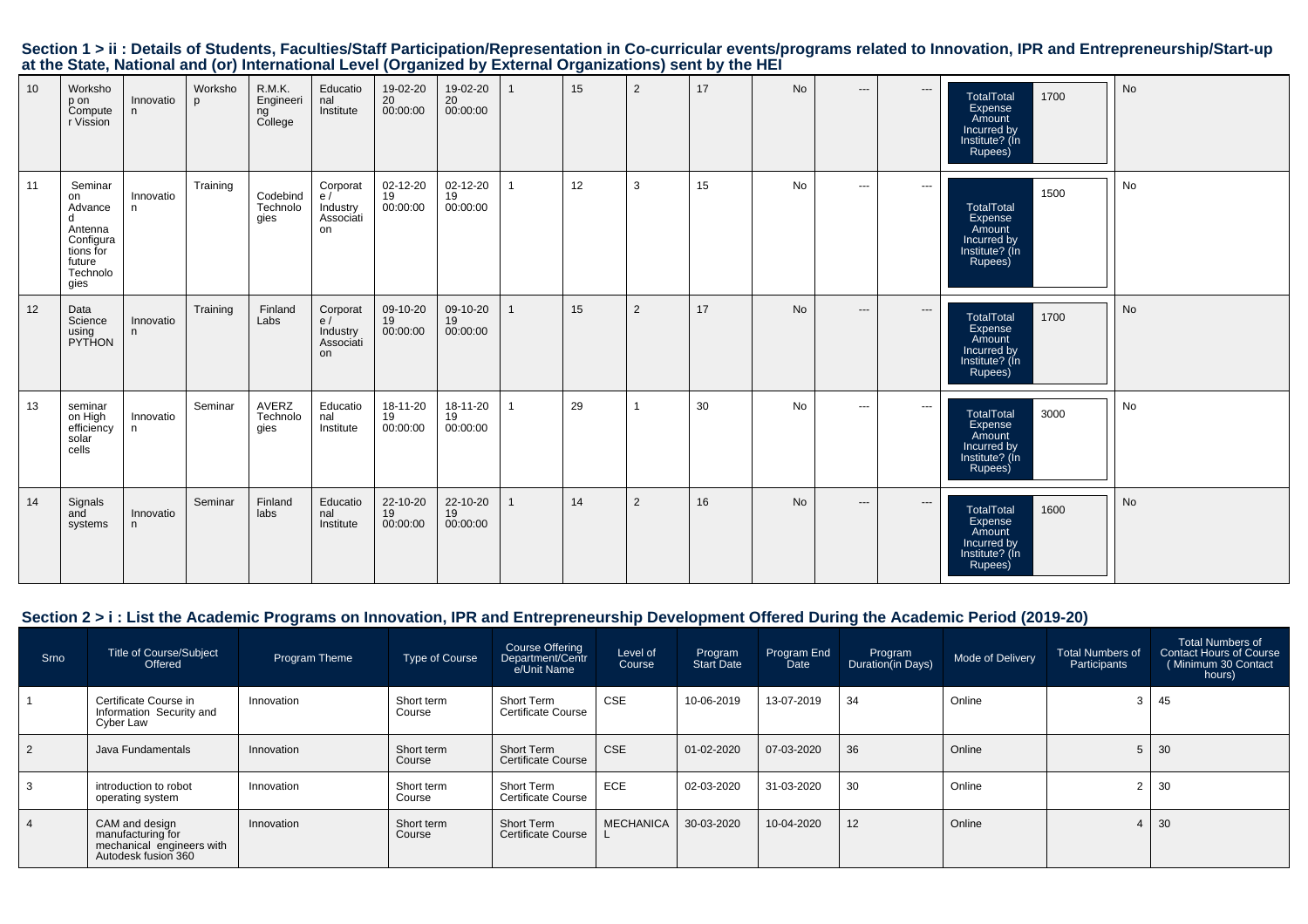| 5               | Engineering systems in<br>motion-dynamics of<br>particles and bodies in 2D<br>motion | Innovation                       | Short term<br>Course | Short Term<br><b>Certificate Course</b> | <b>PHYSICS</b> | 17-02-2020 | 17-03-2020 | 30              | Online  | 2              | 30 |
|-----------------|--------------------------------------------------------------------------------------|----------------------------------|----------------------|-----------------------------------------|----------------|------------|------------|-----------------|---------|----------------|----|
| 6               | cybersecurity and the<br>internet of things                                          | Innovation                       | Short term<br>Course | Short Term<br><b>Certificate Course</b> | <b>CSE</b>     | 19-02-2020 | 27-03-2020 | 38              | Online  | $\overline{2}$ | 40 |
| $\overline{7}$  | programming fundamentals                                                             | Innovation                       | Short term<br>Course | Short Term<br><b>Certificate Course</b> | <b>CSE</b>     | 17-03-2020 | 15-04-2020 | 30              | Online  | 3              | 30 |
| 8               | Introduction to cyber<br>security tool and cyber<br>attacks                          | Innovation                       | Short term<br>Course | Short Term<br><b>Certificate Course</b> | cse            | 02-06-2020 | 30-06-2020 | 29              | Online  | $\mathbf{1}$   | 30 |
| 9               | Introduction to Artificial<br>Intelligence                                           | Innovation                       | Short term<br>Course | Short Term<br><b>Certificate Course</b> | <b>CSE</b>     | 06-07-2020 | 24-12-2020 | 172             | Online  | $\overline{1}$ | 30 |
| 10 <sup>1</sup> | IP protection and<br>commercialization<br><b>IPProComm</b>                           | <b>IPR</b>                       | Short term<br>Course | Short Term<br><b>Certificate Course</b> | <b>FICCI</b>   | 12-08-2019 | 31-08-2019 | 20              | Offline | 3              | 30 |
| 11              | Introduction to Intellectual<br>property                                             | IPR.<br>Entrepreneurship/Startup | Short term<br>Course | Short Term<br><b>Certificate Course</b> | coursera       | 09-03-2020 | 28-03-2020 | 20              | Online  | 12             | 30 |
| 12              | Licensing Transactions in<br>Intellectual Property<br>Certificate                    | <b>IPR</b>                       | Short term<br>Course | Short Term<br><b>Certificate Course</b> | corsera        | 06-01-2020 | 20-01-2020 | 15              | Online  | $\overline{4}$ | 30 |
| 13              | <b>Innovation Management</b><br>and Entrepreneurship<br>Specialization               | IPR.<br>Entrepreneurship/Startup | Short term<br>Course | Short Term<br><b>Certificate Course</b> | coursera       | 13-09-2019 | 27-09-2019 | 15              | Online  | 3              | 30 |
| 14              | Improving Leadership and<br>Governance in Nonprofit<br>Organizations                 | IPR,<br>Entrepreneurship/Startup | Short term<br>Course | Short Term<br><b>Certificate Course</b> | coursera       | 16-12-2019 | 30-12-2019 | 15              | Online  | $\overline{2}$ | 30 |
| 15              | Entrepreneurship Strategy -<br>From Ideation to Exit                                 | IPR.<br>Entrepreneurship/Startup | Short term<br>Course | Short Term<br><b>Certificate Course</b> | coursera       | 09-10-2019 | 28-10-2019 | 20              | Online  | 2              | 35 |
| 16              | Entrepreneurship -<br>Launching an Innovative<br><b>Business</b>                     | Entrepreneurship/Startup         | Short term<br>Course | Short Term<br>Certificate Course        | coursera       | 11-07-2019 | 20-07-2019 | 10 <sup>1</sup> | Online  | $\overline{2}$ | 30 |

# **Section 2 > ii : List the Employment Generation Skill Development Programs Organized by the HEI on Innovation, IPR and Entrepreneurship Development During the Academic Period (2019-20)**

| Srno | Title of the Training Program                                                                                          | Program Theme | Type of Course                                       | Course Offering<br>Department/Centre/<br>Unit Name | Program Start<br>Date | Program End<br><b>Date</b> | Program<br>Duration(in<br>Days) | Mode of Delivery | Total Numbers of<br>Participants | Total Numbers of Contact<br>Hours of Course (Minimum<br>30 Contact hours) |
|------|------------------------------------------------------------------------------------------------------------------------|---------------|------------------------------------------------------|----------------------------------------------------|-----------------------|----------------------------|---------------------------------|------------------|----------------------------------|---------------------------------------------------------------------------|
|      | <b>Understanding Power System</b><br>Simulation Concepts through<br>Case Studies                                       | Innovation    | Employment<br><b>Generation Training</b><br>Programs | EEE                                                | 22-05-2020            | 26-05-2020                 | 5                               | Online           |                                  | 30                                                                        |
|      | Renewable Energy<br>Technologies Integration to<br>the Power Grid and E- Vehicle                                       | Innovation    | Employment<br><b>Generation Training</b><br>Programs | EEE                                                | 28-05-2020            | 01-06-2020                 | 5                               | Online           |                                  | 30                                                                        |
|      | Emerging technologies in<br>wireless communication and<br>networks with hands on<br>training in advanced<br>simulators | Innovation    | Employment<br>Generation Training<br>Programs        | <b>ECE</b>                                         | 19-11-2019            | 02-12-2019                 | 14                              | Offline          |                                  | 45                                                                        |
|      | Computer and communication<br>networks                                                                                 | Innovation    | Employment<br>Generation Training<br>Programs        | ECE                                                | 21-05-2020            | 27-05-2020                 |                                 | Online           | $\overline{2}$                   | 35                                                                        |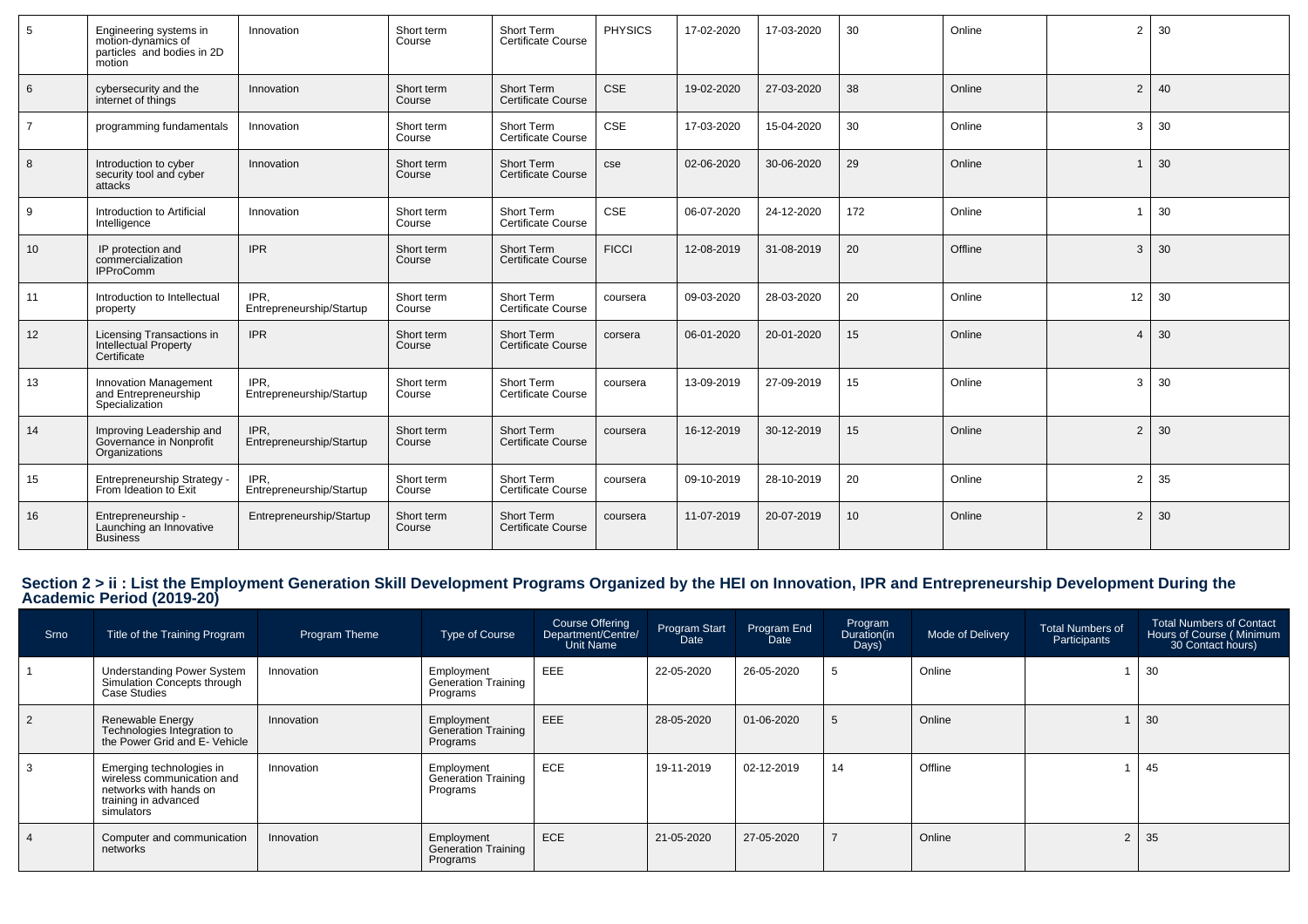| 5  | Applications of image<br>processing                                                                                | Innovation      | Employment<br>Generation Training<br>Programs        | ECE               | 14-07-2020 | 18-07-2020 | 5  | Online  | $\overline{2}$ | 30 |
|----|--------------------------------------------------------------------------------------------------------------------|-----------------|------------------------------------------------------|-------------------|------------|------------|----|---------|----------------|----|
| 6  | Modern IOT technology Tools<br>and Design for Real Time<br>Applications                                            | Innovation      | Employment<br>Generation Training<br>Programs        | ECE               | 03-06-2020 | 09-06-2020 |    | Online  |                | 30 |
|    | <b>EMERGING RESEARCH</b><br>AREAS IN ENGINEERING                                                                   | IPR, Innovation | Employment<br>Generation Training<br>Programs        | <b>MECHANICAL</b> | 05-06-2020 | 09-06-2020 | 5  | Online  |                | 30 |
| 8  | <b>BIG DATA ANALYTICS</b>                                                                                          | Innovation      | <b>Employment</b><br>Generation Training<br>Programs | <b>CSE</b>        | 28-06-2019 | 02-07-2019 | -5 | Offline | 2              | 30 |
| 9  | Evolving Trends in<br>Communication and<br>Networking                                                              | Innovation      | Employment<br>Generation Training<br>Programs        | ECE               | 06-07-2020 | 10-07-2020 | 5  | Online  | $\overline{A}$ | 30 |
| 10 | PHP and SQL                                                                                                        | Innovation      | Employment<br>Generation Training<br>Programs        | <b>CSE</b>        | 03-06-2019 | 06-06-2019 |    | Online  | 3              | 30 |
| 11 | Modeling and Control of High<br>Efficiency Electric and Hybrid<br>Vehicles and The future<br>vehicle fleet in 2030 | Innovation      | Employment<br>Generation Training<br>Programs        | <b>MECHANICAL</b> | 09-03-2020 | 13-03-2020 | 5  | Offline | $\overline{2}$ | 30 |
| 12 | Emerging Networking<br>Technologies and Tools -<br>Research Perspective                                            | Innovation      | Employment<br>Generation Training<br>Programs        | ECE               | 07-06-2019 | 13-06-2019 |    | Offline | $\overline{2}$ | 30 |

# Section 2 > iii : List the Full Time Faculties had with a Degree (UG/PG/PhD) in Innovation/IPR/Entrepreneurship and (or) Received Specialized Training program of I&E, IPR<br>(MDP, EDP, FDP, Short-term Certificate Course, of m

| Srno                                                                                                                                                     | <b>Faculty Name</b>                              | Department/Centre/Unit Name              |                       | Designation                                                   |                                |                            | Do you have a degree in I&E & IPR? |          |                             |                                   | Had the faculty received training on $18E 8$<br>IPR during AY 2019-20 |
|----------------------------------------------------------------------------------------------------------------------------------------------------------|--------------------------------------------------|------------------------------------------|-----------------------|---------------------------------------------------------------|--------------------------------|----------------------------|------------------------------------|----------|-----------------------------|-----------------------------------|-----------------------------------------------------------------------|
|                                                                                                                                                          | DEEPA.R                                          | CSE                                      |                       | ASSISTANT PROFESSOR                                           |                                | Yes                        |                                    |          | Yes                         |                                   |                                                                       |
|                                                                                                                                                          | MBA<br>Highest degree name in<br>I&E and IPR     | <b>Training Name</b>                     | <b>Training Theme</b> | Type of<br>Course                                             | Training<br>Agency Name        | Training<br>Agency Type    | <b>Training Start</b><br>Date      |          | <b>Training End</b><br>Date | Training<br>Duration (in<br>Days) | Mode of<br>Delivery                                                   |
|                                                                                                                                                          | PG<br>Degree Type                                | Role of MSME for<br>Entrepreneurship and | Entrepreneurship/St   | Employment<br>Generation                                      | Patrician                      | Educational<br>Institute   | 22-05-2020<br>00:00:00             | 00:00:00 | 22-05-2020                  |                                   | Online                                                                |
|                                                                                                                                                          | 2020<br>Year of Highest degree<br>in I&E and IPR | Incubation                               | artup                 | Training<br>Programs                                          | College of Arts<br>and Science |                            |                                    |          |                             |                                   |                                                                       |
| $\overline{2}$                                                                                                                                           | <b>B.RANJANI</b>                                 | <b>EEE</b>                               |                       | ASSISTANT PROFESSOR                                           |                                | Yes                        |                                    |          | No                          |                                   |                                                                       |
| <b>MBA</b><br>Highest<br>degree<br>name in<br>I&E and<br><b>IPR</b><br>PG<br>Degree<br>Type<br>2010<br>Year of<br>Highest<br>degree<br>in I&E<br>and IPR |                                                  | G. RENUKA                                |                       | ELECTRONICS AND<br><b>COMMUNICATION</b><br><b>ENGINEERING</b> |                                | <b>ASSISTANT PROFESSOR</b> |                                    |          | No                          |                                   |                                                                       |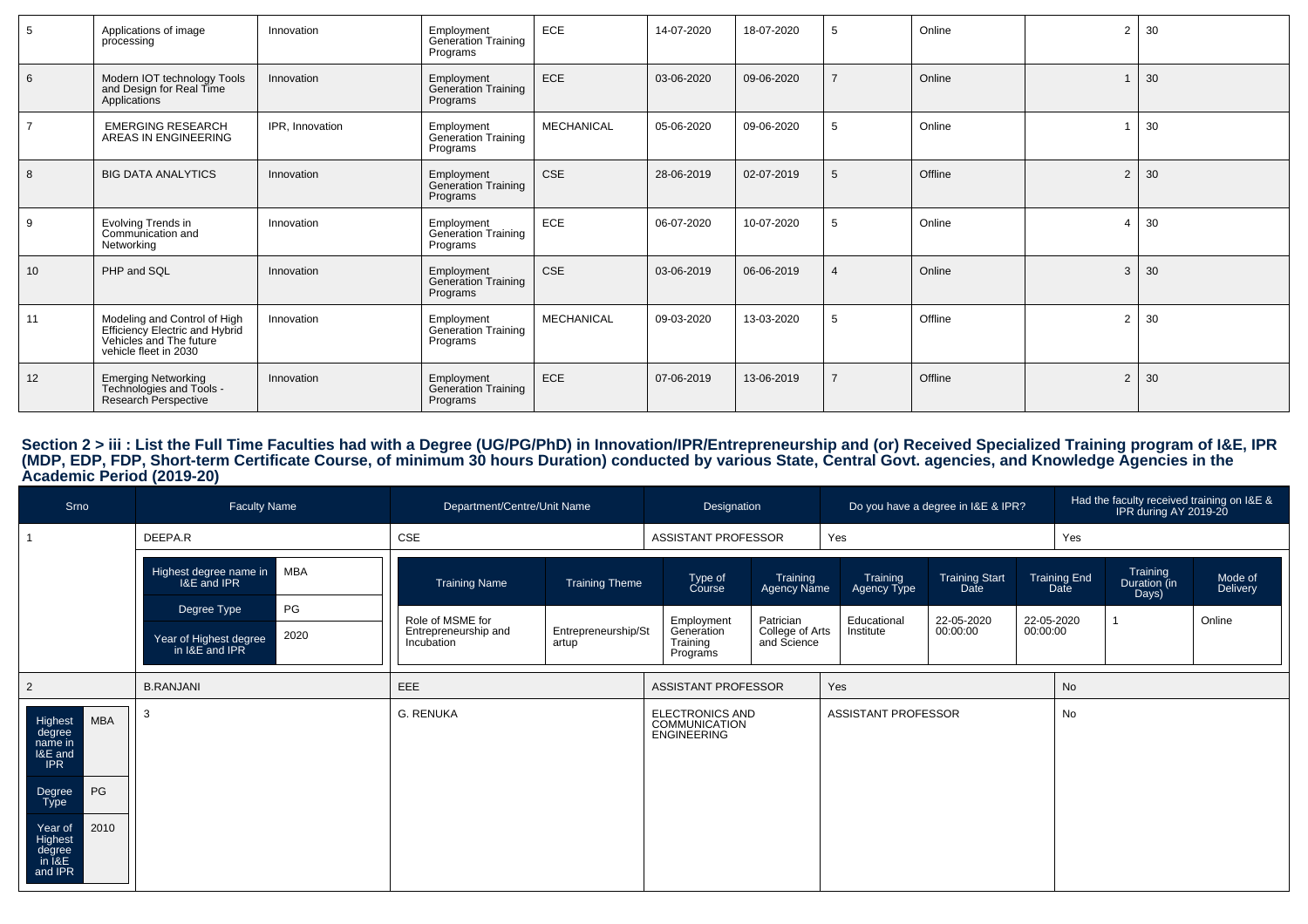| Yes            |                                                                         |            | <b>Training Name</b>                                                      |                                                      |            | <b>Training Theme</b>             | Type of<br>Course                                |             | Training<br><b>Agency Name</b>        | Training<br>Agency Type                | <b>Training Start</b><br>Date |          | <b>Training End</b><br>Date | Training<br>Duration (in<br>Days)     | Mode of<br><b>Delivery</b> |
|----------------|-------------------------------------------------------------------------|------------|---------------------------------------------------------------------------|------------------------------------------------------|------------|-----------------------------------|--------------------------------------------------|-------------|---------------------------------------|----------------------------------------|-------------------------------|----------|-----------------------------|---------------------------------------|----------------------------|
|                |                                                                         |            | Assessment and<br><b>Evaluation in Outcomes</b><br><b>Based Education</b> |                                                      | <b>IPR</b> |                                   | Employment<br>Generation<br>Training<br>Programs |             | MRL<br>TECHNOLOGI<br>ES               | Corporate /<br>Industry<br>Association | 26-05-2020<br>00:00:00        | 00:00:00 | 26-05-2020                  |                                       | Online                     |
| 4              | N.KARTHIKEYAN                                                           |            | <b>MECHANICAL</b>                                                         |                                                      |            |                                   | <b>ASSOCIATE PROFESSOR</b>                       |             |                                       | No                                     |                               |          | Yes                         |                                       |                            |
|                | <b>Training Name</b>                                                    |            | <b>Training Theme</b>                                                     | <b>Type of Course</b>                                |            |                                   | <b>Training Agency</b><br>Name                   |             | <b>Training Agency</b><br>Type        | <b>Training Start Date</b>             | <b>Training End Date</b>      |          |                             | <b>Training Duration</b><br>(in Days) | Mode of Delivery           |
|                | Design, Analysis, Fabrication And<br>Testing Of A Composite Leaf Spring | Innovation |                                                                           | Employment<br>Generation Training<br>Programs        |            | Datsy                             |                                                  | Association | Corporate / Industry                  | 17-09-2020<br>00:00:00                 | 18-09-2020<br>00:00:00        |          | $\overline{2}$              |                                       | Online                     |
| 5              | T. SUNDER SELWYN                                                        |            | <b>MECHANICAL</b>                                                         |                                                      |            |                                   | <b>PROFESSOR</b>                                 |             |                                       | No                                     |                               |          | Yes                         |                                       |                            |
|                | <b>Training Name</b>                                                    |            | <b>Training Theme</b>                                                     | <b>Type of Course</b>                                |            |                                   | Training Agency<br>Name                          |             | Training Agency<br><b>Type</b>        | <b>Training Start Date</b>             | <b>Training End Date</b>      |          |                             | Training Duration<br>(in Days)        | Mode of Delivery           |
|                | Entrepreneurial learning and<br>communities of practice                 |            | Entrepreneurship/Startup                                                  | Employment<br><b>Generation Training</b><br>Programs |            | <b>MRL</b> Technologies           |                                                  | Association | Corporate / Industry                  | 11-03-2020<br>00:00:00                 | 11-03-2020<br>00:00:00        |          | 1                           |                                       | Offline                    |
| 6              | N.GOWRI VIDHYA                                                          |            | <b>CSE</b>                                                                |                                                      |            |                                   | <b>ASSISTANT PROFESSOR</b>                       |             |                                       | No                                     |                               |          | Yes                         |                                       |                            |
|                | <b>Training Name</b>                                                    |            | <b>Training Theme</b>                                                     | <b>Type of Course</b>                                |            |                                   | <b>Training Agency</b><br>Name                   |             | <b>Training Agency</b><br>Type        | <b>Training Start Date</b>             | <b>Training End Date</b>      |          |                             | Training Duration<br>(in Days)        | Mode of Delivery           |
|                | <b>Computerized Paper Evaluation</b><br>Using Neural Network            | Innovation |                                                                           | Employment<br><b>Generation Training</b><br>Programs |            | Datsy                             |                                                  | Association | Corporate / Industry                  | 06-01-2020<br>00:00:00                 | 08-01-2020<br>00:00:00        |          | 3                           |                                       | Offline                    |
| $\overline{7}$ | M. YESODHA                                                              |            | ECE                                                                       |                                                      |            |                                   | ASSISTANT PROFESSOR                              |             |                                       | No                                     |                               |          | Yes                         |                                       |                            |
|                | <b>Training Name</b>                                                    |            | <b>Training Theme</b>                                                     | Type of Course                                       |            |                                   | <b>Training Agency</b><br>Name                   |             | <b>Training Agency</b><br><b>Type</b> | <b>Training Start Date</b>             | <b>Training End Date</b>      |          |                             | <b>Training Duration</b><br>(in Days) | Mode of Delivery           |
|                | Assessment and Evaluation in<br><b>Outcomes Based Education</b>         | <b>IPR</b> |                                                                           | Employment<br><b>Generation Training</b><br>Programs |            | <b>MRL</b><br><b>tECHNOLOGIES</b> |                                                  | Association | Corporate / Industry                  | 26-05-2020<br>00:00:00                 | 26-05-2020<br>00:00:00        |          |                             |                                       | Online                     |
| 8              | J. VASANTHI                                                             |            | <b>MATHS</b>                                                              |                                                      |            |                                   | <b>ASSISTANT PROFESSOR</b>                       |             |                                       | No                                     |                               |          | Yes                         |                                       |                            |
|                | <b>Training Name</b>                                                    |            | <b>Training Theme</b>                                                     | <b>Type of Course</b>                                |            | <b>Name</b>                       | <b>Training Agency</b>                           |             | <b>Training Agency</b><br>Type        | <b>Training Start Date</b>             | <b>Training End Date</b>      |          |                             | <b>Training Duration</b><br>(in Days) | Mode of Delivery           |
|                | Entrepreneurial learning and<br>communities of practice                 |            | Entrepreneurship/Startup                                                  | Employment<br>Generation Training<br>Programs        |            | <b>MRL Technologies</b>           |                                                  | Association | Corporate / Industry                  | 11-03-2020<br>00:00:00                 | 11-03-2020<br>00:00:00        |          | $\overline{1}$              |                                       | Offline                    |
| 9              | Dr.SURESH BABU                                                          |            | CSE                                                                       |                                                      |            |                                   | <b>PROFESSOR</b>                                 |             |                                       | No                                     |                               |          | Yes                         |                                       |                            |
|                | <b>Training Name</b>                                                    |            | <b>Training Theme</b>                                                     | Type of Course                                       |            |                                   | Training Agency<br>Name                          |             | Training Agency<br>Type               | <b>Training Start Date</b>             | <b>Training End Date</b>      |          |                             | Training Duration<br>(in Days)        | Mode of Delivery           |
|                | Computerized Paper Evaluation<br>Using Neural Network                   | Innovation |                                                                           | Employment<br>Generation Training<br>Programs        |            | Datsy                             |                                                  |             | Corporate / Industry<br>Association   | 06-01-2020<br>00:00:00                 | 08-01-2020<br>00:00:00        |          | 3                           |                                       | Offline                    |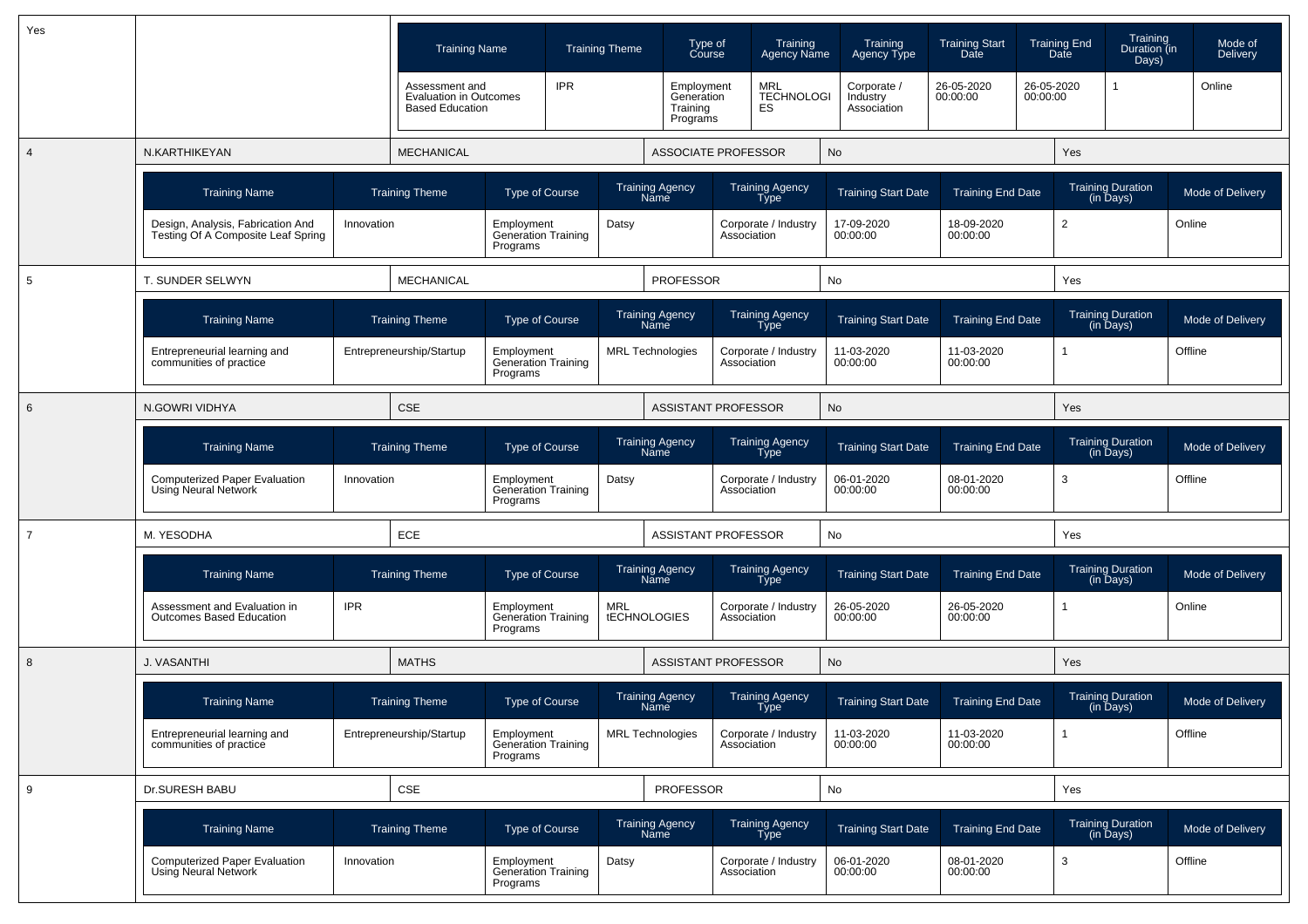| 10 | Dr. S. Anbu                                                         |            | cse                      |                                                      |                                       | <b>PROFESSOR</b>                        |                                       | No                         |                          | Yes                                   |                  |
|----|---------------------------------------------------------------------|------------|--------------------------|------------------------------------------------------|---------------------------------------|-----------------------------------------|---------------------------------------|----------------------------|--------------------------|---------------------------------------|------------------|
|    | <b>Training Name</b>                                                |            | <b>Training Theme</b>    | <b>Type of Course</b>                                |                                       | <b>Training Agency</b><br>Name          | <b>Training Agency</b><br><b>Type</b> | <b>Training Start Date</b> | <b>Training End Date</b> | <b>Training Duration</b><br>(in Days) | Mode of Delivery |
|    | Entrepreneurial learning and<br>communities of practice             |            | Entrepreneurship/Startup | Employment<br><b>Generation Training</b><br>Programs |                                       | <b>MRL Technologies</b>                 | Corporate / Industry<br>Association   | 11-03-2020<br>00:00:00     | 11-03-2020<br>00:00:00   |                                       | Offline          |
| 11 | K.Divya                                                             |            | ECE                      |                                                      |                                       | Assistant professor                     |                                       | No                         |                          | Yes                                   |                  |
|    | <b>Training Name</b>                                                |            | <b>Training Theme</b>    | <b>Type of Course</b>                                |                                       | <b>Training Agency</b><br>Name          | Training Agency<br>Type               | <b>Training Start Date</b> | <b>Training End Date</b> | <b>Training Duration</b><br>(in Days) | Mode of Delivery |
|    | Assessment and Evaluation in<br><b>Outcomes Based Education</b>     | <b>IPR</b> |                          | Employment<br><b>Generation Training</b><br>Programs | <b>MRL</b>                            | <b>TECHNOLOGIES</b>                     | Corporate / Industry<br>Association   | 26-05-2020<br>00:00:00     | 26-05-2020<br>00:00:00   |                                       | Online           |
| 12 | S.Ebenazar roselin                                                  |            | <b>CSE</b>               |                                                      |                                       | <b>Assistant Professor</b>              |                                       | No                         |                          | Yes                                   |                  |
|    | <b>Training Name</b>                                                |            | <b>Training Theme</b>    | <b>Type of Course</b>                                |                                       | Training Agency<br>Name                 | Training Agency<br>Type               | <b>Training Start Date</b> | <b>Training End Date</b> | <b>Training Duration</b><br>(in Days) | Mode of Delivery |
|    | <b>Computerized Paper Evaluation</b><br><b>Using Neural Network</b> | Innovation |                          | Employment<br>Generation Training<br>Programs        | Datsy                                 |                                         | Corporate / Industry<br>Association   | 06-01-2020<br>00:00:00     | 08-01-2020<br>00:00:00   | 3                                     | Offline          |
| 13 | <b>B.RAJMOHAN</b>                                                   |            | <b>MECHANICAL</b>        |                                                      |                                       |                                         | <b>ASSISTANT PROFESSOR</b>            | No                         |                          | Yes                                   |                  |
|    | <b>Training Name</b>                                                |            | <b>Training Theme</b>    | <b>Type of Course</b>                                |                                       | <b>Training Agency</b><br>Name          | Training Agency<br><b>Type</b>        | <b>Training Start Date</b> | <b>Training End Date</b> | <b>Training Duration</b><br>(in Days) | Mode of Delivery |
|    | Nano Technology                                                     | Innovation |                          | Employment<br>Generation Training<br>Programs        | <b>SOLUTIONS</b>                      | <b>RJS SOFTWARE</b>                     | Corporate / Industry<br>Association   | 25-04-2019<br>00:00:00     | 27-04-2019<br>00:00:00   | 3                                     | Offline          |
| 14 | <b>SOVAN SAMANTA</b>                                                |            | <b>MECHANICAL</b>        |                                                      |                                       |                                         | <b>ASSISTANT PROFESSOR</b>            | No                         |                          | Yes                                   |                  |
|    | <b>Training Name</b>                                                |            | <b>Training Theme</b>    | <b>Type of Course</b>                                |                                       | <b>Training Agency</b><br>Name          | Training Agency<br>Type               | <b>Training Start Date</b> | <b>Training End Date</b> | <b>Training Duration</b><br>(in Days) | Mode of Delivery |
|    | Nano Technology                                                     | Innovation |                          | Employment<br>Generation Training<br>Programs        | <b>SOLUTIONS</b>                      | <b>RJS SOFTWARE</b>                     | Corporate / Industry<br>Association   | 25-04-2019<br>00:00:00     | 27-04-2019<br>00:00:00   | 3                                     | Offline          |
| 15 | SATHRAPATHY                                                         |            | MECHANICAL               |                                                      |                                       |                                         | <b>ASSISTANT PROFESSOR</b>            | No                         |                          | Yes                                   |                  |
|    | <b>Training Name</b>                                                |            | <b>Training Theme</b>    | <b>Type of Course</b>                                |                                       | <b>Training Agency</b><br><b>Naffle</b> | <b>Training Agency</b><br>i ype       | <b>Training Start Date</b> | <b>Training End Date</b> | <b>Training Duration</b><br>(in Days) | Mode of Delivery |
|    | Nano Technology                                                     | Innovation |                          | Employment<br>Generation Training<br>Programs        | SOLUTIONS                             | RJS SOFTWARE                            | Corporate / Industry<br>Association   | 25-04-2019<br>00:00:00     | 27-04-2019<br>00:00:00   | 3                                     | Offline          |
| 16 | D.DEEPA                                                             |            | <b>CSE</b>               |                                                      |                                       |                                         | ASSISTANT PROFESSOR                   | No                         |                          | Yes                                   |                  |
|    | <b>Training Name</b>                                                |            | <b>Training Theme</b>    | Type of Course                                       |                                       | Training Agency<br>Name                 | Training Agency<br>Type               | <b>Training Start Date</b> | <b>Training End Date</b> | Training Duration<br>(in Days)        | Mode of Delivery |
|    | <b>Green Computing</b>                                              | Innovation |                          | Employment<br>Generation Training<br>Programs        | AMICO<br>SOFTWARE<br><b>SOLUTIONS</b> |                                         | Corporate / Industry<br>Association   | 04-03-2020<br>00:00:00     | 05-03-2020<br>00:00:00   | $\overline{c}$                        | Offline          |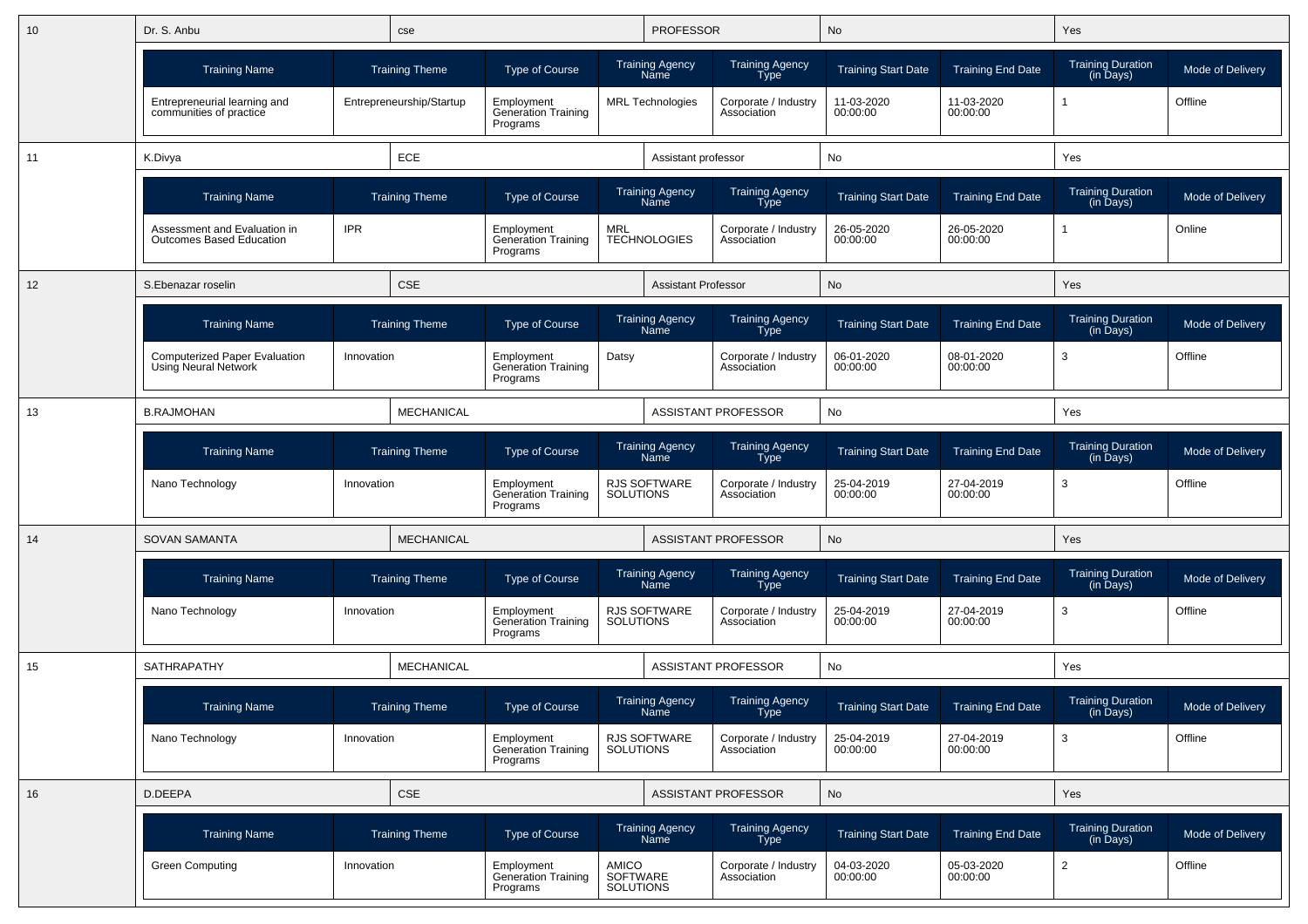| 17 | S.SHALINI                                                                                                          |            | <b>CSE</b>            |                                                      |                  |                                       | <b>ASSISTANT PROFESSOR</b>            | No                         |                          | Yes                                   |                  |
|----|--------------------------------------------------------------------------------------------------------------------|------------|-----------------------|------------------------------------------------------|------------------|---------------------------------------|---------------------------------------|----------------------------|--------------------------|---------------------------------------|------------------|
|    | <b>Training Name</b>                                                                                               |            | <b>Training Theme</b> | Type of Course                                       |                  | <b>Training Agency</b><br>Name        | <b>Training Agency</b><br><b>Type</b> | <b>Training Start Date</b> | <b>Training End Date</b> | <b>Training Duration</b><br>(in Days) | Mode of Delivery |
|    |                                                                                                                    | Innovation |                       | Employment<br><b>Generation Training</b><br>Programs | <b>SOLUTIONS</b> | RJS SOFTWARE                          | Corporate / Industry<br>Association   | 19-08-2020<br>00:00:00     | 21-08-2020<br>00:00:00   | 3                                     | Online           |
| 18 | P. SUGANTHI                                                                                                        |            | <b>CHEMISTRY</b>      |                                                      |                  |                                       | <b>ASSISTANT PROFESSOR</b>            | <b>No</b>                  |                          | Yes                                   |                  |
|    | <b>Training Name</b>                                                                                               |            | <b>Training Theme</b> | Type of Course                                       |                  | Training Agency<br>Name               | <b>Training Agency</b><br><b>Type</b> | <b>Training Start Date</b> | <b>Training End Date</b> | <b>Training Duration</b><br>(in Days) | Mode of Delivery |
|    | Current Issues in Intellectual<br>Property Rights in India                                                         | <b>IPR</b> |                       | Employment<br><b>Generation Training</b><br>Programs | <b>MRL</b>       | <b>TECHNOLOGIES</b>                   | Corporate / Industry<br>Association   | 08-07-2019<br>00:00:00     | 09-07-2019<br>00:00:00   | $\overline{2}$                        | Offline          |
| 19 | S.BHUVANESWARI                                                                                                     |            | <b>PHYSICS</b>        |                                                      |                  |                                       | ASSISTANT PROFESSOR                   | No                         |                          | Yes                                   |                  |
|    | <b>Training Name</b>                                                                                               |            | <b>Training Theme</b> | <b>Type of Course</b>                                |                  | Training Agency<br>Name               | <b>Training Agency</b><br>Type        | <b>Training Start Date</b> | <b>Training End Date</b> | <b>Training Duration</b><br>(in Days) | Mode of Delivery |
| 20 | Current Issues in Intellectual<br>Property Rights in India                                                         | <b>IPR</b> |                       | Employment<br><b>Generation Training</b><br>Programs | <b>MRL</b>       | <b>TECHNOLOGIES</b>                   | Corporate / Industry<br>Association   | 08-07-2019<br>00:00:00     | 09-07-2019<br>00:00:00   | $\overline{2}$                        | Offline          |
|    | A.BHUVANESWARI                                                                                                     |            | <b>PHYSICS</b>        |                                                      |                  |                                       | ASSISTANT PROFESSOR                   | No                         |                          | Yes                                   |                  |
|    | <b>Training Name</b>                                                                                               |            | <b>Training Theme</b> | Type of Course                                       |                  | Training Agency<br>Name               | Training Agency<br>Type               | <b>Training Start Date</b> | <b>Training End Date</b> | <b>Training Duration</b><br>(in Days) | Mode of Delivery |
|    | Current Issues in Intellectual<br>Property Rights in India                                                         | <b>IPR</b> |                       | Employment<br>Generation Training<br>Programs        | <b>MRL</b>       | <b>TECHNOLOGIES</b>                   | Corporate / Industry<br>Association   | 08-07-2019<br>00:00:00     | 09-07-2019<br>00:00:00   | $\mathbf{2}^{\prime}$                 | Offline          |
| 21 | <b>JEBA ELIZABETH</b>                                                                                              |            | <b>MATHS</b>          |                                                      |                  |                                       | <b>ASSISTANT PROFESSOR</b>            | No                         |                          | Yes                                   |                  |
|    | <b>Training Name</b>                                                                                               |            | <b>Training Theme</b> | Type of Course                                       |                  | <b>Training Agency</b><br><b>Name</b> | <b>Training Agency</b><br><b>Type</b> | <b>Training Start Date</b> | <b>Training End Date</b> | <b>Training Duration</b><br>(in Days) | Mode of Delivery |
|    | Role of Intellectual Property Rights<br>in Technology Transfer and<br>Economic Growth: Prospects and<br>Challenges | <b>IPR</b> |                       | Employment<br><b>Generation Training</b><br>Programs | <b>MRL</b>       | <b>TECHNOLOGIES</b>                   | Corporate / Industry<br>Association   | 20-02-2020<br>00:00:00     | 22-02-2020<br>00:00:00   | 3                                     | Offline          |
| 22 | <b>NIRMALA</b>                                                                                                     |            | ECE                   |                                                      |                  |                                       | <b>ASSISTANT PROFESSOR</b>            | No                         |                          | Yes                                   |                  |
|    | <b>Training Name</b>                                                                                               |            | <b>Training Theme</b> | Type of Course                                       |                  | Training Agency<br>Name               | Training Agency<br>Type               | <b>Training Start Date</b> | <b>Training End Date</b> | Training Duration<br>(in Days)        | Mode of Delivery |
|    | Role of Intellectual Property Rights<br>in Technology Transfer and<br>Economic Growth: Prospects and<br>Challenges | <b>IPR</b> |                       | Employment<br><b>Generation Training</b><br>Programs | <b>MRL</b>       | <b>TECHNOLOGIES</b>                   | Corporate / Industry<br>Association   | 20-02-2020<br>00:00:00     | 22-02-2020<br>00:00:00   | 3                                     | Offline          |
| 23 | <b>GEETHABALA</b>                                                                                                  | ECE        |                       |                                                      |                  | <b>ASSOCIATE PROFESSOR</b>            | No                                    |                            | Yes                      |                                       |                  |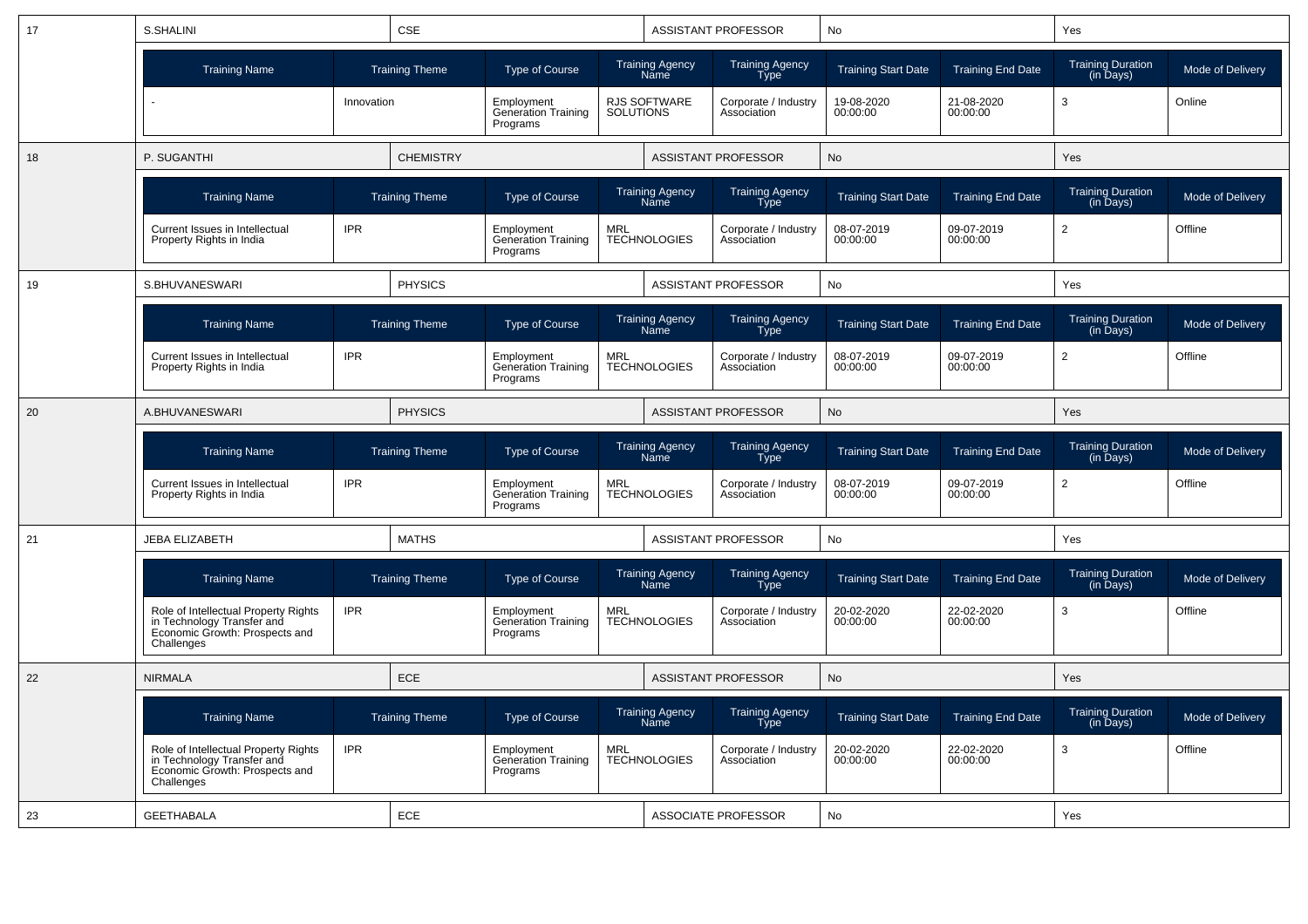|    | <b>Training Name</b>                                       |                 | <b>Training Theme</b> | <b>Type of Course</b>                                |                                              | <b>Training Agency</b><br>Name        | <b>Training Agency</b><br>Type        | <b>Training Start Date</b> | <b>Training End Date</b> | <b>Training Duration</b><br>(in Days)               | Mode of Delivery |
|----|------------------------------------------------------------|-----------------|-----------------------|------------------------------------------------------|----------------------------------------------|---------------------------------------|---------------------------------------|----------------------------|--------------------------|-----------------------------------------------------|------------------|
|    | Worldwide Interoperability For<br>Microwave Access         | Innovation      |                       | Employment<br><b>Generation Training</b><br>Programs | <b>SOLUTIONS</b>                             | <b>RJS SOFTWARE</b>                   | Corporate / Industry<br>Association   | 20-05-2020<br>00:00:00     | 22-05-2020<br>00:00:00   | 3                                                   | Online           |
| 24 | <b>CHITHRA</b>                                             |                 | ECE                   |                                                      |                                              |                                       | <b>ASSISTANT PROFESSOR</b>            | No                         |                          | Yes                                                 |                  |
|    | <b>Training Name</b>                                       |                 | <b>Training Theme</b> | Type of Course                                       |                                              | <b>Training Agency</b><br>Name        | <b>Training Agency</b><br>Type        | <b>Training Start Date</b> | <b>Training End Date</b> | <b>Training Duration</b><br>$(in \overline{D}$ ays) | Mode of Delivery |
|    | Worldwide Interoperability For<br>Microwave Access         | Innovation      |                       | Employment<br>Generation Training<br>Programs        | <b>SOLUTIONS</b>                             | <b>RJS SOFTWARE</b>                   | Corporate / Industry<br>Association   | 20-05-2020<br>00:00:00     | 22-05-2020<br>00:00:00   | 3                                                   | Online           |
| 25 | SATHYA, M                                                  |                 | ECE                   |                                                      |                                              |                                       | <b>ASSISTANT PROFESSOR</b>            | No                         |                          | Yes                                                 |                  |
|    | <b>Training Name</b>                                       |                 | <b>Training Theme</b> | <b>Type of Course</b>                                |                                              | <b>Training Agency</b><br>Name        | <b>Training Agency</b><br>Type        | <b>Training Start Date</b> | <b>Training End Date</b> | <b>Training Duration</b><br>(in Days)               | Mode of Delivery |
|    | Worldwide Interoperability For<br>Microwave Access         | Innovation      |                       | Employment<br><b>Generation Training</b><br>Programs | <b>SOLUTIONS</b>                             | <b>RJS SOFTWARE</b>                   | Corporate / Industry<br>Association   | 20-05-2020<br>00:00:00     | 22-05-2020<br>00:00:00   | 3                                                   | Online           |
| 26 | A.DEEPA                                                    |                 | <b>ENGLISH</b>        |                                                      |                                              |                                       | <b>ASSISTANT PROFESSOR</b>            | No                         |                          | Yes                                                 |                  |
|    | <b>Training Name</b>                                       |                 | <b>Training Theme</b> | <b>Type of Course</b>                                |                                              | <b>Training Agency</b><br><b>Name</b> | <b>Training Agency</b><br>Type        | <b>Training Start Date</b> | <b>Training End Date</b> | <b>Training Duration</b><br>(in Days)               | Mode of Delivery |
|    | Campus Selection, Group<br>Discussion and Interview Skills | IPR. Innovation |                       | Employment<br><b>Generation Training</b><br>Programs |                                              | Mrl Technologies                      | Corporate / Industry<br>Association   | 27-11-2019<br>00:00:00     | 28-11-2019<br>00:00:00   | $\overline{2}$                                      | Offline          |
| 27 | <b>T.GREETA</b>                                            |                 | <b>MATHS</b>          |                                                      |                                              |                                       | <b>ASSISTANT PROFESSOR</b>            | No                         |                          | Yes                                                 |                  |
|    | <b>Training Name</b>                                       |                 | <b>Training Theme</b> | <b>Type of Course</b>                                |                                              | <b>Training Agency</b><br>Name        | <b>Training Agency</b><br><b>Type</b> | <b>Training Start Date</b> | <b>Training End Date</b> | <b>Training Duration</b><br>(in Days)               | Mode of Delivery |
|    | How to solve Aptitude Test                                 | Innovation      |                       | Employment<br><b>Generation Training</b><br>Programs | <b>AMICO</b><br>SOFTWARE<br><b>SOLUTIONS</b> |                                       | Corporate / Industry<br>Association   | 16-12-2020<br>00:00:00     | 17-12-2020<br>00:00:00   | 2                                                   | Online           |

### Section 3 > i : List Idea/Innovation Centric Student Clubs Are Functional at the HEI with Access to Co-working Space/Work-stations for Students with Facilities &<br>Equipment Available to promote and Support Innovation, Entre

| Srno           | Name of Student Club                                         | Type of Club           | Year of Establishment | Type of Facilities<br>Available at the Club | <b>Student Club</b><br>with Access to<br>Other I&E<br>Facilities at the<br><b>HEI</b>    | No of<br>Programs/Activiti<br>es Organized by<br>During the AY<br>2019-20 | <b>Student Club</b><br><b>Team Lead</b><br>Name | <b>Student Club Team</b><br>Lead Email | <b>Student Club Team</b><br>Lead Phone |
|----------------|--------------------------------------------------------------|------------------------|-----------------------|---------------------------------------------|------------------------------------------------------------------------------------------|---------------------------------------------------------------------------|-------------------------------------------------|----------------------------------------|----------------------------------------|
|                | Innovation and Entrepreneurship<br>Development Centre (IEDC) | Innovation Club        | 2017                  | <b>Work Stations</b>                        | Pre-Incubation<br>Unit.Innovation<br>Labs, Centre of<br>Excellence with<br>Advance Tools | -3                                                                        | V.Sundara<br>kashyap                            | kashyapv2202@gmail.<br>com             | 9500068090                             |
| $\overline{2}$ | CSE Innovation center                                        | <b>Innovation Club</b> | 2019                  | Co-working<br>Space, Work Stations          | Pre-Incubation<br>Unit.Innovation<br>Labs                                                | 10                                                                        | M.S.Janani                                      | jananims99@gmail.co   9445208332       |                                        |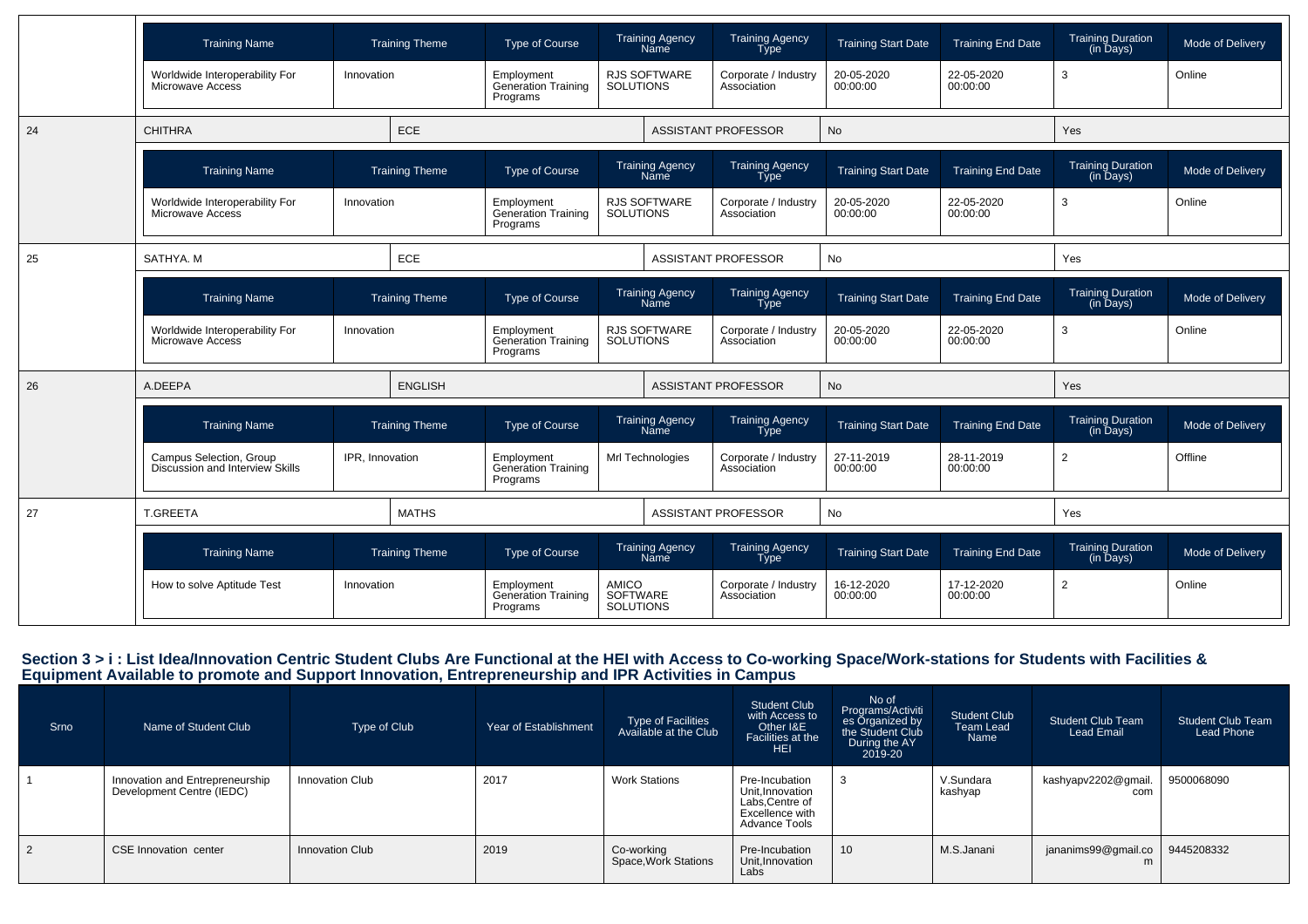| Center of excellence for Redhat | Startup Club        | 2018 | Co-working Space                   | Centre of<br>Excellence with<br>Advance Tools                                             |    | K. Narendran         | knarendran20@gmail.c   9790746614           |  |
|---------------------------------|---------------------|------|------------------------------------|-------------------------------------------------------------------------------------------|----|----------------------|---------------------------------------------|--|
| Patent club                     | <b>Startup Club</b> | 2018 | <b>Work Stations</b>               | Pre-Incubation<br>Unit, Innovation<br>Labs                                                |    | Madhumitha R         | rmadhumitha.agni@g   8637658413<br>mail.com |  |
| Kalam Research park             | Idea Club           | 2017 | Co-working<br>Space, Work Stations | Innovation<br>Park/Research<br>Park, Centre of<br>Excellence with<br><b>Advance Tools</b> | -6 | YUGAL<br>PANDIAN.R.K | yugalpandiyanrk@gma   9841662691<br>il.com  |  |

# **Section 3 > ii > a : List the Pre-Incubation Facility (Tinkering Lab/Makers' Space/Design Centre/New Gen IEDC/IEDC/EDC/Innovation Centre/Startup Cell) (>= 600 Sq. Ft. Floor Area)**

| Srno         | Name of Pre-<br>Incubation Centre                                  | Type of<br>Facility | Year of<br>Establishme<br>nt | Type of<br>Facilities<br>Available at<br>the Centre | Pre-Incubation<br>with Access to<br>Other I&E<br>Facilities at the<br><b>HEL</b> | Name of the<br>Funding<br>Schemes<br>Available<br>with Pre-<br>Incubation<br>Unit, if any<br>(Optional) | <b>Facility Details</b>                                                                                                                                                                               | Total Nos of Dedicated<br>Executive/Management<br>team Strength Engaged at<br>the Facility | Had the Pre-Incubation<br>Unit Provided any<br>Funding Support for<br>Idea/Prototype/Innovati<br>on Development and<br>implementation during<br>the Financial Year<br>2019-20 | Had institute<br>Generated Income<br>either from Services<br>Offered by Pre-<br>Incubation<br>Centre/Facilities?                                                                                                                                                                                                                                                                                                                 | Had institute spent expenses either<br>from own resource/received fund<br>towards Establishment/Operation<br>of Pre-Incubation Centre/Facilities? |
|--------------|--------------------------------------------------------------------|---------------------|------------------------------|-----------------------------------------------------|----------------------------------------------------------------------------------|---------------------------------------------------------------------------------------------------------|-------------------------------------------------------------------------------------------------------------------------------------------------------------------------------------------------------|--------------------------------------------------------------------------------------------|-------------------------------------------------------------------------------------------------------------------------------------------------------------------------------|----------------------------------------------------------------------------------------------------------------------------------------------------------------------------------------------------------------------------------------------------------------------------------------------------------------------------------------------------------------------------------------------------------------------------------|---------------------------------------------------------------------------------------------------------------------------------------------------|
| $\mathbf{1}$ | Innovation and<br>Entrepreneurship<br>Development<br>Centre (IEDC) | <b>IEDC</b>         | 2017                         | Co-working<br>Space, Work<br>Stations               | <b>Incubation Unit</b>                                                           | Incubation<br>Unit                                                                                      | EBEN<br>AZAR<br>ROSE<br>Facility<br>Incharge<br>Name<br><b>LIN</b><br>ebenaz<br>Facility<br>arroseli<br>n89@g<br>Incharge<br>mail.co<br>Email<br>m<br>994033<br>9303<br>Facility<br>Incharge<br>Phone | 12                                                                                         | Yes                                                                                                                                                                           | Yes<br>10750<br>Total<br>Annual<br>Income<br>from<br>Training<br>and Skill<br>Develop<br>ment<br>Services<br>$($ ln<br>Rupees)<br>15550<br>Total<br>Annual<br>Income<br>from<br>(Technic<br>al and<br><b>Business</b><br>Mentorin<br>g<br>Services<br>$($ ln<br>Rupees)<br>$\mathbf 0$<br>Total<br>Annual<br>Income<br>from<br>Office<br>Space<br>and<br>Rental<br>Services<br>to Start-<br>ups/Inno<br>vators<br>(In<br>Rupees) | Yes                                                                                                                                               |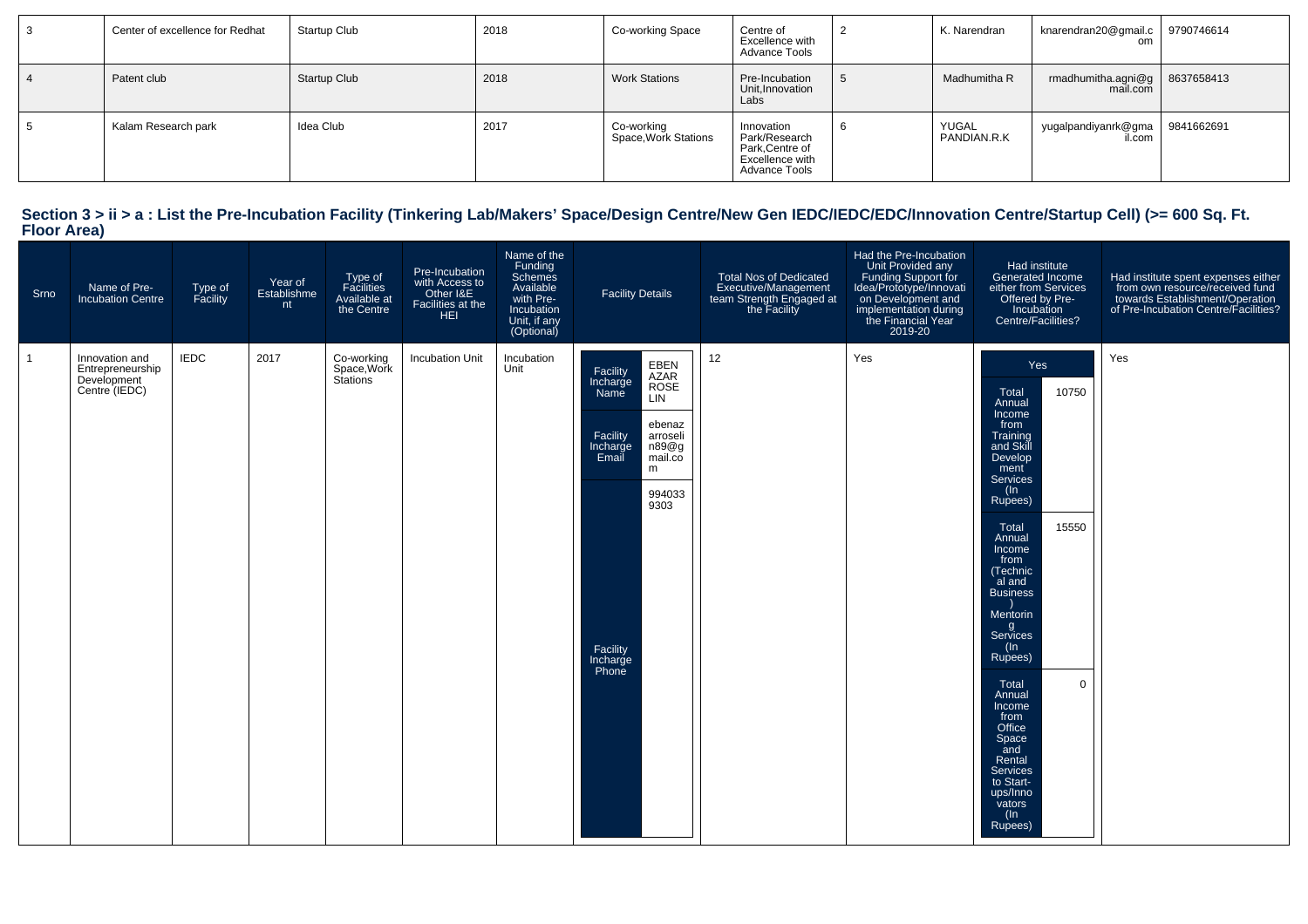#### Section  $3 > i$  i > a : List the Pre-Incubation Facility (Tinkering Lab/Makers' Space/Design Centre/New Gen IEDC/IEDC/EDC/Innovation Centre/Startup Cell) (>= 600 Sq. Ft. **Floor Area)**

| Source of Grant / Fund          | Agency Name                       | Agency Type                  | Total Grants / Funds Received by Pre-<br>Incubation & Incubation Centre / Facilities<br>exists in Campus (In Rupees) |
|---------------------------------|-----------------------------------|------------------------------|----------------------------------------------------------------------------------------------------------------------|
| Institute's Own Fund / Resource | <b>Prince Educational Society</b> | <b>Educational Institute</b> | 252350                                                                                                               |

#### **Section 3 > ii > b : List the Centre of Excellence (CoE) Facilities with Advance Tools and Equipment at the HEI (>= 1000 Sq. Ft. Floor Area)**

| Srno | Name of CoE Facility               | Year of<br>Establishment | CoE with Access<br>to Other I&E<br>Facilities at the<br><b>HEI</b> | Name of the<br>Funding<br>Schemes<br>Available with<br>CoE, if any<br>(Optional) | <b>Facility Details</b>                                                                                                                                                           | <b>Total Nos of</b><br>Dedicated<br>Executive/Manag<br>ement team<br>Strength<br>Engaged at the<br>Facility |    | Had the CoE Provided any<br>Funding Support for<br>Idea/Prototype/Innovation<br>Development and<br>implementation during the<br>Financial Year 2019-20? | Had institute Generated Income<br>either from Services Offered by CoE<br>Centre/Facilities?                                                                                                                                                                                                                                                                    |                            | Had institute spent expenses<br>either from own<br>resource/received fund towards<br>Establishment/Operation of<br>CoE Centre/Facilities? |  |
|------|------------------------------------|--------------------------|--------------------------------------------------------------------|----------------------------------------------------------------------------------|-----------------------------------------------------------------------------------------------------------------------------------------------------------------------------------|-------------------------------------------------------------------------------------------------------------|----|---------------------------------------------------------------------------------------------------------------------------------------------------------|----------------------------------------------------------------------------------------------------------------------------------------------------------------------------------------------------------------------------------------------------------------------------------------------------------------------------------------------------------------|----------------------------|-------------------------------------------------------------------------------------------------------------------------------------------|--|
|      | Center of excellence for<br>Redhat | 2018                     | <b>Innovation Labs</b>                                             |                                                                                  | Facility<br>N.Gow<br>Incharge<br>Name<br>-ri<br>vidhya<br>gowrivi<br>dhya0<br>7@gm<br>Facility<br>Incharge<br>Email<br>ail.com<br>99620<br>18671<br>Facility<br>Incharge<br>Phone | 3                                                                                                           | No |                                                                                                                                                         | Yes<br><b>Total Annual</b><br>Income from<br>Training and<br>Skill<br>Development<br>Services (In<br>Rupees)<br><b>Total Annual</b><br>Income from<br>Technical and<br><b>Business</b> )<br>Mentoring<br>Services (In<br>Rupees)<br><b>Total Annual</b><br>Income from<br>Office Space<br>and Rental<br>Services to<br>Start-<br>ups/Innovators<br>(In Rupees) | 17000<br>12500<br>$\Omega$ | Yes                                                                                                                                       |  |
|      | Source of Grant / Fund             |                          |                                                                    |                                                                                  | <b>Agency Name</b>                                                                                                                                                                |                                                                                                             |    | Agency Type                                                                                                                                             |                                                                                                                                                                                                                                                                                                                                                                |                            | Total Grants / Funds Received by CoE<br>Facility exists in Campus (In Rupees)                                                             |  |
|      | Institute's Own Fund / Resource    |                          |                                                                    |                                                                                  | <b>Prince Educational Society</b>                                                                                                                                                 |                                                                                                             |    | <b>Educational Institute</b>                                                                                                                            |                                                                                                                                                                                                                                                                                                                                                                |                            |                                                                                                                                           |  |

#### **Section 3 > ii > c : List the Incubation Facilities at the HEI (>= 1500 Sq. Ft. Floor Area)**

**No Data Flled!**

#### **Section 3 > ii > d : List the Innovation Park/Research Park Facilities at the HEI (>= 5000 Sq. Ft. Floor Area)**

SrnoName of Innovation Park/Research Park FacilityYear of EstablishmentInnovation Park / Research Park with Access to Other I & E Facilities at the**HEI** Name of the Funding Schemes Available with Research/Innovation Park, if anyFacility DetailsTotal Nos of Dedicated Executive/Management team Strength Engaged at theHad the Research Park/Innovation Park Providedany Funding Support for Idea/Prototype/InnovationDevelopment and implementation during theHad institute Generated Income either from Services Offered by Research Park/Innovation Park?Had the Research Park/Innovation Park Provided any Funding Support for Idea/Prototype/Innovation/Start up/Venture Development andimplementation during the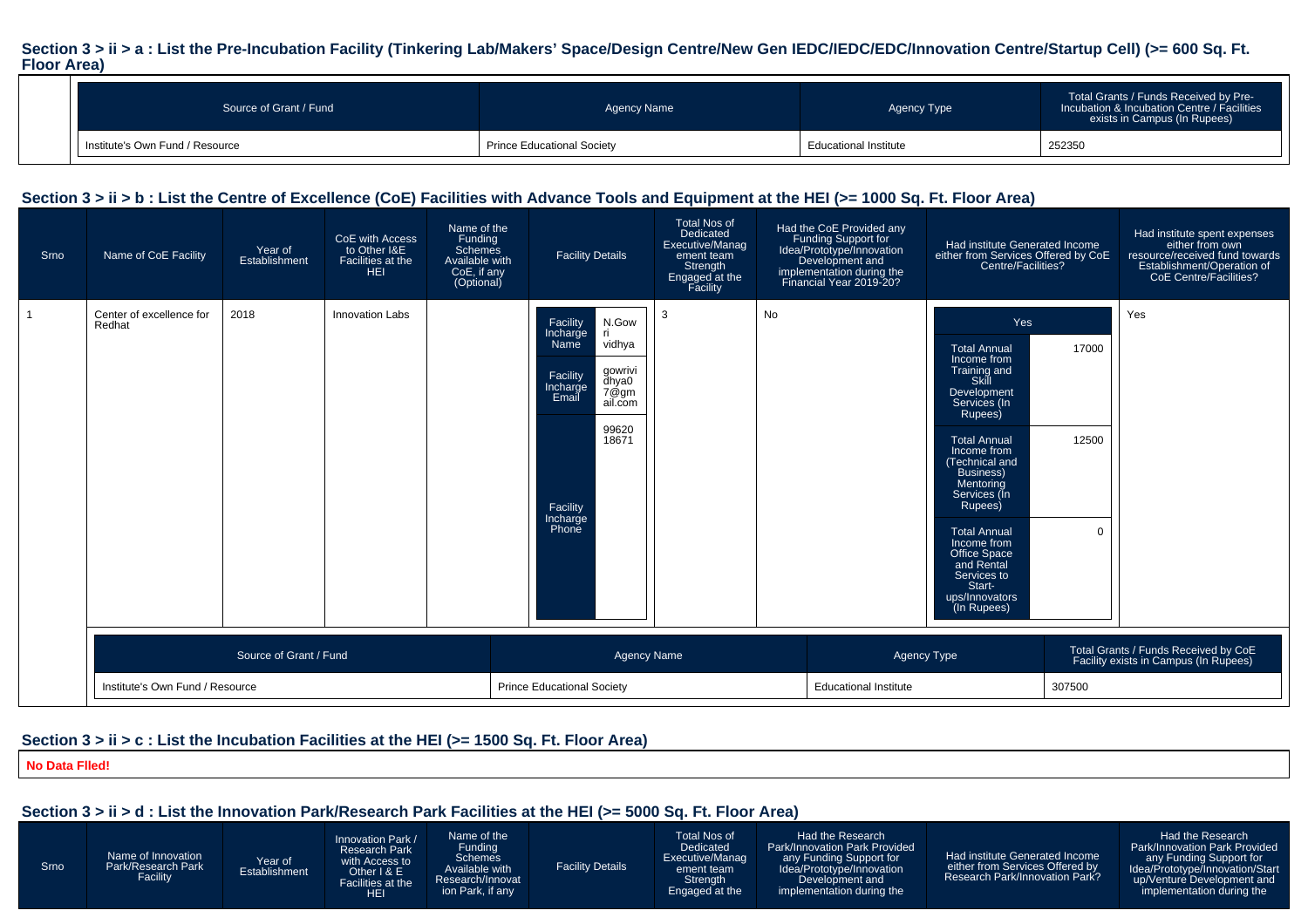#### **Section 3 > ii > d : List the Innovation Park/Research Park Facilities at the HEI (>= 5000 Sq. Ft. Floor Area)**

|                |                                 |                        |                                                                           | (Optional) |                                                                                                                                                                                     | Facility |     | Financial Year 2019-20?                |                                                                                                                                                                                                                                                                                                                                                         |                               | Financial Year 2019-20?                                                              |
|----------------|---------------------------------|------------------------|---------------------------------------------------------------------------|------------|-------------------------------------------------------------------------------------------------------------------------------------------------------------------------------------|----------|-----|----------------------------------------|---------------------------------------------------------------------------------------------------------------------------------------------------------------------------------------------------------------------------------------------------------------------------------------------------------------------------------------------------------|-------------------------------|--------------------------------------------------------------------------------------|
| $\overline{1}$ | <b>CSE Innovation Center</b>    | 2019                   | Innovation Labs                                                           |            | Deepa.<br>R<br>Facility<br>Incharge<br>Name<br>rkdeep<br>a14@<br>Facility<br>Incharge<br>Email<br>gmail.c<br>om<br>99529<br>61556<br>Facility<br>Incharge<br>Phone                  | 12       | Yes |                                        | Yes<br><b>Total Annual</b><br>Income from<br>Training and<br>Skill<br>Development<br>Services (In<br>Rupees)<br><b>Total Annual</b><br>Income from<br>(Technical and<br>Business)<br>Mentoring<br>Services (In<br>Rupees)<br><b>Total Annual</b><br>Income from<br>Office Space<br>and Rental<br>Services to<br>Start-<br>ups/Innovators<br>(In Rupees) | 18200<br>14800<br>$\mathbf 0$ | Yes                                                                                  |
|                |                                 | Source of Grant / Fund |                                                                           |            | <b>Agency Name</b>                                                                                                                                                                  |          |     | Agency Type                            |                                                                                                                                                                                                                                                                                                                                                         |                               | Total Grants / Funds Received by Incubation<br>Facility exists in Campus (In Rupees) |
|                | Institute's Own Fund / Resource |                        |                                                                           |            | <b>Prince Educational Society</b>                                                                                                                                                   |          |     | <b>Educational Institute</b>           |                                                                                                                                                                                                                                                                                                                                                         | 275500                        |                                                                                      |
| $\overline{2}$ | Kalam Research park             | 2015                   | Centre of<br>Excellence with<br>Advance<br>Tools, Student<br><b>Clubs</b> |            | Facility<br>N.<br>Incharge<br>Name<br>Karthik<br>eyan<br>shaan<br>Facility<br>Incharge<br>Email<br>01212<br>12@g<br>mail.co<br>m<br>98403<br>06222<br>Facility<br>Incharge<br>Phone | 10       | Yes |                                        | Yes<br><b>Total Annual</b><br>Income from<br>Training and<br>Skill<br>Development<br>Services (In<br>Rupees)<br><b>Total Annual</b><br>Income from<br>(Technical and<br>Business)<br>Mentoring<br>Services (In<br>Rupees)<br><b>Total Annual</b><br>Income from<br>Office Space<br>and Rental<br>Services to<br>Start-<br>ups/Innovators<br>(In Rupees) | 12600<br>14200<br>$\mathbf 0$ | Yes                                                                                  |
|                | Source of Grant / Fund          |                        |                                                                           |            | Agency Name                                                                                                                                                                         |          |     | Agency Type                            |                                                                                                                                                                                                                                                                                                                                                         |                               | Total Grants / Funds Received by Incubation<br>Facility exists in Campus (In Rupees) |
|                | Institute's Own Fund / Resource |                        |                                                                           |            | <b>Prince Ecucztional Society</b>                                                                                                                                                   |          |     | 210000<br><b>Educational Institute</b> |                                                                                                                                                                                                                                                                                                                                                         |                               |                                                                                      |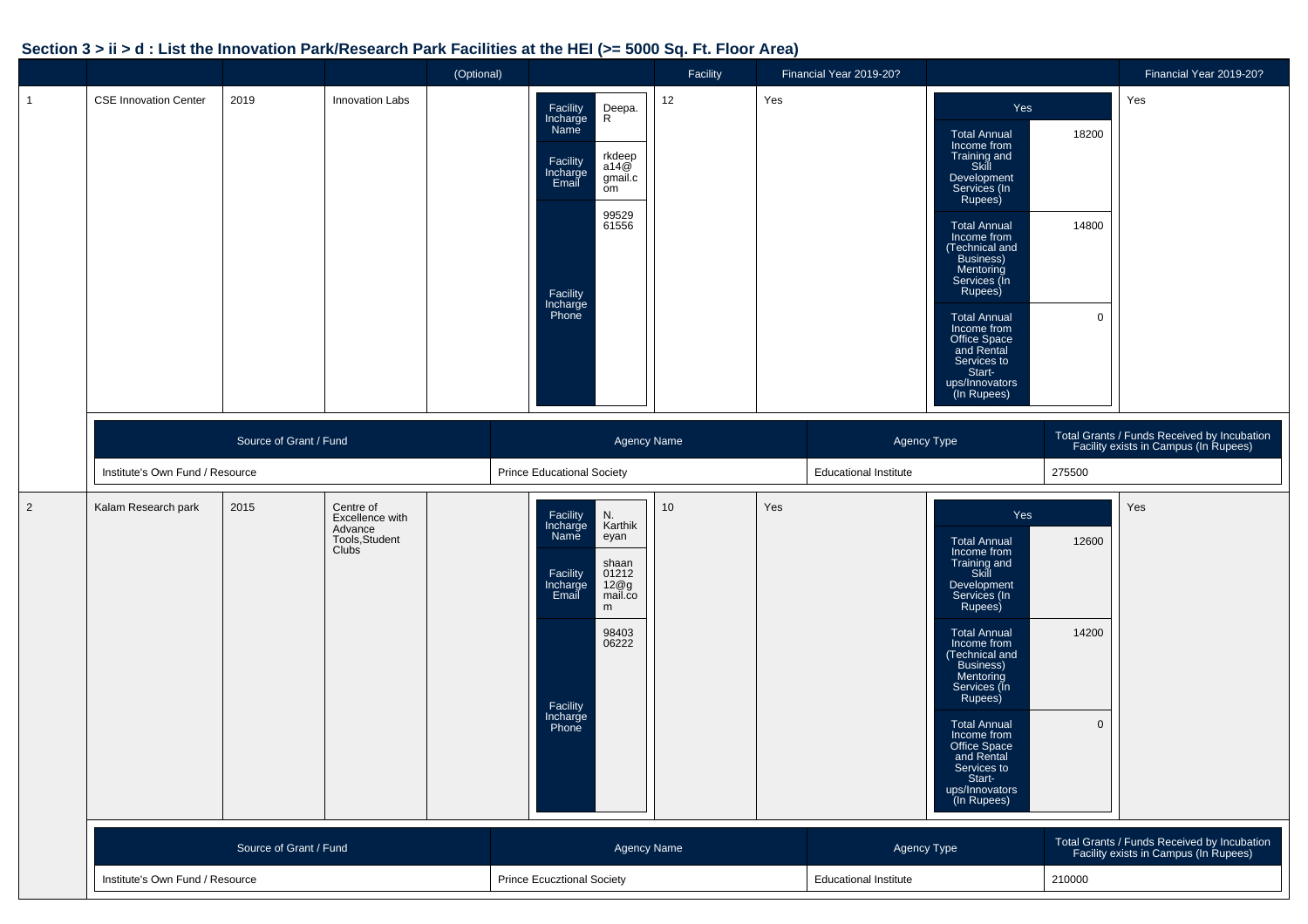#### **Section 3 > ii > e : List the IPR Cell/Technology Transfer Centre Facilities at the HEI**

| Srno | Name of IPR<br>Cell/Technology<br><b>Transfer Centre Facility</b> | Year of<br>Establishment | <b>IPR</b><br>Cell/Technology<br><b>Transfer Centre</b><br>with Access to<br>Other I&E<br>Facilities at the<br><b>HEI</b> | Name of the<br>Funding<br>Schemes<br>Available with<br><b>IPR</b><br>Cell/Technology<br>Transfer Centre.<br>if any (Optional) |  | <b>Facility Details</b>                                                                                                                                                                               | <b>Total Nos of</b><br>Dedicated<br>Executive/Manag<br>ement team<br>Strength<br>Engaged at the<br>Facility |                              | Had the IPR Cell/Technology<br>Transfer Centre Provided any<br>Funding Support for<br>Idea/Prototype/Innovation<br>Development and<br>implementation during the<br>Financial Year 2019-20? | Had institute Generated Income<br>either from Services Offered by IPR<br>Cell/Technology Transfer Centre?                                                                                                                                                                                                                                               |                            | Had the IPR Cell/Technology<br>Transfer Centre Provided any<br><b>Funding Support for</b><br>Idea/Prototype/Innovation/Start<br>up/Venture Development and<br>implementation during the<br>Financial Year 2019-20? |
|------|-------------------------------------------------------------------|--------------------------|---------------------------------------------------------------------------------------------------------------------------|-------------------------------------------------------------------------------------------------------------------------------|--|-------------------------------------------------------------------------------------------------------------------------------------------------------------------------------------------------------|-------------------------------------------------------------------------------------------------------------|------------------------------|--------------------------------------------------------------------------------------------------------------------------------------------------------------------------------------------|---------------------------------------------------------------------------------------------------------------------------------------------------------------------------------------------------------------------------------------------------------------------------------------------------------------------------------------------------------|----------------------------|--------------------------------------------------------------------------------------------------------------------------------------------------------------------------------------------------------------------|
|      | <b>PATENT CLUB</b>                                                | 2019                     | Innovation<br>Labs.Centre of<br>Excellence with<br>Advance<br>Tools, Student<br>Clubs <sup>1</sup>                        |                                                                                                                               |  | Facility<br><b>B.RAN</b><br>Incharge<br><b>JANI</b><br>Name<br>ranjani<br>santh<br>Facility<br>anaku<br>Incharge<br>mar@<br>Email<br>gmail.c<br>om<br>98844<br>00760<br>Facility<br>Incharge<br>Phone | 10                                                                                                          | No                           |                                                                                                                                                                                            | Yes<br><b>Total Annual</b><br>Income from<br>Training and<br>Skill<br>Development<br>Services (In<br>Rupees)<br><b>Total Annual</b><br>Income from<br>(Technical and<br>Business)<br>Mentoring<br>Services (In<br>Rupees)<br><b>Total Annual</b><br>Income from<br>Office Space<br>and Rental<br>Services to<br>Start-<br>ups/Innovators<br>(In Rupees) | 15600<br>14900<br>$\Omega$ | Yes                                                                                                                                                                                                                |
|      |                                                                   | Source of Grant / Fund   |                                                                                                                           |                                                                                                                               |  |                                                                                                                                                                                                       | <b>Agency Name</b>                                                                                          |                              | Agency Type                                                                                                                                                                                |                                                                                                                                                                                                                                                                                                                                                         |                            | Total Grants / Funds Received by Incubation<br>Facility exists in Campus (In Rupees)                                                                                                                               |
|      | Institute's Own Fund / Resource                                   |                          |                                                                                                                           | PRINCE EDUCATIONAL SOCIETY                                                                                                    |  |                                                                                                                                                                                                       |                                                                                                             | <b>Educational Institute</b> |                                                                                                                                                                                            | 207000                                                                                                                                                                                                                                                                                                                                                  |                            |                                                                                                                                                                                                                    |

#### **Section 3 > iii > a : Provide detail list of Faculties as Mentor to help Ideas/Innovations/Startups**

| Srno | Name of the Faculty                              | Designation of the Faculty | <b>Mentor Expert Area</b>                 | Years of Experience in Mentorship (In<br>Years) |
|------|--------------------------------------------------|----------------------------|-------------------------------------------|-------------------------------------------------|
|      | DEEPA.R                                          | ASSISTANT PROFESSOR        | Idea/Innovation Development               |                                                 |
|      | Name of Idea/Innovation/ Startup Mentored        |                            | Mentoring Setup [Within (or) Outside] HEI | CIN (in case it is Startup)                     |
|      | Role of MSME for Entrepreneurship and Incubation |                            | Within                                    |                                                 |
|      | <b>B.RANJANI</b>                                 | ASSISTANT PROFESSOR        | Entrepreneurship/Startup Development      |                                                 |
|      | Name of Idea/Innovation/ Startup Mentored        |                            | Mentoring Setup [Within (or) Outside] HEI | CIN (in case it is Startup)                     |
|      | Innovation and technological entrepreneurship    |                            | Within                                    |                                                 |
|      | T. SUNDER SELWYN<br><b>PROFESSOR</b>             |                            | Idea/Innovation Development               | 15                                              |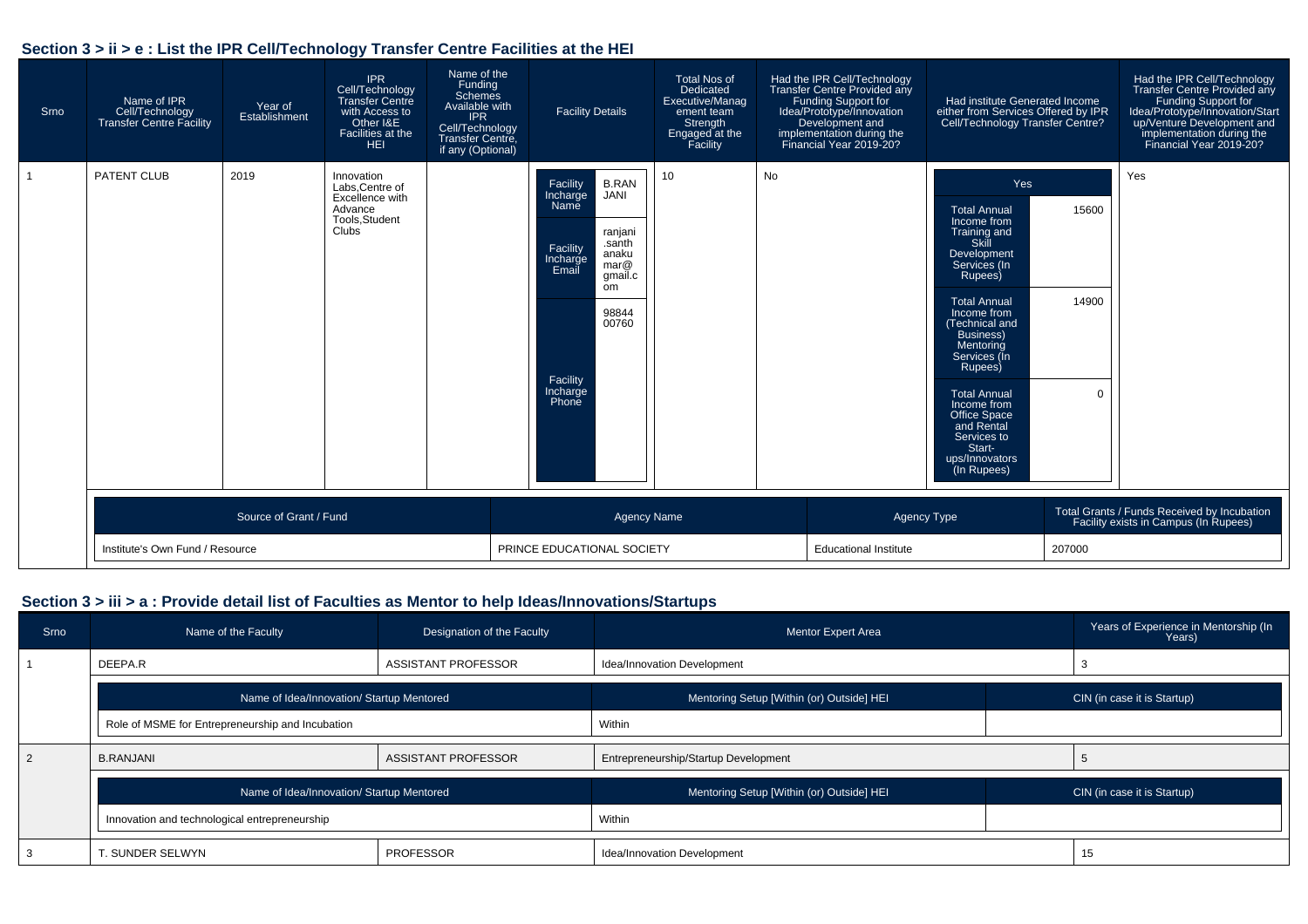#### **Section 3 > iii > a : Provide detail list of Faculties as Mentor to help Ideas/Innovations/Startups**

| Name of Idea/Innovation/ Startup Mentored        |                     | Mentoring Setup [Within (or) Outside] HEI | CIN (in case it is Startup) |
|--------------------------------------------------|---------------------|-------------------------------------------|-----------------------------|
| Role of MSME for Entrepreneurship and Incubation |                     | Within                                    |                             |
| <b>G. RENUKA</b>                                 | ASSISTANT PROFESSOR | Idea/Innovation Development               |                             |
| Name of Idea/Innovation/ Startup Mentored        |                     | Mentoring Setup [Within (or) Outside] HEI | CIN (in case it is Startup) |
| control and management of optical networks       |                     | Within                                    |                             |

#### **Section 3 > iii > b : Provide detail list of External Experts/Agencies engaged as Mentor to help Ideas/Innovations/Startups**

| Srno | Name of the External Expert/Agency as Mentor | <b>Mentor Expert Area</b>                                         | Type of Mentorship      |
|------|----------------------------------------------|-------------------------------------------------------------------|-------------------------|
|      | <b>MRL Technologies</b>                      | <b>IPR Protection &amp; Commercialization</b>                     | Unstructured Mentorship |
|      | Datsy                                        | Idea/Innovation Development                                       | Unstructured Mentorship |
|      | RJS software solutions                       | Idea/Innovation Development, Entrepreneurship/Startup Development | Unstructured Mentorship |
|      | Amico software solutions                     | Idea/Innovation Development                                       | Unstructured Mentorship |
|      | NETLAND TECHNOLOGIES PVT LTD                 | Idea/Innovation Development                                       | Unstructured Mentorship |
|      | <b>VKT GINNING MILLS</b>                     | Idea/Innovation Development, Entrepreneurship/Startup Development | Unstructured Mentorship |
|      | OMEGA INDUSTRIAL EQUIPMENTS                  | Idea/Innovation Development, Entrepreneurship/Startup Development | Unstructured Mentorship |
|      | SIGMA PI-POWER SOURCE PVT LTD                | Idea/Innovation Development                                       | Unstructured Mentorship |
|      | ZENTRONICS MANUFACTURING COMPANY             | Idea/Innovation Development                                       | Unstructured Mentorship |
| 10   | COSMOGEMS PVT LTD                            | Idea/Innovation Development                                       | Unstructured Mentorship |

### **Section 4 : List all the Innovations Generated Developed, Completed and Implemented in Ground with Support of Pre-incubation & Incubation facilities at the HEI and Recognitions Received**

| - Srn<br>$\circ$ | Name of the<br><b>Innovation Generated</b><br>with the Support of<br><b>HEI</b> | Type of<br>Innovation | <b>Nature</b><br>of<br>Innovati<br><b>on</b> | Name of<br>the HEI<br>Support<br>ed<br>Innovati<br>on<br><b>Develop</b><br>ment | Innov<br>ation<br><b>Devel</b><br>oped<br>by | Stage<br>Innov<br>ation/<br><b>Stage</b><br><b>TRL</b><br>starte<br>d<br>recei<br>ving<br>the<br>Supp<br>ort<br>durin<br>g the<br>ΈY | Stage<br>Innov<br>ation/<br>Stage<br>O<br><b>TRL</b><br>reach<br>ed as<br>on.<br>31st<br>Marc<br>2020 | <b>Status</b><br>Pre-<br>Incubati<br>on/Incu<br>bation<br>Support<br>to<br>Innovati<br>on as<br>on 31st<br>March<br>2020 | Had the<br>Innovation<br>Received any<br>Recognition at<br>State, National,<br>International<br><b>Level Programs</b><br>during the<br>financial period<br>2019-20 | Had the<br>Innovati<br>on<br>Convert<br>ed into<br>Venture/<br>Startup/<br><b>SME</b><br>Unit<br>during<br>the <b>le</b><br>financial<br>period<br>2019-20 | Had Centre/institute provided any<br>Financial support (either own<br>resource or fund received from<br>agencies) in terms of Seed<br>Grant/Fund Support to Idea /<br>Prototype / Innovations<br>Development during the financial<br>period 2019-20 | Had the Innovations raised any<br>Seed fund/Angel Investment/VC<br>during the period of receiving pre-<br>incubation/incubation support at<br>your Pre-incubation/incubation or<br>HEI during the financial period<br>2019-20 | Had the Pre-incubation/Incubation<br>Centre/HEI received any<br>income/revenue from<br>Idea/Prototype/Innovations for the<br>pre-incubation/incubation support<br>and the services offered by Pre-<br>incubation/incubation or institute<br>during the financial period 2019 |
|------------------|---------------------------------------------------------------------------------|-----------------------|----------------------------------------------|---------------------------------------------------------------------------------|----------------------------------------------|--------------------------------------------------------------------------------------------------------------------------------------|-------------------------------------------------------------------------------------------------------|--------------------------------------------------------------------------------------------------------------------------|--------------------------------------------------------------------------------------------------------------------------------------------------------------------|------------------------------------------------------------------------------------------------------------------------------------------------------------|-----------------------------------------------------------------------------------------------------------------------------------------------------------------------------------------------------------------------------------------------------|-------------------------------------------------------------------------------------------------------------------------------------------------------------------------------------------------------------------------------|------------------------------------------------------------------------------------------------------------------------------------------------------------------------------------------------------------------------------------------------------------------------------|
|                  |                                                                                 |                       |                                              |                                                                                 |                                              | 2019-<br>20                                                                                                                          |                                                                                                       |                                                                                                                          |                                                                                                                                                                    |                                                                                                                                                            |                                                                                                                                                                                                                                                     |                                                                                                                                                                                                                               |                                                                                                                                                                                                                                                                              |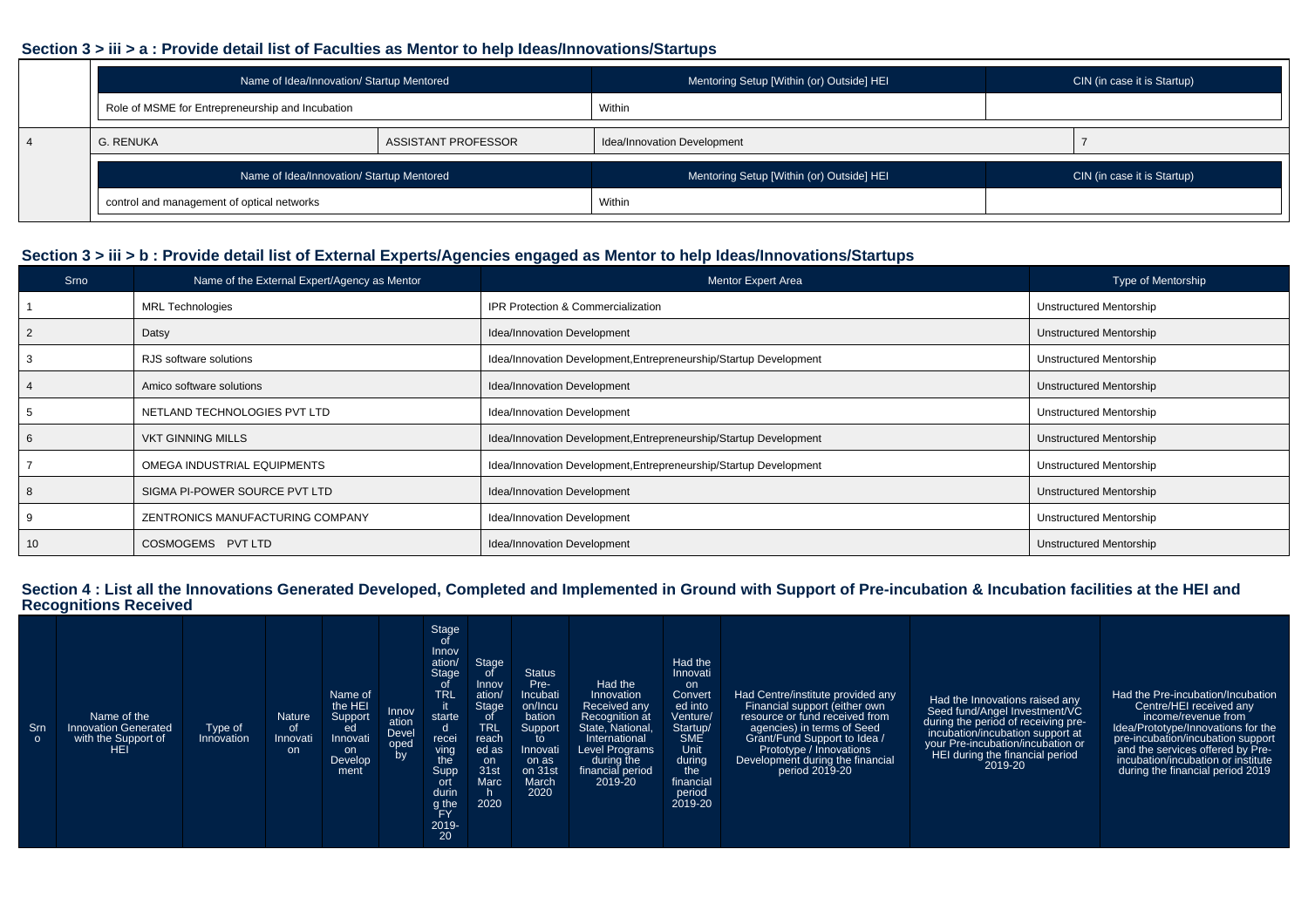| $\mathbf{1}$ | Electrification of house<br>by hybrid solar and e-<br>waste battery | Process<br>Innovation | Technol<br>ogical | Stude<br>nt-<br>Facul<br>ty | TRL<br>2 :<br>Tech<br>nolog<br>$\mathsf{v}$<br>formu<br>lation<br>Conc<br>ept<br>and<br>applic<br>ation<br>have<br>been<br>formu<br>lated. | TRL<br>6 :<br>Proto<br>type<br>syste<br>m<br>teste<br>d in<br>inten<br>ded<br>envir<br>onme<br>nt<br>close<br>to<br>expe<br>cted<br>perfor<br>manc<br>е. | Innovati<br>on<br>Develop<br>ment<br>Complet<br>ed | Agen<br>cy<br>Nam<br>e<br>Agen<br>Cy<br>Type<br>Awar<br>d/<br>Positi<br>on $/$<br>Reco<br>gnitio<br>n<br>Secu<br>red | Ta<br>miln<br>adu<br>Stat<br>$_{\text{Cou}}^{\text{e}}$<br>ncil<br>for<br>Scie<br>nce<br>and<br>Tec<br>hnol<br>ogy<br>Gov<br>Äge<br>ncy<br>(Sta<br>te)<br>you<br>ng<br>scie<br>ntist | No     | Grant Amount<br>in Rs | 3000                   | No    | 7500<br>Amount<br>Received in Rs. |
|--------------|---------------------------------------------------------------------|-----------------------|-------------------|-----------------------------|--------------------------------------------------------------------------------------------------------------------------------------------|----------------------------------------------------------------------------------------------------------------------------------------------------------|----------------------------------------------------|----------------------------------------------------------------------------------------------------------------------|--------------------------------------------------------------------------------------------------------------------------------------------------------------------------------------|--------|-----------------------|------------------------|-------|-----------------------------------|
|              |                                                                     | Name                  |                   |                             |                                                                                                                                            | Type                                                                                                                                                     |                                                    |                                                                                                                      |                                                                                                                                                                                      | Gender |                       |                        | Email | Contact                           |
|              | M.Himaja                                                            |                       |                   | Faculty                     |                                                                                                                                            |                                                                                                                                                          |                                                    |                                                                                                                      | Female                                                                                                                                                                               |        |                       | himaja84@gmail.com     |       | 9940253291                        |
|              |                                                                     | Name                  |                   |                             |                                                                                                                                            | Type                                                                                                                                                     |                                                    |                                                                                                                      |                                                                                                                                                                                      | Gender |                       |                        | Email | Contact                           |
|              | Velmurugan                                                          |                       |                   | Student                     |                                                                                                                                            |                                                                                                                                                          |                                                    |                                                                                                                      | Male                                                                                                                                                                                 |        |                       | velmurugan20@gmail.com |       | 9940253291                        |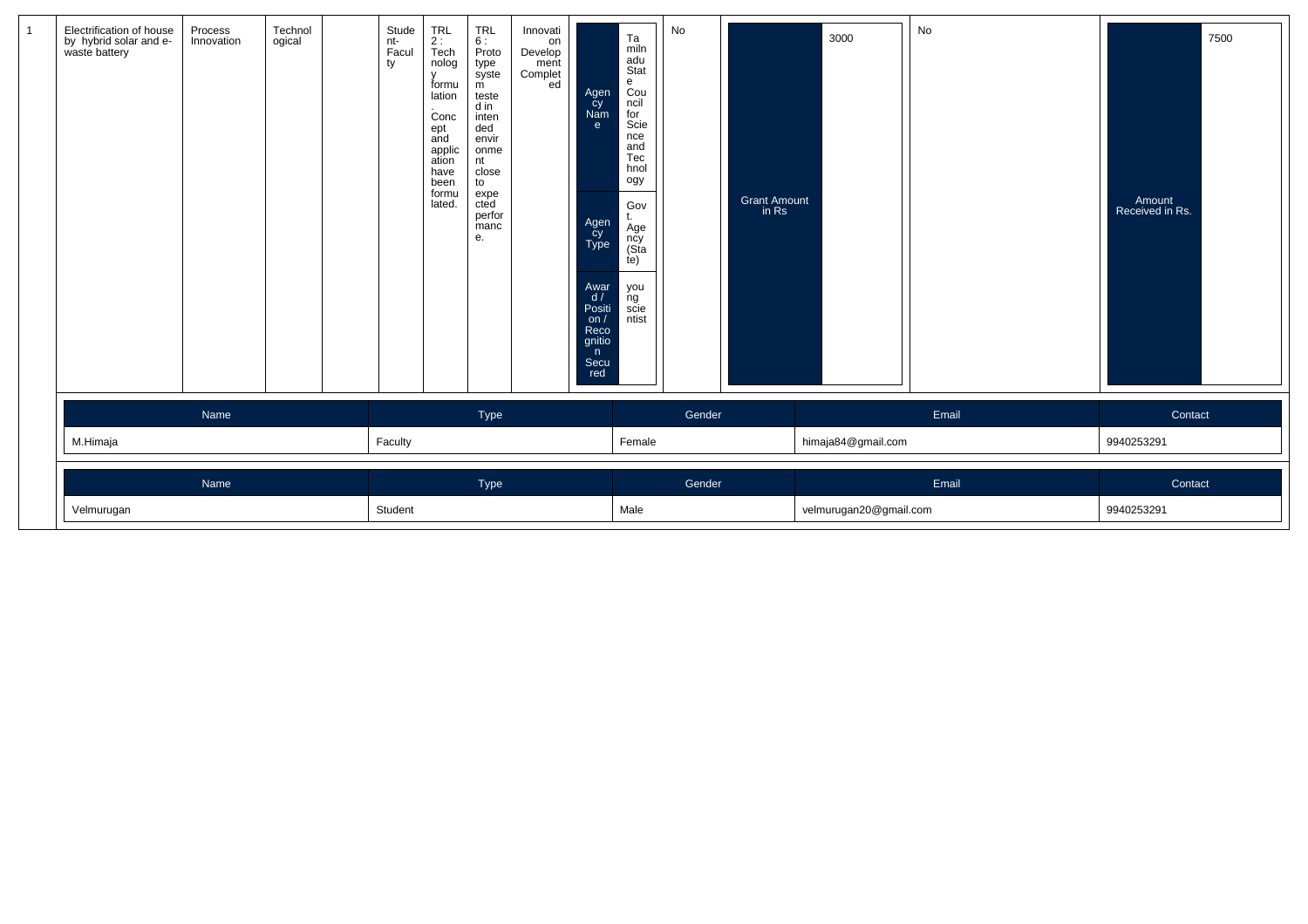| $\overline{2}$ | Intelligence Traffic<br>controlling using<br>Digital image<br>processing                          | Product<br>Innovation | Technol<br>ogical | Stude<br>nt-<br>Facul<br>ty | <b>TRL</b><br>2:<br>Tech<br>nolog<br>v<br>formu<br>lation<br>Conc<br>ept<br>and<br>applic<br>ation<br>have<br>been<br>formu<br>lated. | <b>TRL</b><br>6:<br>Proto<br>type<br>syste<br>$\overline{m}$<br>teste<br>d in<br>inten<br>ded<br>envir<br>onme<br>nt<br>close<br>to<br>expe<br>cted<br>perfor<br>manc<br>е.            | Innovati<br>on<br>Develop<br>ment<br>Complet<br>ed | Agen<br>cy<br>Nam<br>$\mathbf{e}$<br>Agen<br>Cy<br>Type<br>Awar<br>d/<br>Positi<br>on/<br>Reco<br>gnitio<br>n<br>Secu<br>red | Ta<br>mil<br>nad<br><b>u</b><br>stat<br>e<br>cou<br>ncil<br>for<br>scie<br>nce<br>and<br>Tec<br>hnol<br>ogy<br>Gov<br>Age<br>ncy<br>(Sta<br>te)<br>you<br>ng<br>scie<br>ntist | No     | Grant Amount<br>in Rs        | 3500                       | No    | 7500<br>Amount<br>Received in Rs. |
|----------------|---------------------------------------------------------------------------------------------------|-----------------------|-------------------|-----------------------------|---------------------------------------------------------------------------------------------------------------------------------------|----------------------------------------------------------------------------------------------------------------------------------------------------------------------------------------|----------------------------------------------------|------------------------------------------------------------------------------------------------------------------------------|-------------------------------------------------------------------------------------------------------------------------------------------------------------------------------|--------|------------------------------|----------------------------|-------|-----------------------------------|
|                |                                                                                                   | Name                  |                   |                             |                                                                                                                                       | Type                                                                                                                                                                                   |                                                    |                                                                                                                              |                                                                                                                                                                               | Gender |                              |                            | Email | Contact                           |
|                | A.Shantha kumari                                                                                  |                       |                   | Faculty                     |                                                                                                                                       |                                                                                                                                                                                        |                                                    |                                                                                                                              | Female                                                                                                                                                                        |        |                              | shanthakumaritvm@gmail.com |       | 9486948611                        |
|                |                                                                                                   | Name                  |                   |                             |                                                                                                                                       | Type                                                                                                                                                                                   |                                                    |                                                                                                                              |                                                                                                                                                                               | Gender |                              |                            | Email | Contact                           |
|                | S.pradeep anand                                                                                   |                       |                   | Student                     |                                                                                                                                       |                                                                                                                                                                                        |                                                    |                                                                                                                              | Male                                                                                                                                                                          |        |                              | spanand2898@gmail.com      |       | 8428871694                        |
| $\mathbf{3}$   | Efficient and user-<br>friendly Chabot Based<br>Crime Registration &<br>Crime Awareness<br>System | Process<br>Innovation | Technol<br>ogical | Stude<br>nt-<br>Facul<br>ty | TRL<br>2 :<br>Tech<br>nolog<br>v<br>formu<br>lation<br>Conc<br>ept<br>and<br>applic<br>ation<br>have<br>been<br>formu<br>lated.       | $\begin{array}{c} \mathsf{TRL} \\ \mathsf{2}: \end{array}$<br>Tech<br>nolog<br><b>V</b><br>formu<br>lation<br>Conc<br>ept<br>and<br>applic<br>ation<br>have<br>been<br>formu<br>lated. | Innovati<br>on<br>Develop<br>ment<br>Complet<br>ed | No                                                                                                                           |                                                                                                                                                                               | No     | <b>Grant Amount</b><br>in Rs | 3500                       | No    | No                                |
|                |                                                                                                   | Name                  |                   |                             |                                                                                                                                       | Type                                                                                                                                                                                   |                                                    |                                                                                                                              |                                                                                                                                                                               | Gender |                              |                            | Email | Contact                           |
|                | B.Uma maheswari                                                                                   |                       |                   | Faculty                     |                                                                                                                                       |                                                                                                                                                                                        |                                                    |                                                                                                                              | Female                                                                                                                                                                        |        |                              | uma.mklr@gmail.com         |       | 9962103890                        |
|                |                                                                                                   |                       |                   |                             |                                                                                                                                       |                                                                                                                                                                                        |                                                    |                                                                                                                              |                                                                                                                                                                               |        |                              |                            |       |                                   |
|                |                                                                                                   | Name                  |                   |                             |                                                                                                                                       | Type                                                                                                                                                                                   |                                                    |                                                                                                                              |                                                                                                                                                                               | Gender |                              |                            | Email | Contact                           |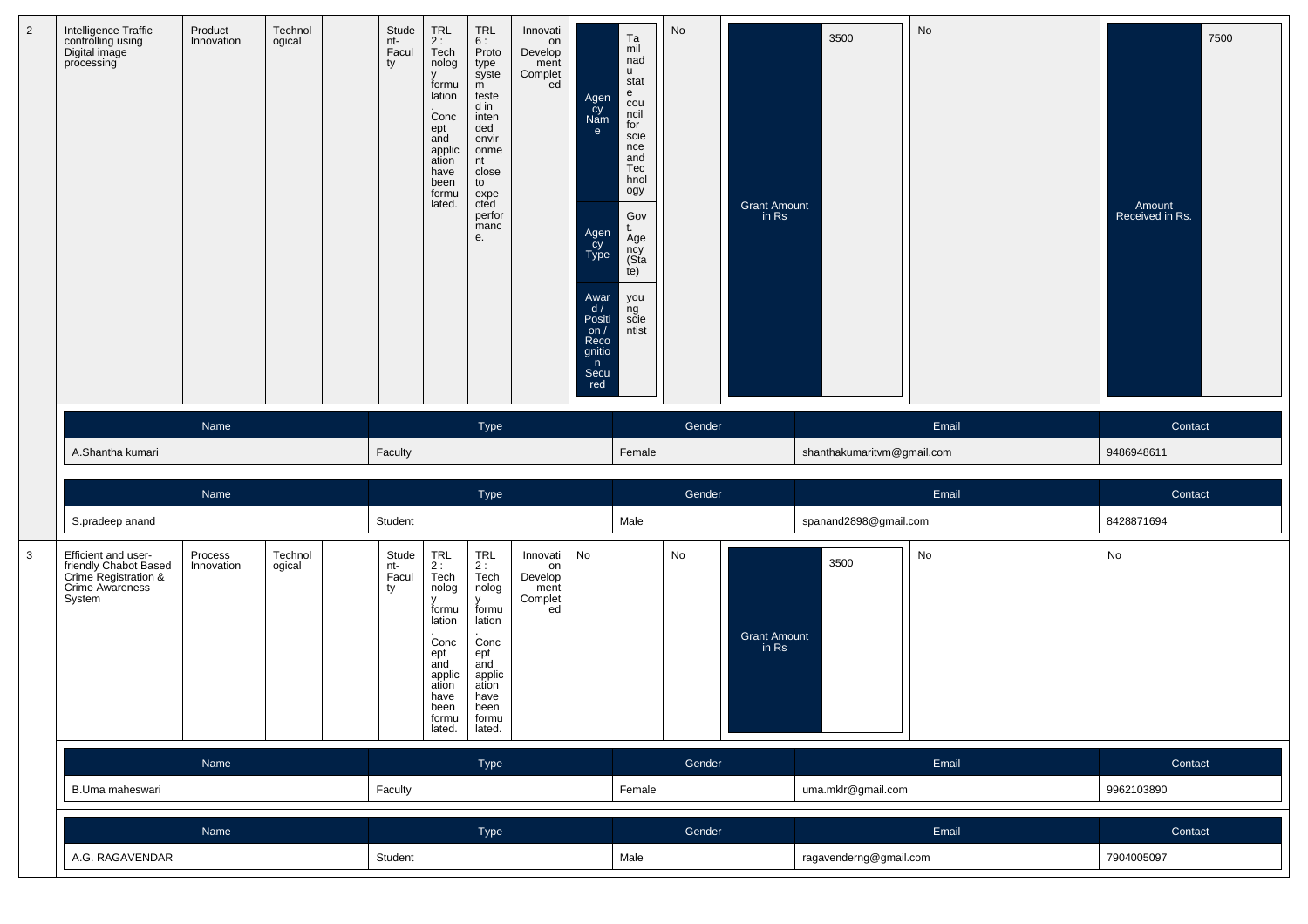| $\overline{4}$ | <b>INTELLIGENT</b><br>THERAPY AIDED BY<br>ADVANCED<br>COMPUTATIONAL<br>TECHNOLOGY                                                              | Product<br>Innovation | Technol<br>ogical | Stude<br>nt-<br>Facul<br>ty | TRL<br>2 :<br>Tech<br>nolog<br>formu<br>lation<br>Conc<br>ept<br>and<br>applic<br>ation<br>have<br>been<br>formu<br>lated.       | TRL<br>$2:$ Tech<br>nolog<br>formu<br>lation<br>Conc<br>ept<br>and<br>applic<br>ation<br>have<br>been<br>formu<br>lated.         | Innovati<br>on<br>Develop<br>ment<br>Complet<br>ed      | No |        | No     | Grant Amount<br>in Rs        | 4000                   | No    | No         |
|----------------|------------------------------------------------------------------------------------------------------------------------------------------------|-----------------------|-------------------|-----------------------------|----------------------------------------------------------------------------------------------------------------------------------|----------------------------------------------------------------------------------------------------------------------------------|---------------------------------------------------------|----|--------|--------|------------------------------|------------------------|-------|------------|
|                |                                                                                                                                                | Name                  |                   |                             |                                                                                                                                  | Type                                                                                                                             |                                                         |    |        | Gender |                              |                        | Email | Contact    |
|                | DEEPA.R                                                                                                                                        |                       |                   | Faculty                     |                                                                                                                                  |                                                                                                                                  |                                                         |    | Male   |        |                              | rkdeepa14@gmail.com    |       | 9952961556 |
|                |                                                                                                                                                | Name                  |                   |                             |                                                                                                                                  | Type                                                                                                                             |                                                         |    |        | Gender |                              |                        | Email | Contact    |
|                | Sundara Kashyap. V                                                                                                                             |                       |                   | Student                     |                                                                                                                                  |                                                                                                                                  |                                                         |    |        |        |                              | kashyapv2202@gmail.com |       | 9500068090 |
| $\overline{5}$ | Anti-theft system for<br>two wheeler                                                                                                           | Product<br>Innovation | Technol<br>ogical | Stude<br>nt-<br>Facul<br>ty | TRL<br>2 :<br>Tech<br>nolog<br>v<br>formu<br>lation<br>Conc<br>ept<br>and<br>applic<br>ation<br>have<br>been<br>formu<br>lated.  | TRL<br>2 :<br>Tech<br>nolog<br>v<br>formu<br>lation<br>Conc<br>ept<br>and<br>applic<br>ation<br>have<br>been<br>formu<br>lated.  | Innovati<br>on<br>Develop<br>ment<br>Complet<br>ed      | No |        | No     | <b>Grant Amount</b><br>in Rs | 5000                   | No    | No         |
|                |                                                                                                                                                | Name                  |                   |                             |                                                                                                                                  | Type                                                                                                                             |                                                         |    |        | Gender |                              |                        | Email | Contact    |
|                | DEEPA.R                                                                                                                                        |                       |                   | Faculty                     |                                                                                                                                  |                                                                                                                                  |                                                         |    | Female |        |                              | rkdeepa14@gmail.com    |       | 9952961556 |
|                |                                                                                                                                                | Name                  |                   |                             |                                                                                                                                  | Type                                                                                                                             |                                                         |    |        | Gender |                              |                        | Email | Contact    |
|                | <b>G.AAKASH</b>                                                                                                                                |                       |                   | Student                     |                                                                                                                                  |                                                                                                                                  |                                                         |    | Male   |        |                              | kash.gnanam@gmail.com  |       | 7092356789 |
| 6              | ANDROID APP FOR<br><b>GEO TAGGING</b><br><b>LOCATION OF</b><br><b>WILDLIFE AND</b><br>FOREST OFFENCES<br>AND SIGHTING OF<br><b>FOREST AREA</b> | Process<br>Innovation | Technol<br>ogical | Stude<br>nt-<br>Facul<br>ty | <b>TRL</b><br>2:<br>Tech<br>nolog<br>formu<br>lation<br>Conc<br>ept<br>and<br>applic<br>ation<br>have<br>been<br>formu<br>lated. | <b>TRL</b><br>2:<br>Tech<br>nolog<br>formu<br>lation<br>Conc<br>ept<br>and<br>applic<br>ation<br>have<br>been<br>formu<br>lated. | Innovati   No<br>on<br>Develop<br>ment<br>Complet<br>ed |    |        | No     | <b>Grant Amount</b><br>in Rs | 5000                   | No    | No         |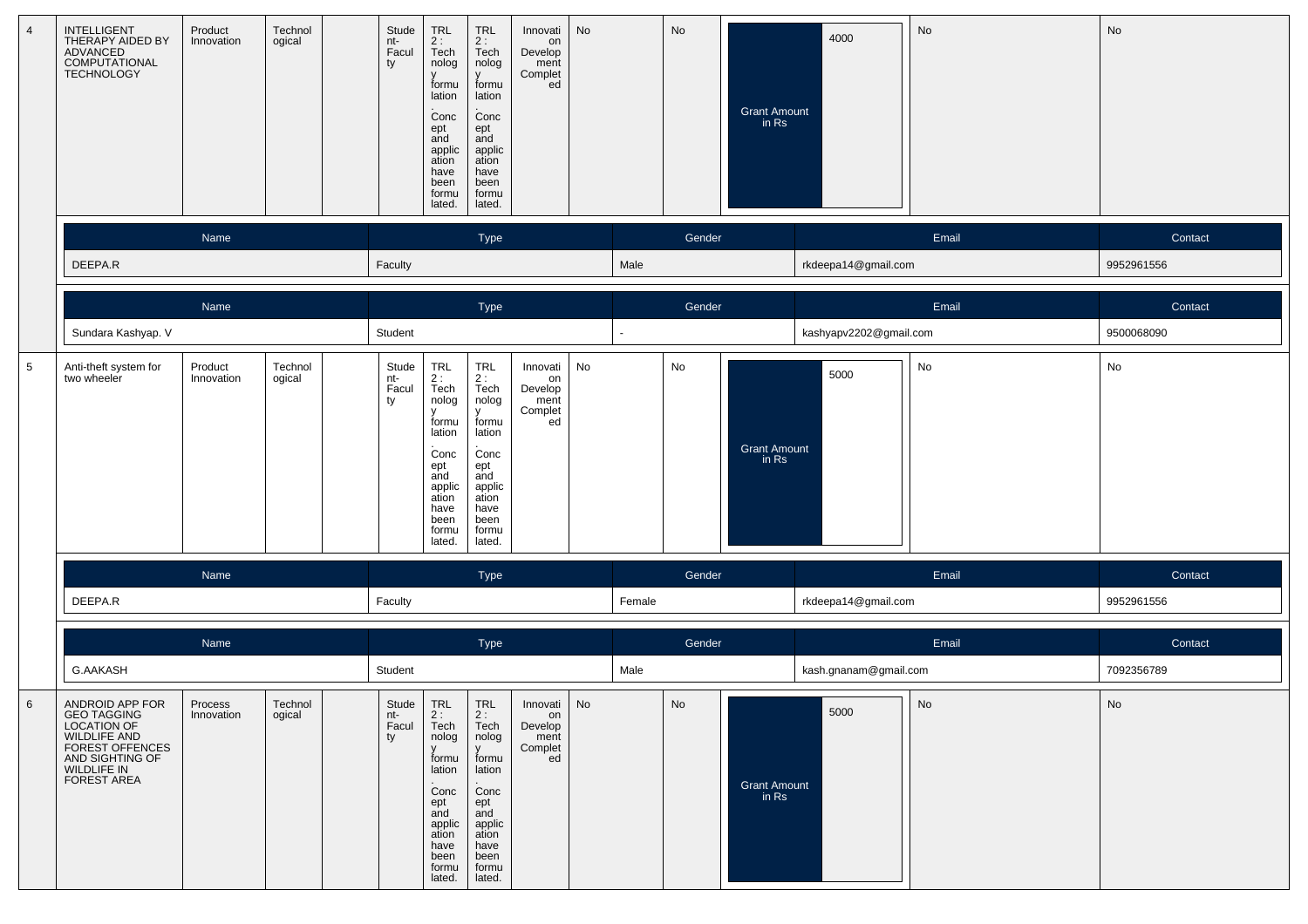|                |                                                                                                    | Name                  |                             |                                                                                                                                           | Type                                                                                                                                      |                                                                                                                                 |                                                    |    |        | Gender                |                              |                            | Email | Contact    |  |
|----------------|----------------------------------------------------------------------------------------------------|-----------------------|-----------------------------|-------------------------------------------------------------------------------------------------------------------------------------------|-------------------------------------------------------------------------------------------------------------------------------------------|---------------------------------------------------------------------------------------------------------------------------------|----------------------------------------------------|----|--------|-----------------------|------------------------------|----------------------------|-------|------------|--|
|                | N.GOWRI VIDHYA                                                                                     |                       |                             | Faculty                                                                                                                                   |                                                                                                                                           |                                                                                                                                 |                                                    |    | Female |                       |                              | gowrividhya07@gmail.com    |       | 9962018671 |  |
|                |                                                                                                    |                       | <b>Type</b>                 |                                                                                                                                           |                                                                                                                                           |                                                                                                                                 | Gender                                             |    |        |                       | Email                        | Contact                    |       |            |  |
|                | R.S.V.DEVANANDHAM                                                                                  |                       |                             | Student                                                                                                                                   |                                                                                                                                           |                                                                                                                                 |                                                    |    | Male   |                       |                              | devaduke2014@gmail.com     |       | 8870896455 |  |
| $\overline{7}$ | A SMART NEURAL<br><b>SCHEMA BASED</b><br><b>VOLITIONAL<br/>CONTROL FOR<br/>PARALYZED</b><br>PEOPLE | Technol<br>ogical     | Stude<br>nt-<br>Facul<br>ty | <b>TRL</b><br>$rac{2}{1}$<br>Tech<br>nolog<br>formu<br>lation<br>Conc<br>ept<br>and<br>applic<br>ation<br>have<br>been<br>formu<br>lated. | <b>TRL</b><br>$rac{2}{1}$<br>Tech<br>nolog<br>formu<br>lation<br>Conc<br>ept<br>and<br>applic<br>ation<br>have<br>been<br>formu<br>lated. | Innovati<br>on<br>Develop<br>ment<br>Complet<br>ed                                                                              | No                                                 |    | No     | Grant Amount<br>in Rs | 3500                         | No                         | No    |            |  |
|                |                                                                                                    | Name                  |                             |                                                                                                                                           |                                                                                                                                           | <b>Type</b>                                                                                                                     |                                                    |    |        | Gender                |                              | Email                      |       | Contact    |  |
|                | DEEPA.R                                                                                            |                       |                             |                                                                                                                                           |                                                                                                                                           | Faculty                                                                                                                         |                                                    |    |        |                       |                              | rkdeepa14@gmail.com        |       | 9952961556 |  |
|                |                                                                                                    |                       |                             |                                                                                                                                           |                                                                                                                                           |                                                                                                                                 |                                                    |    |        |                       |                              |                            |       |            |  |
|                |                                                                                                    | Name                  |                             |                                                                                                                                           |                                                                                                                                           | Type                                                                                                                            |                                                    |    |        | Gender                |                              |                            | Email | Contact    |  |
|                | PARAMESH A                                                                                         |                       |                             | Student                                                                                                                                   |                                                                                                                                           |                                                                                                                                 |                                                    |    | Male   |                       |                              | Paramesh.abirami@gmail.com |       | 8939190297 |  |
|                | Detecting landslides<br>using Drones                                                               | Process<br>Innovation | Technol<br>ogical           | Stude<br>nt-<br>Facul<br>ty                                                                                                               | <b>TRL</b><br>$2:$<br>Tech<br>nolog<br>formu<br>lation<br>Conc<br>ept<br>and<br>applic<br>ation<br>have<br>been<br>formu<br>lated.        | <b>TRL</b><br>$2:$ Tech<br>nolog<br>formu<br>lation<br>Conc<br>ept<br>and<br>applic<br>ation<br>have<br>been<br>formu<br>lated. | Innovati<br>on<br>Develop<br>ment<br>Complet<br>ed | No |        | No                    | <b>Grant Amount</b><br>in Rs | 4000                       | No    | No         |  |
| $\bf 8$        |                                                                                                    | Name                  |                             |                                                                                                                                           |                                                                                                                                           | <b>Type</b>                                                                                                                     |                                                    |    |        | Gender                |                              |                            | Email | Contact    |  |
|                | N.Gowri vidhya                                                                                     |                       |                             | Faculty                                                                                                                                   |                                                                                                                                           |                                                                                                                                 |                                                    |    | Female |                       |                              | gowrividhya07@gmail.com    |       | 9962018671 |  |
|                |                                                                                                    | Name                  |                             |                                                                                                                                           |                                                                                                                                           | <b>Type</b>                                                                                                                     |                                                    |    |        | Gender                |                              |                            | Email | Contact    |  |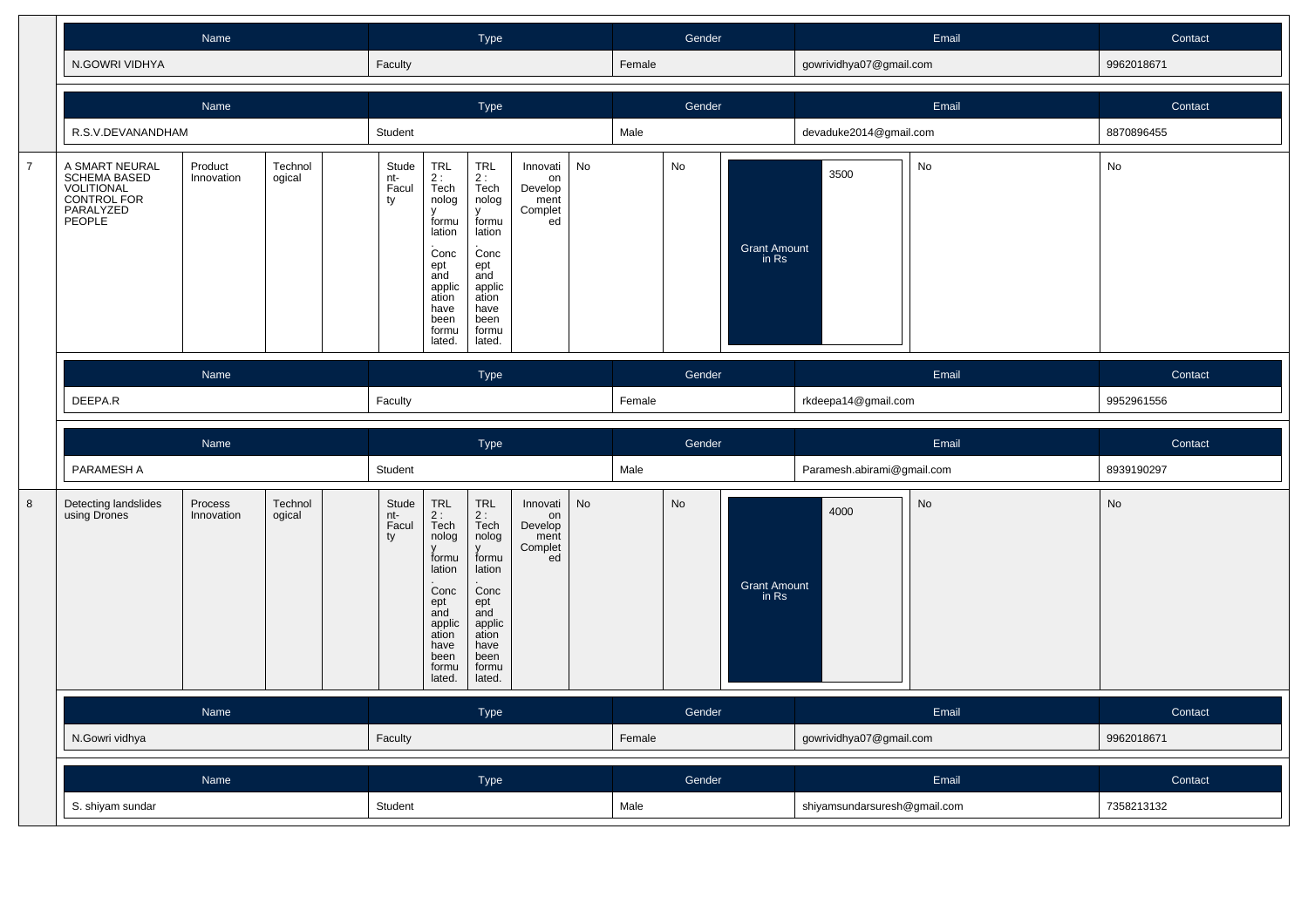| 9  | <b>VOICE COMMAND</b><br>EXECUTION WITH<br>SPEECH<br>SECOGNITION AND<br>SYNTHESIZER                              | Process<br>Innovation | Technol<br>ogical | Stude<br>nt-<br>Facul<br>ty | <b>TRL</b><br>2:<br>Tech<br>nolog<br>formu<br>lation<br>Conc<br>ept<br>and<br>applic<br>ation<br>have<br>been<br>formu<br>lated.                 | <b>TRL</b><br>2:<br>Tech<br>nolog<br>v<br>formu<br>lation<br>Conc<br>ept<br>and<br>applic<br>ation<br>have<br>been<br>formu<br>lated.     | Innovati<br>on<br>Develop<br>ment<br>Complet<br>ed | No |        | No     | <b>Grant Amount</b><br>in Rs | 4500                     | No    | No         |
|----|-----------------------------------------------------------------------------------------------------------------|-----------------------|-------------------|-----------------------------|--------------------------------------------------------------------------------------------------------------------------------------------------|-------------------------------------------------------------------------------------------------------------------------------------------|----------------------------------------------------|----|--------|--------|------------------------------|--------------------------|-------|------------|
|    |                                                                                                                 | Name                  |                   |                             |                                                                                                                                                  | Type                                                                                                                                      |                                                    |    |        | Gender |                              |                          | Email | Contact    |
|    | DEEPA.R                                                                                                         |                       |                   | Faculty                     |                                                                                                                                                  |                                                                                                                                           |                                                    |    | Female |        |                              | rkdeepa14@gmail.com      |       | 9952961556 |
|    |                                                                                                                 | Name                  |                   |                             |                                                                                                                                                  | Type                                                                                                                                      |                                                    |    |        | Gender |                              |                          | Email | Contact    |
|    | A.Vimal Kumar                                                                                                   |                       |                   | Student                     |                                                                                                                                                  |                                                                                                                                           |                                                    |    | Male   |        |                              | vimal1903@gmail.com      |       | 7305984612 |
| 10 | <b>IMPLEMENTATION</b><br>OF<br><b>CRYPTOGRAPHIC</b><br>ENCODING AND<br>SURVELLAINCE IN<br><b>CYBER SECURITY</b> | Service<br>Innovation | Technol<br>ogical | Stude<br>nt-<br>Facul<br>ty | TRL<br>2:<br>Tech<br>nolog<br>formu<br>lation<br>Conc<br>ept<br>and<br>applic<br>ation<br>have<br>been<br>formu<br>lated.                        | TRL<br>2:<br>Tech<br>nolog<br>$\mathsf{V}$<br>formu<br>lation<br>Conc<br>ept<br>and<br>applic<br>ation<br>have<br>been<br>formu<br>lated. | Innovati<br>on<br>Develop<br>ment<br>Complet<br>ed | No |        | No     | <b>Grant Amount</b><br>in Rs | 5000                     | No    | No         |
|    |                                                                                                                 | Name                  |                   |                             |                                                                                                                                                  | Type                                                                                                                                      |                                                    |    |        | Gender |                              |                          | Email | Contact    |
|    | N.GOWRI VIDHYA                                                                                                  |                       |                   | Faculty                     |                                                                                                                                                  |                                                                                                                                           |                                                    |    | Female |        |                              | gowrividhya07@gmail.com  |       | 9962018671 |
|    |                                                                                                                 | Name                  |                   |                             |                                                                                                                                                  | Type                                                                                                                                      |                                                    |    |        | Gender |                              |                          | Email | Contact    |
|    | E.GIRIJA                                                                                                        |                       |                   | Student                     |                                                                                                                                                  |                                                                                                                                           |                                                    |    | Male   |        |                              | girijaelango12@gmail.com |       | 7010936680 |
| 11 | Retinal artery and vein<br>classification using<br>BPNN for automatic<br>caliber grading                        | Process<br>Innovation | Technol<br>ogical | Stude<br>nt-<br>Facul<br>ty | <b>TRL</b><br>2:<br>Tech<br>nolog<br>$\mathbf{v}$<br>formu<br>lation<br>Conc<br>ept<br>and<br>applic<br>ation<br>have<br>been<br>formu<br>lated. | <b>TRL</b><br>3:<br>Appli<br>ed '<br>resea<br>rch.<br>First<br>labor<br>atory<br>tests<br>comp<br>leted;<br>proof<br>of<br>conc<br>ept.   | Innovati<br>on<br>Develop<br>ment<br>Complet<br>ed | No |        | No     | Grant Amount<br>in Rs        | 3300                     | No    | No         |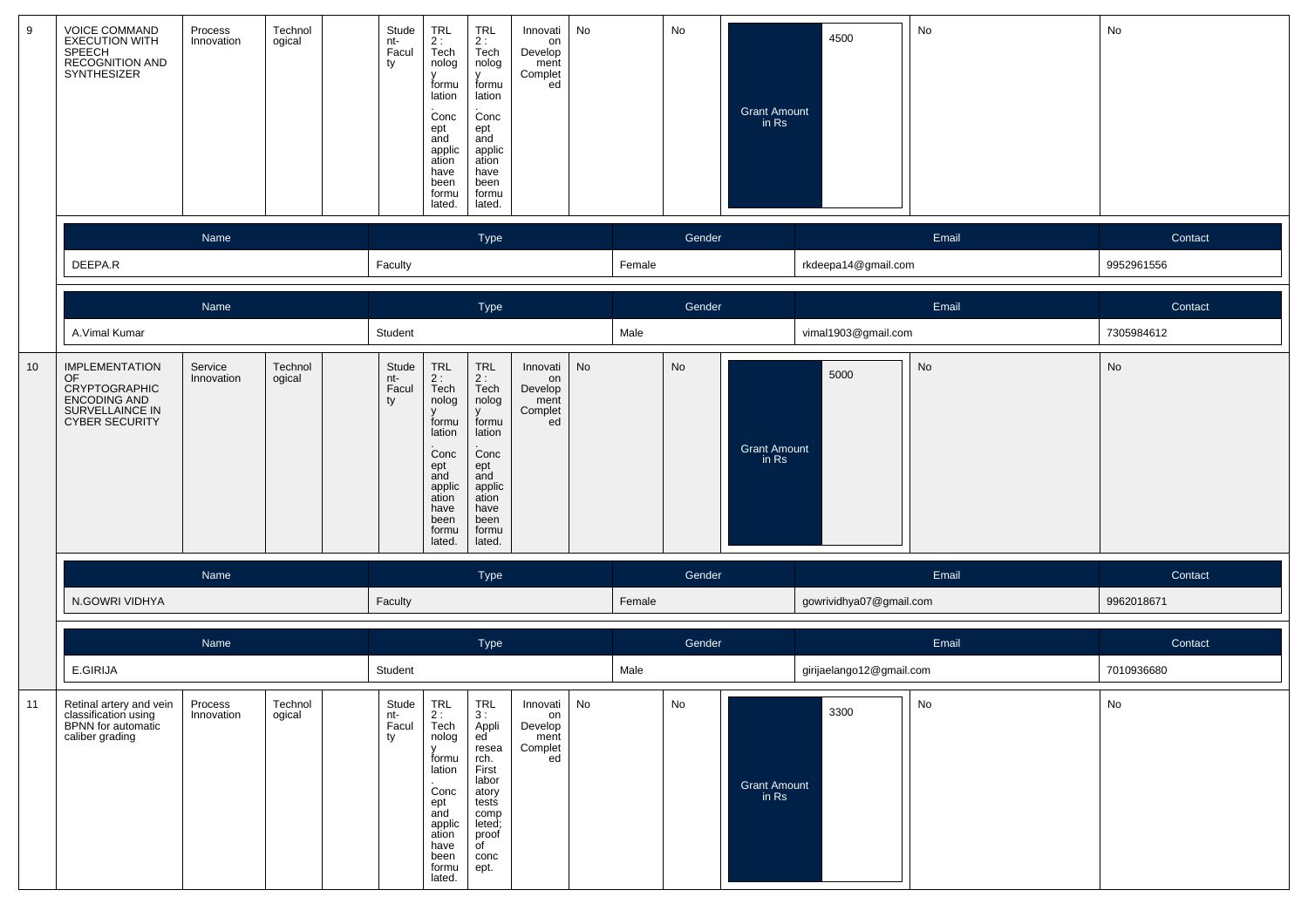|    |                                                             |                       |                             |                                                                                                                                      | Type                                                                                                                                              |                                                                                                                                       |                                                    |        |        |                       |                              | Email                 | Contact    |              |
|----|-------------------------------------------------------------|-----------------------|-----------------------------|--------------------------------------------------------------------------------------------------------------------------------------|---------------------------------------------------------------------------------------------------------------------------------------------------|---------------------------------------------------------------------------------------------------------------------------------------|----------------------------------------------------|--------|--------|-----------------------|------------------------------|-----------------------|------------|--------------|
|    | DEEPA.R                                                     |                       |                             | Faculty                                                                                                                              |                                                                                                                                                   |                                                                                                                                       |                                                    |        | Female |                       |                              | rkdeepa14@gmail.com   |            | 9952961556   |
|    |                                                             | <b>Name</b>           |                             | Type                                                                                                                                 |                                                                                                                                                   |                                                                                                                                       |                                                    | Gender |        |                       |                              | Email                 | Contact    |              |
|    | <b>R.ASHLIN LIFTY</b>                                       |                       |                             | Student                                                                                                                              |                                                                                                                                                   |                                                                                                                                       |                                                    | Female |        |                       | ashlinlifty@gmail.com        |                       | 7550137500 |              |
| 12 | IN A CROWD WASTE<br>MANAGEMENT IS A<br><b>MAJOR PROBLEM</b> | Technol<br>ogical     | Stude<br>nt-<br>Facul<br>ty | <b>TRL</b><br>$2:$ Tech<br>nolog<br>formu<br>lation<br>.<br>Conc<br>ept<br>and<br>applic<br>ation<br>have<br>been<br>formu<br>lated. | <b>TRL</b><br>3:<br>Appli<br>ed<br>resea<br>rch.<br>First<br>labor<br>atory<br>tests<br>comp<br>leted;<br>proof<br>$\overline{f}$<br>conc<br>ept. | Innovati<br>on<br>Develop<br>ment<br>Complet<br>ed                                                                                    | <b>No</b>                                          |        | No     | Grant Amount<br>in Rs | 5000                         | No                    | No         |              |
|    |                                                             | Name                  |                             |                                                                                                                                      |                                                                                                                                                   | Type                                                                                                                                  |                                                    |        | Gender |                       |                              | Email                 |            | Contact      |
|    | <b>G.RENUKA</b>                                             |                       |                             | Faculty                                                                                                                              |                                                                                                                                                   |                                                                                                                                       |                                                    | Female |        |                       | renumangai@gmail.com         |                       | 9884596363 |              |
|    |                                                             |                       |                             |                                                                                                                                      |                                                                                                                                                   |                                                                                                                                       |                                                    |        |        |                       |                              |                       |            |              |
|    |                                                             | Name                  |                             |                                                                                                                                      |                                                                                                                                                   | Type                                                                                                                                  |                                                    |        |        | Gender                |                              |                       | Email      | Contact      |
|    | PREETHIKA                                                   |                       |                             | Student                                                                                                                              |                                                                                                                                                   |                                                                                                                                       |                                                    |        | Female |                       |                              | prethika001@gmail.com |            | 961259796351 |
| 13 | <b>WATER QUALITY</b><br>MEASURING DEVICE                    | Product<br>Innovation | Technol<br>ogical           | Stude<br>nt-<br>Facul<br>ty                                                                                                          | TRL<br>$2:$<br>Tech<br>nolog<br>v<br>formu<br>lation<br>Conc<br>$ept$ and<br>applic<br>ation<br>have<br>been<br>formu<br>lated.                   | <b>TRL</b><br>3:<br>Appli<br>ed<br>resea<br>rch.<br>First<br>labor<br>atory<br>tests<br>comp<br>leted;<br>proof<br>of<br>conc<br>ept. | Innovati<br>on<br>Develop<br>ment<br>Complet<br>ed | No     |        | No                    | <b>Grant Amount</b><br>in Rs | 2500                  | No         | No           |
|    |                                                             | Name                  |                             |                                                                                                                                      |                                                                                                                                                   | Type                                                                                                                                  |                                                    |        |        | Gender                |                              |                       | Email      | Contact      |
|    | <b>D.NIRMALA</b>                                            |                       |                             | Faculty                                                                                                                              |                                                                                                                                                   |                                                                                                                                       |                                                    |        | Female |                       |                              | dnirmalads@gmail.com  |            | 9171436454   |
|    |                                                             | Name                  |                             |                                                                                                                                      |                                                                                                                                                   | Type                                                                                                                                  |                                                    |        |        | Gender                |                              |                       | Email      | Contact      |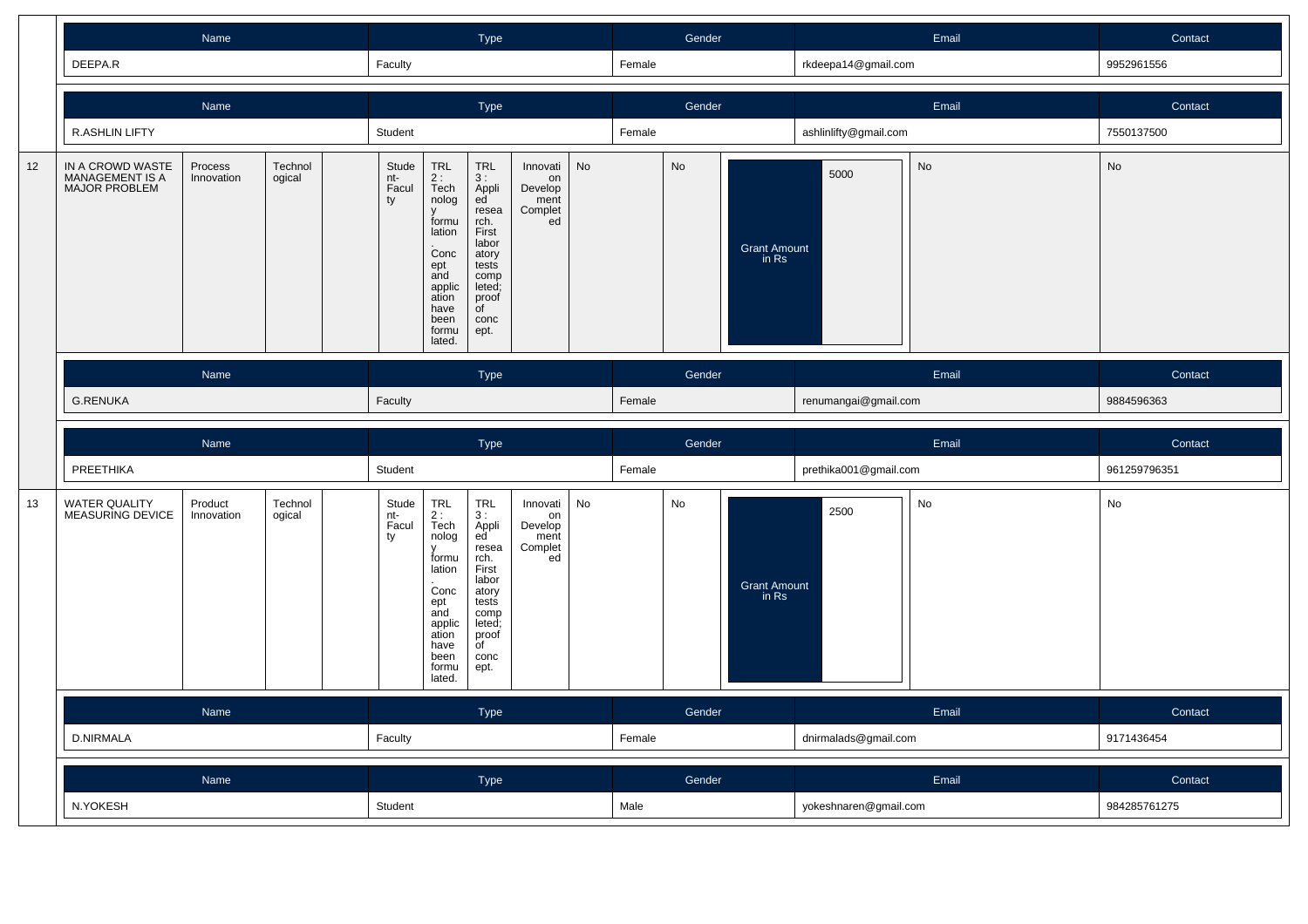| 14 | <b>IMPLEMENTATION</b><br>OF PREDICTING<br><b>REGISTRATION OF</b><br>PATIENT BY USING<br>CRF ALGORITHM | Service<br>Innovation | Technol<br>ogical | Stude<br>nt-<br>Facul<br>ty | <b>TRL</b><br>2:<br>Tech<br>nolog<br>formu<br>lation<br>Conc<br>ept<br>and<br>applic<br>ation<br>have<br>been<br>formu<br>lated. | <b>TRL</b><br>3:<br>Appli<br>ed<br>resea<br>rch.<br>First<br>labor<br>atory<br>tests<br>comp<br>leted;<br>proof<br>$\overline{C}$<br>conc<br>ept. | Innovati<br>on<br>Develop<br>ment<br>Complet<br>ed | <b>No</b> |        | No     | <b>Grant Amount</b><br>in Rs | 2500                        | No    | No         |
|----|-------------------------------------------------------------------------------------------------------|-----------------------|-------------------|-----------------------------|----------------------------------------------------------------------------------------------------------------------------------|---------------------------------------------------------------------------------------------------------------------------------------------------|----------------------------------------------------|-----------|--------|--------|------------------------------|-----------------------------|-------|------------|
|    |                                                                                                       | Name                  |                   |                             |                                                                                                                                  | Type                                                                                                                                              |                                                    |           |        | Gender |                              |                             | Email | Contact    |
|    | S. EBENAZAR ROSELIN                                                                                   |                       |                   | Faculty                     |                                                                                                                                  |                                                                                                                                                   |                                                    |           | Female |        |                              | ebenazerroselin89@gmail.com |       | 9940339303 |
|    |                                                                                                       | Name                  |                   |                             |                                                                                                                                  | Type                                                                                                                                              |                                                    |           |        | Gender |                              |                             | Email | Contact    |
|    | LALITHAMBIGAI.S                                                                                       |                       |                   | Student                     |                                                                                                                                  |                                                                                                                                                   |                                                    |           | Female |        |                              | slatha.s9@gmail.com         |       | 8637648292 |

### **Section 5 : List all the Ventures/Startups/SME Units Established with Support of Pre-incubation & Incubation facilities at the HEI**

| Srn<br>$\circ$ | Name of the<br>Venture/Sta<br>rtup/SME<br>Unit<br>Established<br>with the<br>Support of<br>HEI | Type of<br>Innovation<br>of.<br>Venture/Sta<br>rtup/SME<br>Unit | Nature<br><b>of</b><br>Innovat<br>ion | Name<br>of the<br>Pre-<br>Incubat<br>ion/Inc<br>ubation<br>Unit of<br><b>HEI</b><br>Suppor<br>ted<br>Innovat<br>ion<br>Develo<br>pment | Vent<br>ure<br>Foun<br>ded<br>by | Venture Registerd as | Year<br>of<br>Regi<br>strati<br><b>on</b> | What is the<br>current status<br>of Pre-<br>Incubation/Inc<br>ubation<br>Support to<br>Venture/<br>Startup/ SME<br>Unit as on<br>31st March<br>2020? | Had the Venture Received any<br>Recognition at State, National,<br>International Level Programs<br>during the financial period 2019-<br>20? | Had Centre/institute provided<br>any Financial support (either<br>own resource or fund received<br>from agencies) in terms of Seed<br>Grant/Fund Support to Venture<br>establishment during the<br>financial period 2019-20 | Had the venture/startup raised<br>any Seed fund/Angel<br>Investment/VC during the period<br>of receiving pre-<br>incubation/incubation support at<br>your Pre-incubation/incubation or<br>HEI during the financial period<br>2019-20 | Had<br>the<br>Pre-<br>incubat<br>ion/Inc<br>ubation<br>Centre/<br><b>HEI</b><br>receive<br>d any<br>income<br>/revenu<br>e from<br>venture<br>/startup<br>for the<br>pre-<br>incubat<br>ion/inc<br>ubation<br>support<br>and the<br>service<br>S<br>offered<br>by Pre-<br>incubat<br>ion/inc<br>ubation<br>or<br>institut<br>e<br>during<br>the<br>financi<br>al<br>period | Has<br>the<br>Start-<br>up<br>Grown<br>to a<br>stage<br>of<br>Employ<br>ment<br>Genera<br>tion to<br>10<br>Numbe<br>rs or an<br>annual<br>Turnov<br>er to<br>Rs. 50<br>Lakhs<br>during<br>the<br>financi<br>al year<br>2019-<br>20 |
|----------------|------------------------------------------------------------------------------------------------|-----------------------------------------------------------------|---------------------------------------|----------------------------------------------------------------------------------------------------------------------------------------|----------------------------------|----------------------|-------------------------------------------|------------------------------------------------------------------------------------------------------------------------------------------------------|---------------------------------------------------------------------------------------------------------------------------------------------|-----------------------------------------------------------------------------------------------------------------------------------------------------------------------------------------------------------------------------|--------------------------------------------------------------------------------------------------------------------------------------------------------------------------------------------------------------------------------------|----------------------------------------------------------------------------------------------------------------------------------------------------------------------------------------------------------------------------------------------------------------------------------------------------------------------------------------------------------------------------|------------------------------------------------------------------------------------------------------------------------------------------------------------------------------------------------------------------------------------|
|                |                                                                                                |                                                                 |                                       |                                                                                                                                        |                                  |                      |                                           |                                                                                                                                                      |                                                                                                                                             |                                                                                                                                                                                                                             |                                                                                                                                                                                                                                      | $2019 -$<br><b>20</b>                                                                                                                                                                                                                                                                                                                                                      |                                                                                                                                                                                                                                    |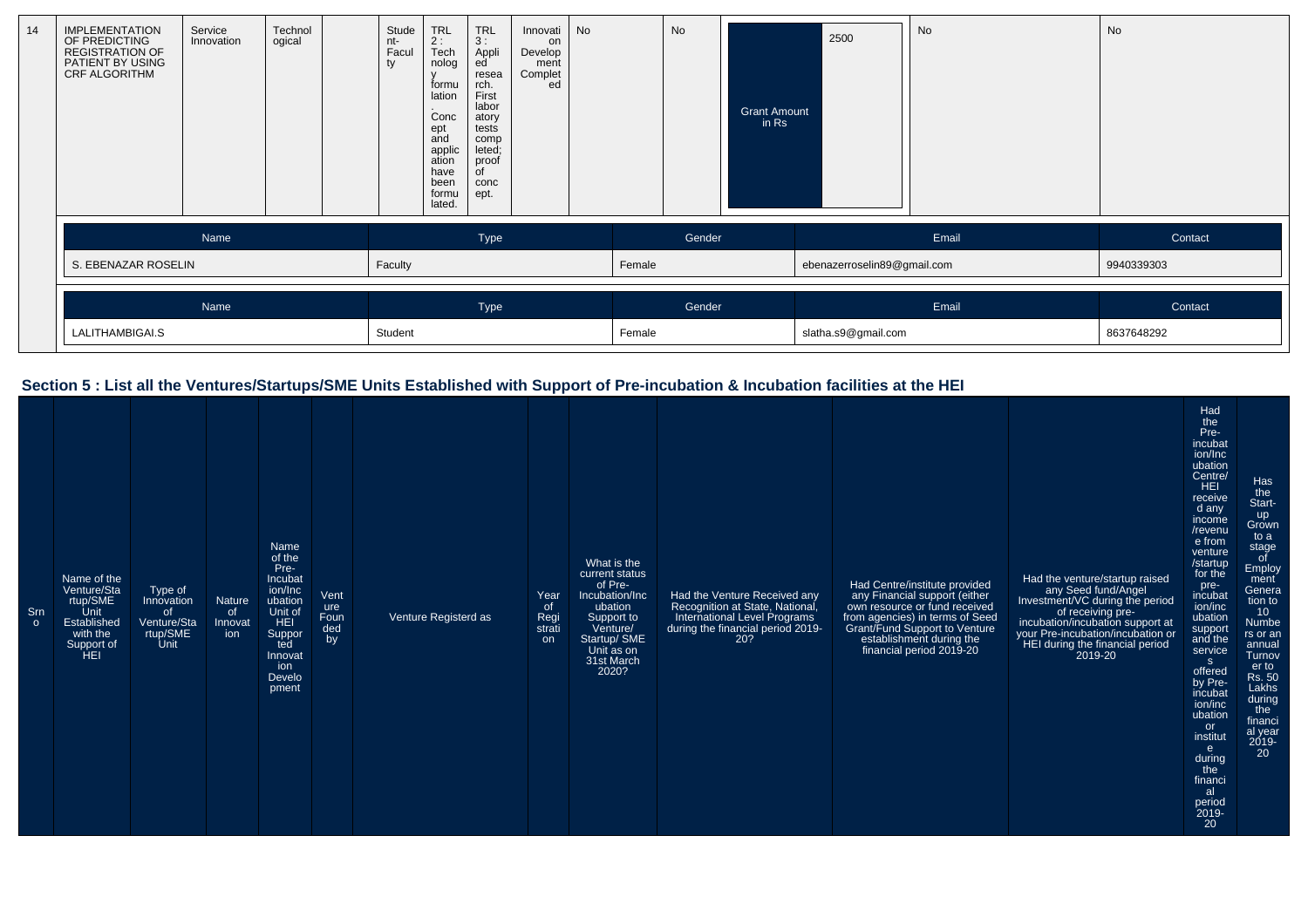|                | AMICO<br><b>SOFTWAR</b><br>Е<br>SOLUTION<br>S                           | Process<br>Innovation, S<br>ervice<br>Innovation | Techno<br>logical | 250  | Exter<br>nal<br>to<br>the<br>Instit<br>ute/l<br>ncub<br>atee | AAD-7006<br>Venture with<br>Corporate<br>Identification<br>Number (CIN)<br>Registration                      | 2015<br>-16                                            | Received<br>Incubation<br>Support from<br>Incubation<br>Unit | No     |        | <b>No</b>           |   | <b>No</b>                    |            | No        | Yes |
|----------------|-------------------------------------------------------------------------|--------------------------------------------------|-------------------|------|--------------------------------------------------------------|--------------------------------------------------------------------------------------------------------------|--------------------------------------------------------|--------------------------------------------------------------|--------|--------|---------------------|---|------------------------------|------------|-----------|-----|
|                |                                                                         | Name                                             |                   |      |                                                              | DIN number                                                                                                   |                                                        | Type                                                         |        | Gender |                     |   | Email                        |            | Contact   |     |
|                |                                                                         | DHANESH JAGADEESAN KUMAR                         |                   |      |                                                              | 07104118                                                                                                     |                                                        | Innovator/Entrepreneur<br><b>External to Institute</b>       |        | Male   |                     | m | dhanesh@amicosolutions.co    | 8056192643 |           |     |
| $\overline{2}$ | RJS<br>SOFTWAR<br>Ε<br><b>SOLUTION</b><br>S                             | Process<br>Innovation                            | Techno<br>logical | 5181 | Alum<br>ni                                                   | U93090TN2<br>020PTC135<br>Venture with<br>Corporate<br>Identification<br>054<br>Number (CIN)<br>Registration | 2019<br>-20                                            | Graduated<br>from the<br>Incubation unit                     | No     |        | <b>No</b>           |   | No                           |            | <b>No</b> | Yes |
|                |                                                                         | Name                                             |                   |      |                                                              | DIN number                                                                                                   |                                                        | Type                                                         |        | Gender |                     |   | Email                        |            | Contact   |     |
|                | SANTHANALAKSHMI                                                         |                                                  |                   |      |                                                              | 8722692                                                                                                      |                                                        | Alumni Entrepreneur                                          |        | Female |                     |   | info@rjssoftwaresolutions.in | 7904570651 |           |     |
| $\overline{3}$ | <b>UVCAN</b><br><b>DESIGN</b><br>AND CAD<br><b>INSTITUTE</b><br>PVT LTD | Service<br>Innovation                            | Techno<br>logical | 575  | Exter<br>nal<br>to<br>the<br>Instit<br>ute/l<br>ncub<br>atee | U80904TN2<br>018PTC124<br>237<br>Venture with<br>Corporate<br>Identification<br>Number (CIN)<br>Registration | 2018<br>-19                                            | Received<br>Incubation<br>Support from<br>Incubation<br>Unit | No     |        | No                  |   | No                           |            | No        | No  |
|                |                                                                         | <b>Name</b>                                      |                   |      |                                                              | DIN number                                                                                                   |                                                        | <b>Type</b>                                                  |        | Gender |                     |   | Email                        |            | Contact   |     |
|                | AJAY REDDY                                                              |                                                  |                   |      |                                                              | 08208637                                                                                                     |                                                        | Innovator/Entrepreneur<br>External to Institute              |        | Male   |                     |   | bharatheeswar@gmail.com      | 7200316088 |           |     |
| $\overline{4}$ | <b>EMBDES</b><br><b>ENGINEERI</b><br>NG.<br>SOLUTION<br>S PVT LTD       | Product<br>Innovation                            | Techno<br>logical | 250  | Exter<br>nal<br>to<br>the<br>Instit<br>ute/l<br>ncub<br>atee | Venture with<br>U72900KA2<br>Corporate<br>Identification<br>019PTC124<br>819<br>Number (CIN)<br>Registration | 2019<br>$-20$                                          | Received<br>Incubation<br>Support from<br>Incubation<br>Unit | No     |        | No                  |   | <b>No</b>                    |            | <b>No</b> | Yes |
|                |                                                                         | Name                                             |                   |      |                                                              | DIN number                                                                                                   |                                                        | Type                                                         |        | Gender |                     |   | Email                        |            | Contact   |     |
|                | VIJAY ANAND GANESAN                                                     |                                                  |                   |      | 05252743                                                     |                                                                                                              | Innovator/Entrepreneur<br>External to Institute        |                                                              | Male   |        | vj@embdestech.co.in |   | 9035044807                   |            |           |     |
|                | sridevi kandaswamy                                                      |                                                  |                   |      | 08468078                                                     |                                                                                                              | Innovator/Entrepreneur<br><b>External to Institute</b> |                                                              | Female |        |                     |   |                              |            |           |     |

#### **Section 7 > i : List all the Collaborations with External Agencies and Co-Creation of I&E Activities by the HEI**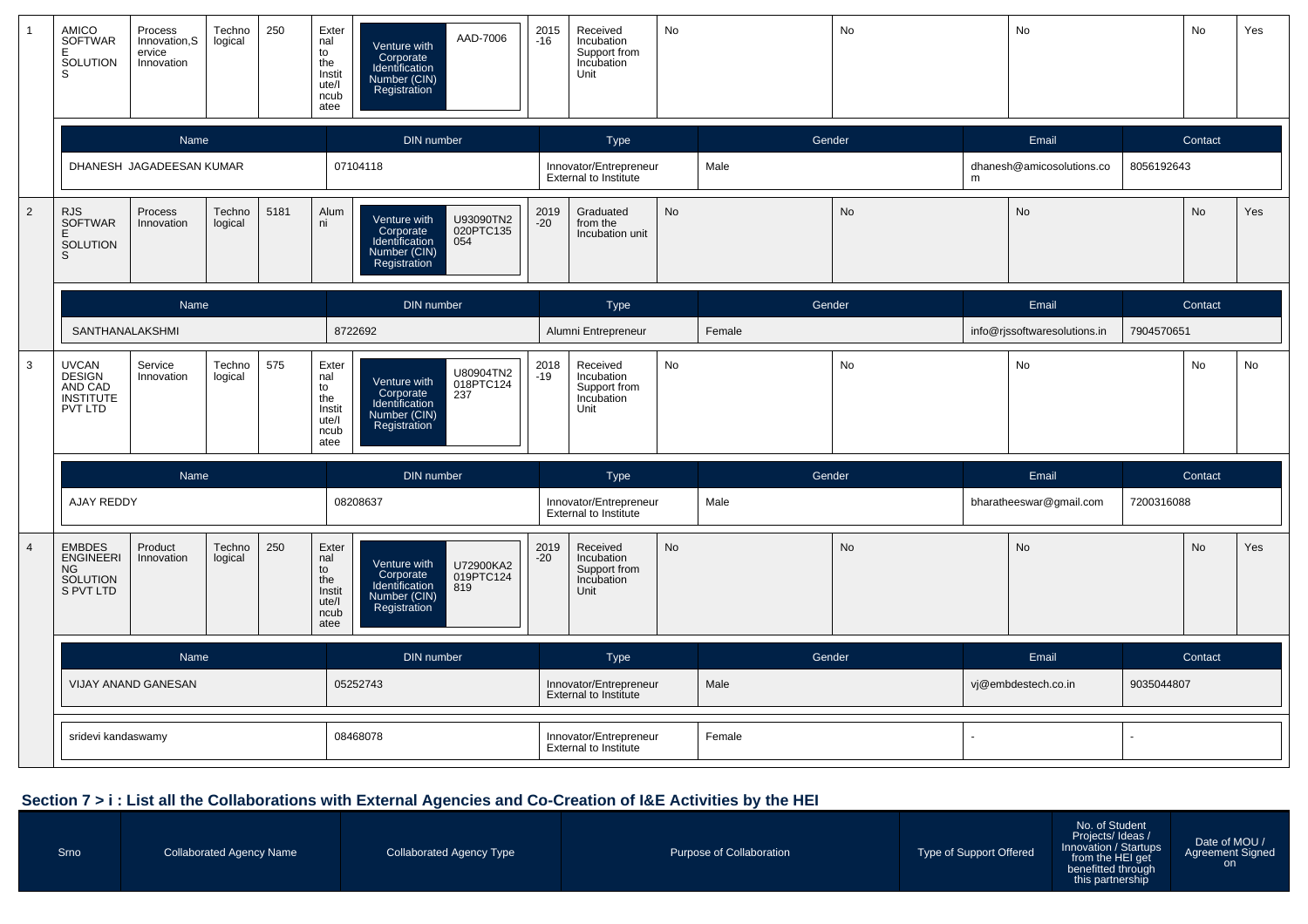| MRL TECHNOLOGIES  | Corporate / Industry Association | Providing (or) Receiving Incubation/Pre-Incubation Support<br>Services to Innovators/Startups | Mentoring      |    | 03-06-2019 |
|-------------------|----------------------------------|-----------------------------------------------------------------------------------------------|----------------|----|------------|
| RED HAT LINUX     | Corporate / Industry Association | Providing (or) Receiving Incubation/Pre-Incubation Support<br>Services to Innovators/Startups | Pre-incubation | 10 | 24-04-2019 |
| UNIQ TECHNOLOGIES | Corporate / Industry Association | Providing (or) Receiving Incubation/Pre-Incubation Support<br>Services to Innovators/Startups | Mentoring      |    | 30-01-2020 |
| DIGI.AI.TYIC      | Corporate / Industry Association | Providing (or) Receiving Incubation/Pre-Incubation Support<br>Services to Innovators/Startups | Pre-incubation |    | 11-03-2020 |

#### **Section 8 > ii : List the IPs Filed/Published/Granted (Copyright & Designs Only) by the HEI as an Applicant / Co-applicant / Co-owner**

**No Data Flled!**

#### **Section 8 > iii : List the IP (Patents only) Filed by the HEI as Applicant / Co-applicant / Co-owner**

**No Data Flled!**

**Section 8 > v : List the IPs hold by the Innovation teams/Startups Incubated at the Pre-incubation/incubation Unit of the HEI**

**No Data Flled!**

#### **Section 8 > vi : List the IP Commercialized/Transferred Published & Granted to HEI as Co-applicant/Co-owner**

**No Data Flled!**